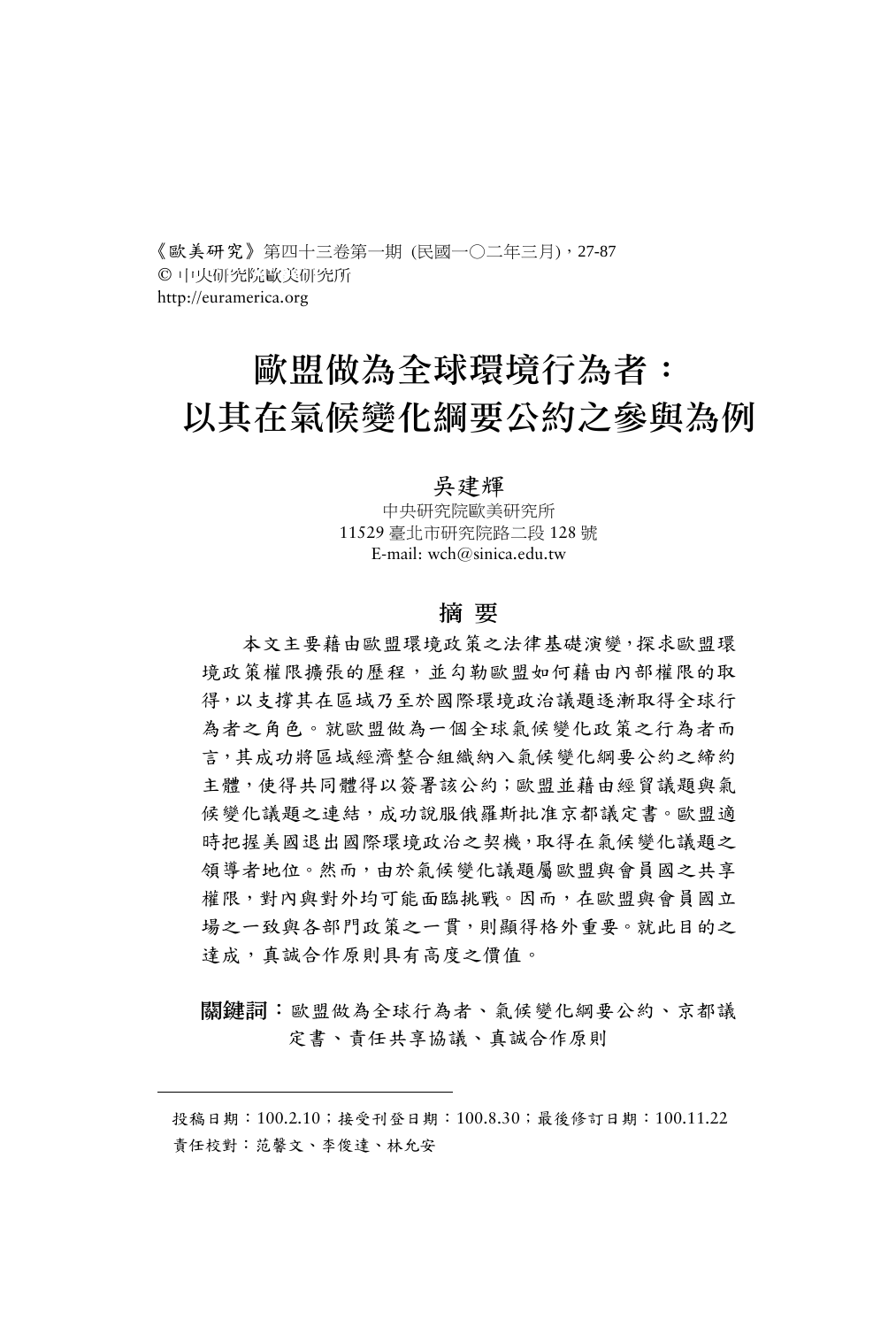28 歐美研究

# 壹、前言

在歐洲整合的過程中,環境議題原非歐洲經濟共同體條約 (Treaty Establishing the European Economic Community, 下稱EEC 條約) 關注之領域;原子能共同體條約 (Treaty Establishing the European Atomic Energy Community,下稱Euratom條約) 所關心之 環境面向, 亦以核能安全為中心。[1](#page-1-0) 而歐洲經濟整合之進展, 原先 亦僅關注於內部市場之形成。然而,由於環境議題本質上即具有跨 境特徵,因而產生區域性措施之管制需求。隨著歐洲整合之開展, 環境議題很快地成為歐洲整合重要之一環。同時間,歐洲整合的外 部面向亦成為歐洲聯盟 (下稱歐盟) 以及其前身歐洲共同體/歐洲 經濟共同體[2](#page-1-1) 機構與會員國間權限爭議之主要客體。歐盟做為一個 國際組織,其在國際組織以及國際多邊條約下之參與,具有獨特之 國際法意涵。相較於以國家為主之參與模式,歐盟在多邊環境條約 之參與,乃至於國際環境治理之形塑,呈現迥異之樣貌,其中尤以 聯合國及其週邊組織為最,蓋因聯合國乃係以一主權國家為核心之 國際組織,歐盟做為一個國際組織,其在聯合國及其週邊組織之參 與,則顯得格外突兀而引人注目。<sup>[3](#page-1-2)</sup>

<span id="page-1-0"></span><sup>1</sup> 參照 Euratom 條約第III<sup>章</sup>

- <span id="page-1-1"></span>由於里斯本條約之生效,歐盟正式取代歐洲共同體,並承繼歐洲共同體之法人格。 本文在行文上倘若概括指涉該組織時,均以歐盟稱之;若涉及特定文義及歷史脈絡 而有加以釐清必要時,則以歐洲經濟共同體或歐洲共同體稱之。又本文條文條號之 引用,在里斯本條約生效前,採阿姆斯特丹條約後整編之條號,若文中引用歷史文 件或歐洲法院之判決,除引用整編之條號外,並於第一次出現時以 [] 方式註明原 文所使用之條號。若行文上述及里斯本條約後之發展,則使用註明里斯本條約生效 後之歐洲聯盟條約 (Treaty on European Union,下稱 TEU 或歐盟條約) 或歐洲聯盟 運作條約 (Treaty on the Functioning of the European Union,下稱 TFEU 或歐盟運 作條約) 條文編號。
- <span id="page-1-2"></span>即今在聯合國架構下,歐盟在聯合國週邊之國際組織與國際條約之參與,亦有所不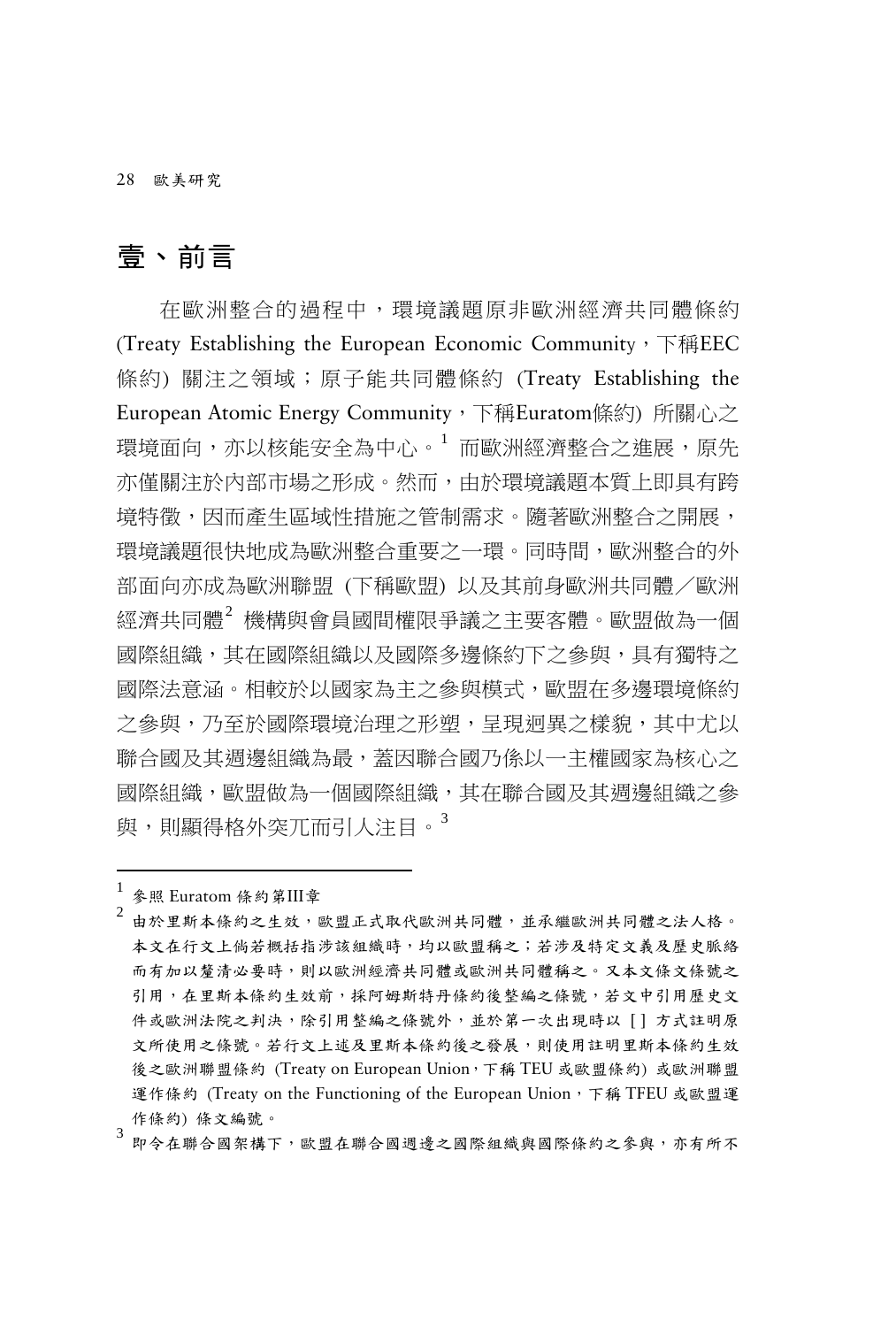因而,歐盟在國際組織與國際環境公約之參與上,如何有效協 調確保歐盟立場與會員國立場之一致 (consistency) 以及各部門政 策之一貫 (coherence),[4](#page-2-0) 藉此以達成其國際代表之單一性 (unity in international representation),並進而強化其全球環境行為者之角 色,乃相當值得探討。基此,本文乃以歐盟在聯合國氣候變化綱要 公約 (United Nations Framework Convention on Climate Change, 下稱UNFCCC或氣候變化綱要公約) 之參與為例,探討歐盟在多邊 環境條約之參與以及其內國談判立場之形成有無達成其做為全球 環境行為者之企圖?若無法達成此一目標,則進一步析論其遭逢之 困境及阻力何在,以及有無其他改善之途徑。

本文之行文安排如下:在此前言之後,第貳節將闡述何謂「歐 盟做為全球行為者」之概念,並討論就法律上可能觸及之意涵為 何?第參節則討論歐盟在氣候變化綱要公約以及京都議定書 (Kyoto Protocol to the United Nations Framework Convention on

-

<span id="page-2-0"></span>consistency 與 coherence 之用語,不同版本條約條文採取不同之用語。就英文版之 歐盟條約第 21 (3) 條第二句,以及歐盟運作條約第 7 條等條文所使用之用字係 consistency,而法文、德文、義大利文版分別使用 cohérence、Kohären 與 coerenza 之用字。就條約條文用字而言,條約起草者似乎將英文字中 consistency 等同於法文 中之 cohérence、德文中之 Kohären 以及義大利文中之 coerenza。準此以觀,條約草 擬者似無區別 coherence 與 consistency 兩字之意圖。然而,垂直面向 (歐盟與會員 國立場) 以及水面面向 (歐盟各部門政策間) 歧異之整合有其概念上之區分價值,為 求指涉上之明確,本文在行文上涉及歐盟與會員國之立場乃使用一致之用語,各部 門政策間則使用一貫之用語。關於學者間使用 consistency 與 coherence 之歧異,請 參見 Portela & Raube (2008: 2-4),以及該文之相關文獻。

同。歐盟固然成功以區域經濟整合組織 (Regional Economic Integration Organisation) 之身分 (identity) 參與聯合國架構下國際條約;歐盟在聯合國週邊之國際組織 參與,仍相當有限。歐盟成功取得會員身分者之國際組織僅有聯合國農糧組織 (Food and Agriculture Organisation), 至於世界衛生組織 (the World Health Organisation) 乃至於國際勞工組織 (the International Labour Organisation),歐盟仍僅 具有觀察員身分。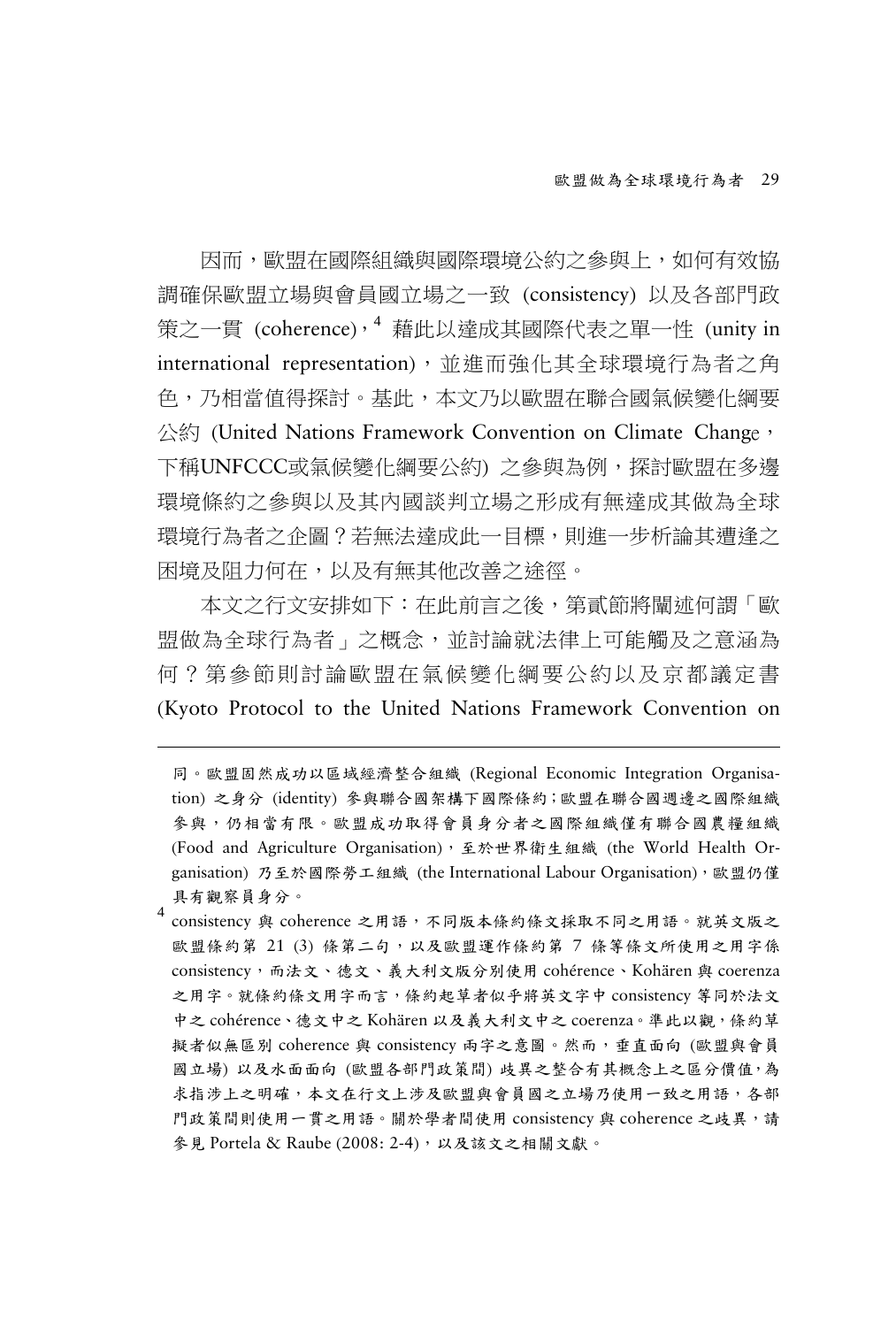-

Climate Change,下稱 Kyoto Protocol 或京都議定書) 中之參與,分 別涉及其在條約及議定書之地位,以及其為了促成京都議定書生效 所為的努力。亦即,在美國拒絕批准京都議定書之情形下,歐盟如 何拯救 (rescue) 京都議定書,以取得其在全球環境治理領導者之角 色,並接續討論此一領導者角色在峇里行動計畫 (Bali Action Plan) 後,哥本哈根會議以降乃至杜哈締約方會議之相關歷程中是否動 搖。第肆節則討論既有歐盟法規範,有無調和歐盟與會員國之對外 行動,乃至於促進立場一致與政策一貫之可能,亦即,在對外行動 的真誠合作義務上,有無促進歐盟全球行為者角色之可能。第伍節 為本文之結論,將摘要本文之主要論點並簡述本文之發現。

# 貳、歐洲做為全球行為者之企圖與侷限

歐盟在氣候變化議題上的對外參與,主要的困境在於歐盟與會 員國一致立場的達成以及其對外之單一代表,其根本之問題乃是歐 盟權限與會員國權限的劃分。就對外談判而言,在落於歐盟專屬權 限時 (貿易議題為著例),將由執委會代表歐盟與會員國依據理事會 授予之談判權限 (negotiating mandate) 及理事會之談判指示 (ne-gotiating directive) 負責談判,並由理事會 (如 133 委員會)<sup>[5](#page-3-0)</sup> 加以監

<span id="page-3-0"></span><sup>5</sup> <sup>133</sup> 委員會乃指共同商業政策之實際決定場所,由會員國代表與副代表所組成,其 得名乃是因共同體條約 (Treaty Establishing the European Community,下稱 TEC 或 共同體條約) 第 133 條規範理事會得成立特別委員會以協助執委會之故。133 委員 會乃成為理事會與執委會間之橋樑。133 委員會之決策乃係由理事會決定之方式加 以確認,有時特定決策僅由 133 委員會討論,並由常設代表委員會 (The Committee of Permanent Representatives; COREPER) 同意。本條條文現為歐盟運作條約第 207 條。關於133委員會之歷史沿革,可參見理事會對於歐洲議會議員書面問題之正式 回覆,Written Question E-4036/00 by Bart Staes (Verts/ALE) to the Council, 133 Committee (2), OJ 261 E/21, 18 September 2001.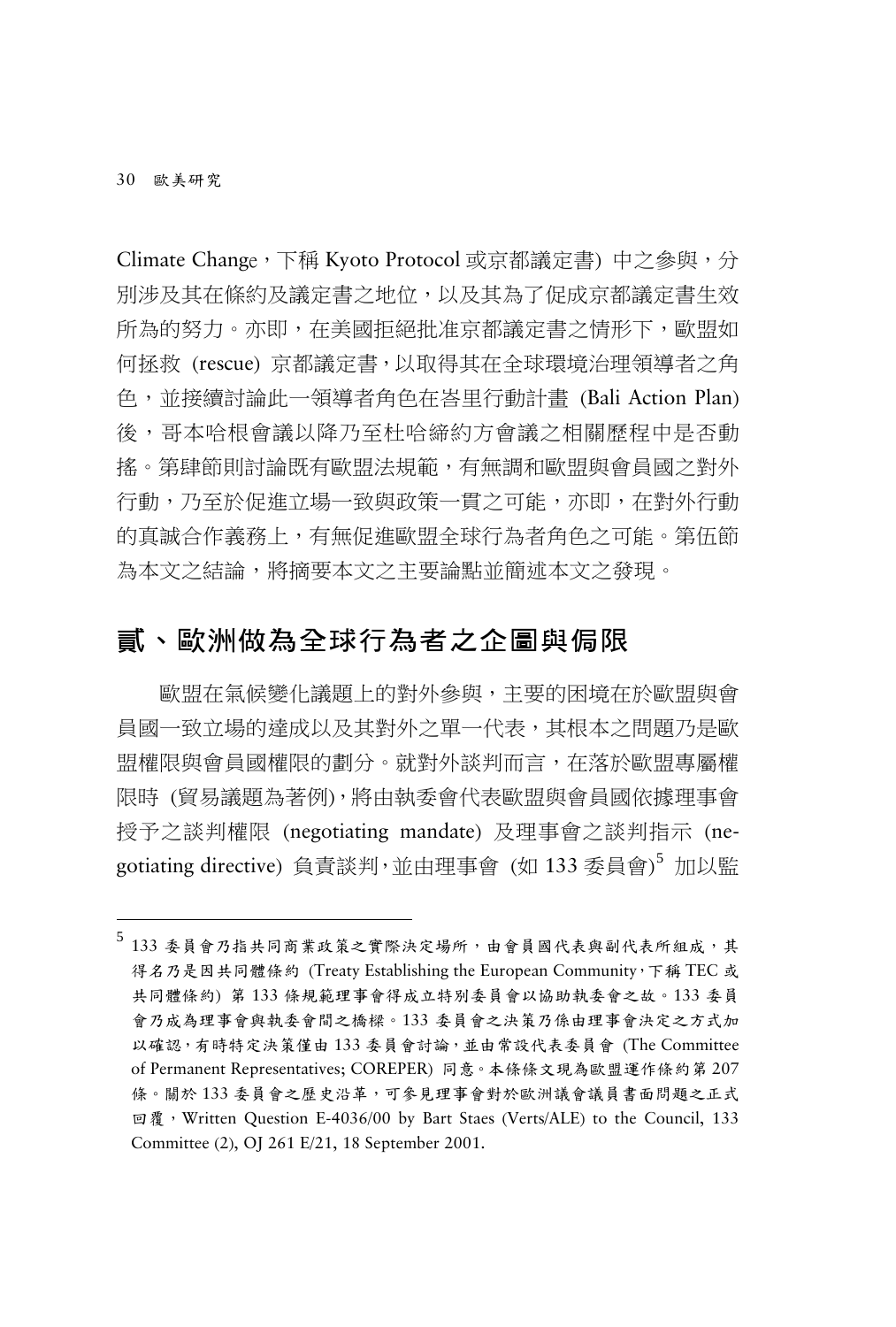督。在屬於歐盟與會員國之共享權限時,談判則將交錯進行。屬於 歐盟權限時,即由執委會負責,反之則由理事會輪值主席國代表歐 盟與會員國負責談判。因此,在談判之進行中,常有理事會與執委 會交錯主導談判之狀況 (Vogler & Bretherton, 2006: 12-13)。依據 學者Vogler與Bretherton之研究,在氣候變化綱要公約之談判過程 中,亦發生會員國間彼此意見不一致,或會員國與共同體之立場不 一致之情形 (2006: 13)。在 1979 年波昂召開之工作小組會議中, 亦曾發生兩位代表分別代表共同體與其會員國發言之狀況,因而, 就氣候變化綱要公約下之參與以及京都議定書之談判而言,單一發 聲 (speak with a single voice) 之目標並未完全加以落實。[6](#page-4-0) 而依據 學者Kilian與Elgströn之觀察, 在 2009 年之哥本哈根氣候會議中, 亦未貫徹歐盟單一發聲之原則 (2010: 255)。此舉使得歐盟成為一 個不一致之行為者,因而弱化其領導者地位。

#### 一、環境議題在歐盟的發展

-

1957 年之羅馬條約並未提及環境議題,然而,自 1960 年代晚 期起,在共同體架構下規範環境議題之討論即逐漸產生 (Krämer, 2007: 4)。1971 年,執委會公布第一份共同體環境政策文件,並討 論在共同體條約第 308 [235] 條<sup>[7](#page-4-1)</sup> 架構下有無規範環境議題之可

<span id="page-4-0"></span><sup>6</sup> Report of the Ad Hoc Group on the Berlin Mandate on the Work of the First Part of its Eighth Session, Bonn, 22-31 October 1997, FCCC/AGBM/1997/8, 19 November 1997, at 3.<br>7 共同體條約第 308 條規定:「在共同市場之運作過程中,若共同體行動係為共同體

<span id="page-4-1"></span>目標達成所必需,而共同體條約並未賦予其必要權力,理事會得依據執委會之提案 並諮詢歐洲議會後,以一貫決之方式採取適當措施」(If action by the Community should prove necessary to attain, in the course of the operation of the common market, one of the objectives of the Community and this Treaty has not provided the necessary powers, the Council shall, acting unanimously on a proposal from the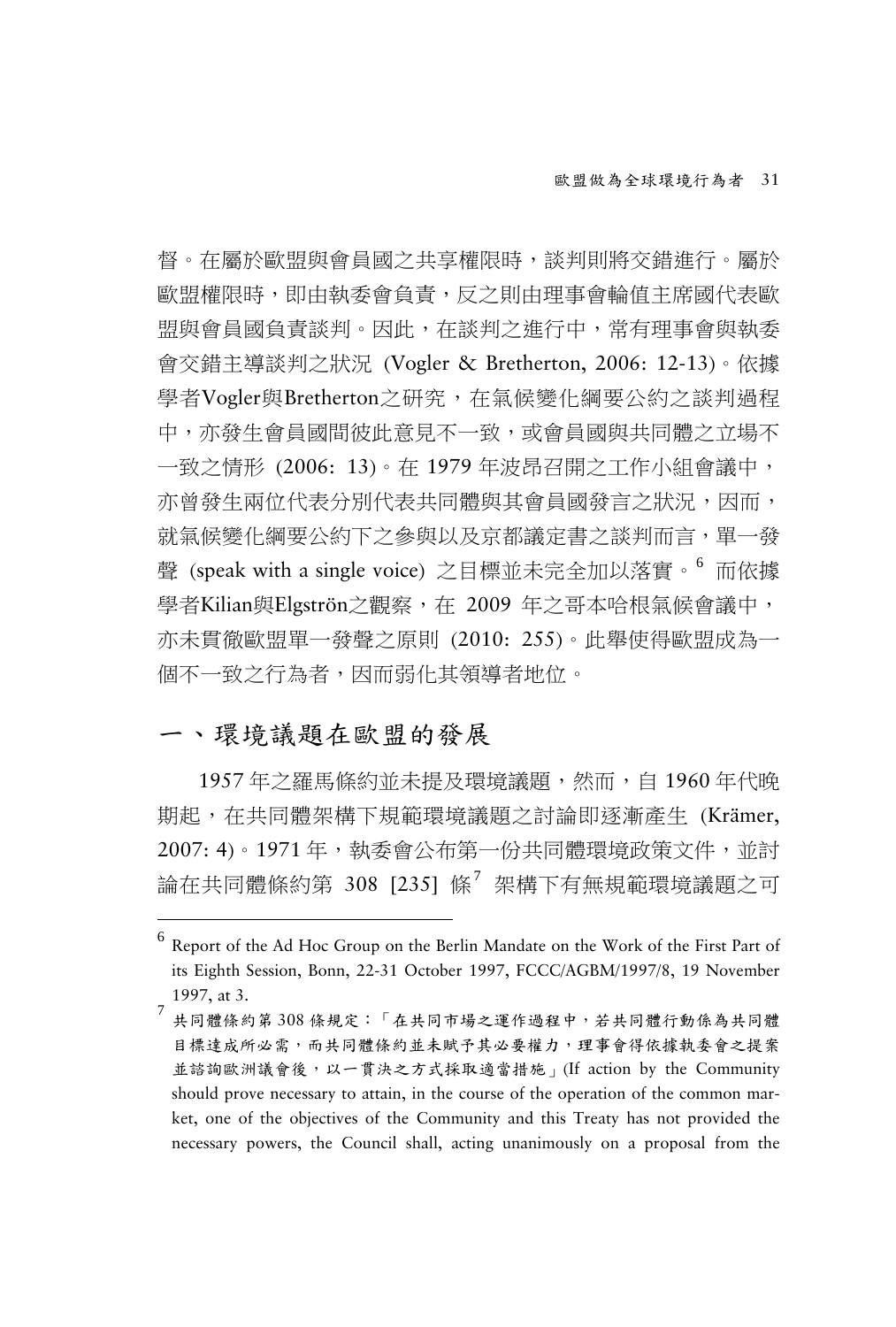-

能。[8](#page-5-0) 在此基礎下,執委會隨即提出第一份環境行動綱要。1972 年,英國、丹麥與愛爾蘭加入共同體後之高峰會,會員國元首認為 共同體有就環境政策採取措施之必要,並要求執委會提出行動綱 要。因而,1973 年,共同體與會員國乃通過上開行動綱要,然而, 由於法國政府之堅持,該行動綱要乃於共同體架構外採認,遂以共 同體與會員國代表在理事會架構下共同聲明之方式為之 (Krämer, 2007: 4)。在上開聲明中,會員國同意通知執委會會員國所採取可 能影響內部市場之環境措施,此項協議係以君子協定 (gentleman's agreement) 之方式為之,並不具法拘束力 (Krämer, 2007: 5)。依據 Krämer之觀察,共同體具有法拘束力之措施最先出現在水污染以及 廢棄物議題。其法律依據主要是共同體條約第 94 條以及第 308 條, 亦即來自於內部市場與不屬內部市場而經理事會授權特定議題者  $(2007: 5)$ 

1978 年,為了內部市場之完成,單一歐洲法 (Single European Act) 就共同體關於內部市場之措施加入多數決決策機制,此外並加 入了 130r、130s 及 130t 等 3 個條文 (重新編碼後為 174 至 176), 以規範環境議題。而由於環境議題之決策仍適用一致決決策,因 此,執委會、歐洲議會與理事會對於法律基礎之選擇,有不同之主

<span id="page-5-0"></span>Commission and after consulting the European Parliament, take the appropriate measures)。歐盟運作條約在第 352 條仍承繼此規範之精神:在達成聯盟架構下之目 標所必要,而聯盟條約並未賦予必要權力時,得依理事會一貫決程序採取適當措施。 執委會在該份文件中首先針對現有條約架構下,可以採用之措施加以釐清,執委會 強調 EEC 條約第 100 條至第 102 條之規範,無法完整且有效地規範環境問題,因 而,在第 235 條架構下,藉由理事會一致決之方式,賦予執委會直接規制環境議題 之權限。European Commission, First Communication of the Commission about the Community's Policy on the Environment (hereinafter, First Communication about the Community's Policy on the Environment), SEC (71) 2616 final, 22 July 1971, at 9-11.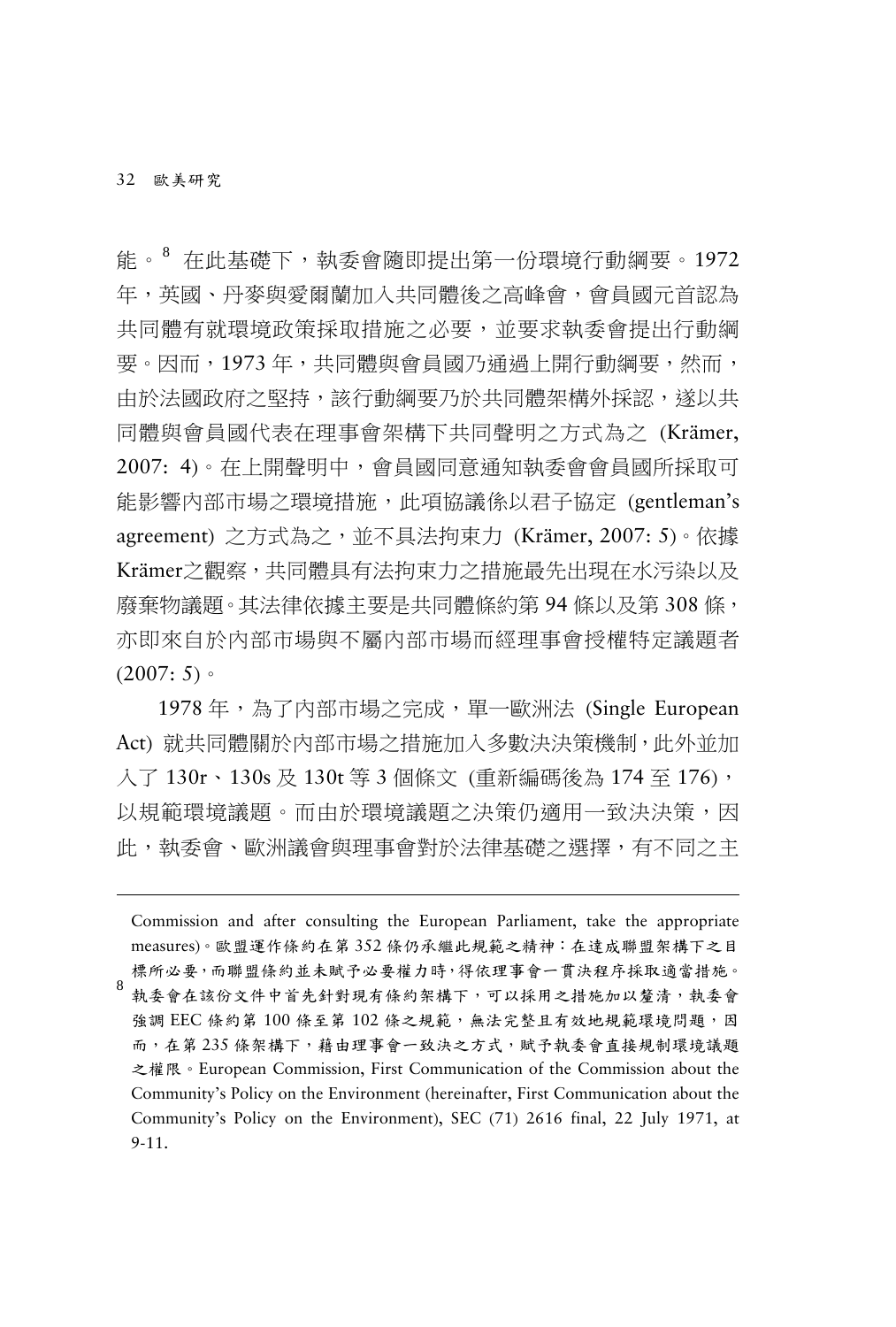張。前兩者偏好內部市場之法律依據,以適用多數決;後者則主張 應援用環境政策之法律依據,以適用一致決決策 (Krämer, 2007: 5)。就其後之條約修正而言,馬斯垂克條約將多數決決策方式引入 環境政策,惟部分仍適用一致決。阿姆斯特丹條約則將共同決策 (co-decision) 程序引進環境領域 (Krämer, 2007: 5)。

就環境議題之關注而言,執委會認為EEC條約對於環境之關注 可以從條約前言裡對於人民生活條件之改善 (continual improvement of living [and working] conditions) 找到依據。[9](#page-6-0) 在單一歐洲法 引入條約中之環境政策,其目標在於保存、保障及改善環境品質; 保障人類健康;謹慎而理智地利用自然資源;在國際層次上提倡措 施以解決區域或全球環境問題。[10](#page-6-1) 馬斯垂克條約下之歐盟條約雖然 在前言中提及環境保護,就其第 2 條所規範之聯盟之目標而言,僅 提及促進經濟與社會之進展與高度之就業及達成均衡而永續之發 展,[11](#page-6-2) 就環境保護如何融入上開目標則未做說明。而就氣候變化議 題而言,一直到里斯本條約後才在歐盟運作條約第 191 (1) 條,於 原共同體條約第 174 (1) 條所定歐盟環境政策之目標中, 在解決區 域或全球環境問題後,加入「特別是對抗氣候變化」字眼。[12](#page-6-3) 就歐 盟條約之修正而言,直到里斯本條約之後,氣候變化議題才正式納 入條約內容。

應加以說明者係共同體條約第 308 條之規定,除了在共同體內 部成為共同體規範環境議題之法律基礎,就共同體對外多邊環境條

<span id="page-6-0"></span>

<span id="page-6-1"></span>

<span id="page-6-3"></span><span id="page-6-2"></span>

First Communication about the Community's Policy on the Environment, 2.<br>
<sup>10</sup> TEC, Art. 174 (1).<br>
<sup>11</sup> TEU, Art. 2 (1), first subparagraph. 12 TFEU, Art. 1914 (1), fourth subparagraph: "promoting measures at international level to deal with regional or worldwide environmental problems, and in particular combating climate change."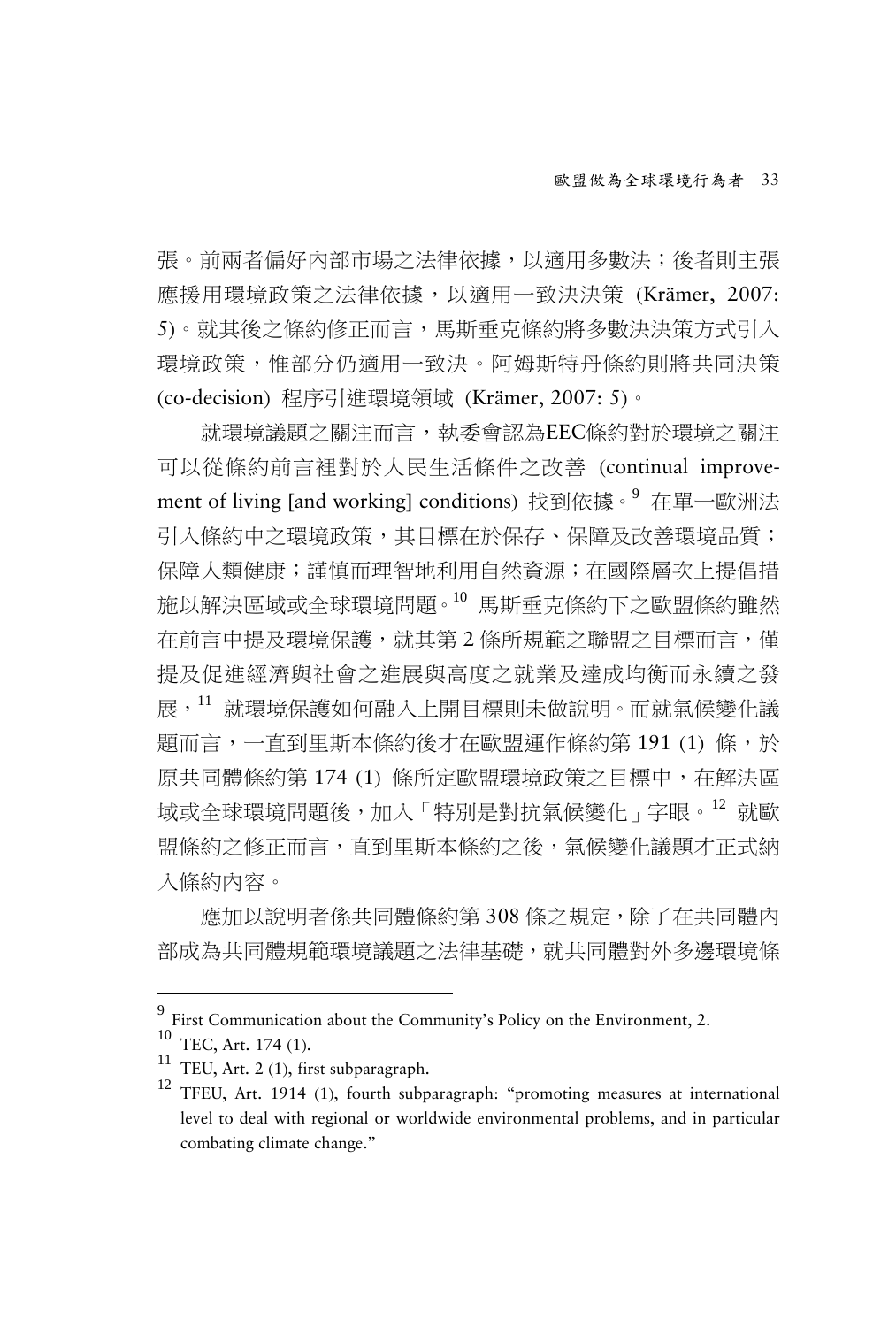-

約或協定之簽訂,亦援引共同體條約第 308 條做為依據。在前揭共 同體環境措施之發展中,具有法拘束力之前幾項措施,即包含理事 會關於共同體對外條約之締結。在 1975 年 3 月 3 日關於締結預防 陸源性之海洋污染公約 (Convention for the Prevention of Marine Pollution from Land-based Sources)  $\geq$  75/437/EEC理事會決定<sup>[13](#page-7-0)</sup> 則 屬其中一例。[14](#page-7-1)

由於該公約係共同體參與多邊環境協定之先例之一,在無前例 可循之狀況下,公約須對共同體權利之行使以及義務之負擔做妥適 規範,以做為其他公約之參考。公約第 19 條規範共同體在其權限 範圍內,其所享有表決權數,並於第 2 項規定共同體與其會員國不 得同時行使表決權。[15](#page-7-2) 就共同體在公約下之地位而言,公約並未加 以說明。易言之,雖然公約在第 22 條與第 24 (1) 條規定歐洲經濟 共同體得以簽署及加入該公約,然何以共同體得以參與該公約則未 予說明。亦即,做為區域經濟整合組織之身分,在此仍未確立。

- <span id="page-7-0"></span><sup>13</sup> Council Decision of <sup>3</sup> March <sup>1975</sup> Concluding the Convention for the Prevention of Marine Pollution from Land-based Sources (75/437/EEC), OJ L 94/5, 25 July 1975 (hereinafter, Council Decision 75/437/EEC).<br><sup>14</sup> 依據歐洲法院之見解,在共同體締結國際條約之後,該國際條約即成為共同體法
- <span id="page-7-1"></span>之一部分,對會員國具有拘束力,其法律位階低於共同體條約,但優於會員國立 法。且該國際條約之所以拘束會員國並非來自於國際法之義務,而係基於共同體 法之義務,在一般情形,共同體所簽訂之國際條約並具有直接效力,其中重要之 例外乃係訂立世界貿易組織條約 (Agreement establishing the World Trade Organisation)。關於共同體所簽訂之國際條約在共同體與會員國之效力,請參見 Eeckhout (2004: 274) <sup>o</sup><br><sup>15</sup> Convention for the Prevention of Marine Pollution from Land-based Sources, Art.
- <span id="page-7-2"></span>19: "Within the areas of its competence, the European Economic Community is entitled to a number of votes equal to the number of its Member States which are Contracting Parties to the present convention. The European Economic Community shall not exercise its right to vote in cases where its Member States exercise theirs and conversely."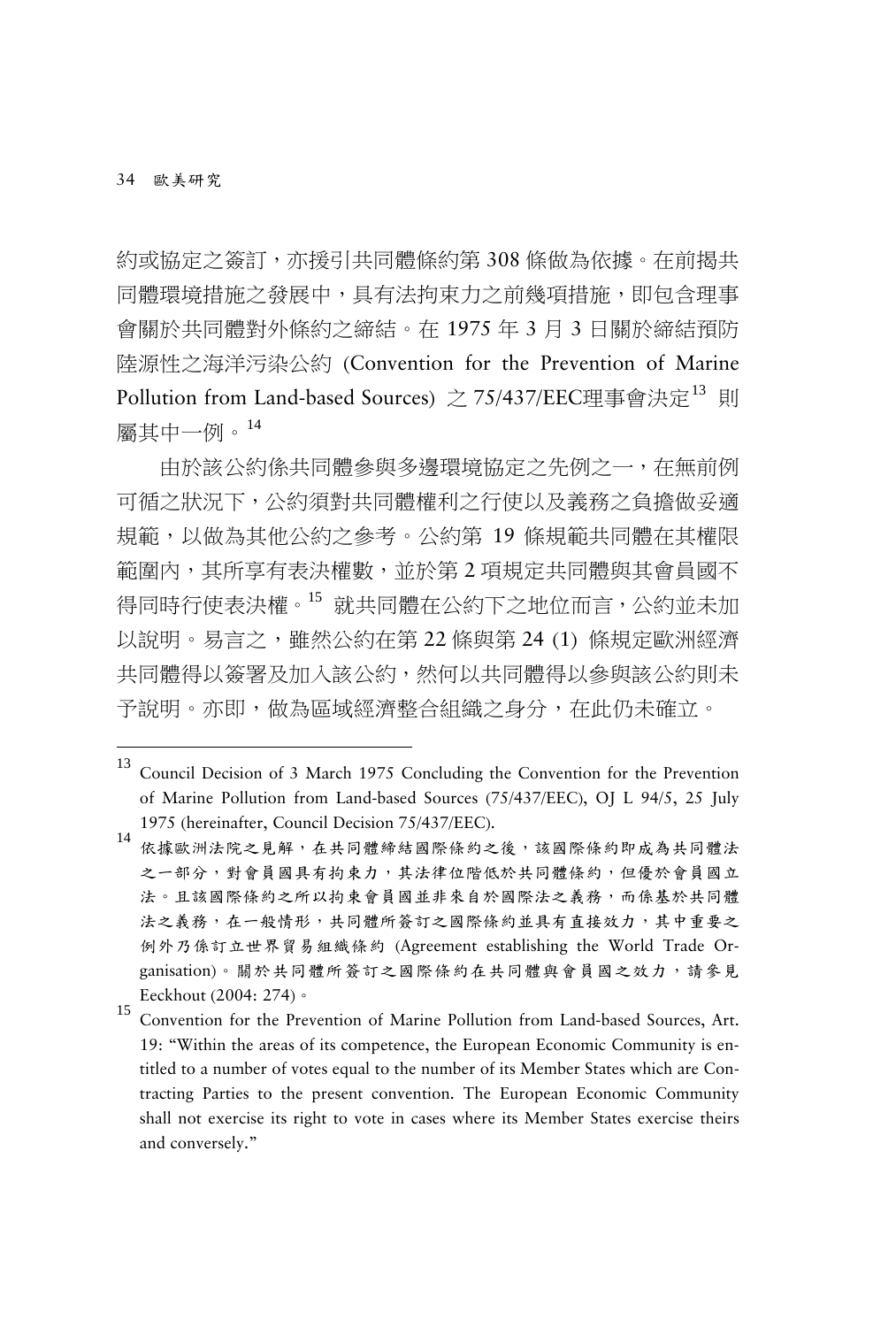而就共同體內部締結程序而言,該理事會決定在其前言第 1 段 即援引共同體條約第 308 條之規定, 做為其法律依據。該決定隨即 援引上開 1973 年之聲明以及行動綱要,[16](#page-8-0) 並指出:就共同市場之 運作而言,共同體有必要締結該公約以達成共同體在環境保護上之 目標,然而就共同體條約條文而言,並無相關條文以提供共同體必 要之權力。[17](#page-8-1) 因此,就結論而言,理事會乃援引共同體條約第 308 條做為其締結條約之法律依據。然而,此處須特別注意者係依據理 事會之見解,為達到共同體共同市場之目標,此一目標同時得以衍 生出共同體默示之對外權限。再者,由於共同體條約並未述及環境 議題,該權限乃是由條約第 308 條理事會一致決通過之方式,採取 共同體措施。理事會對於執委會權力行使之控制,顯得格外謹慎。 在該理事會決定中,除表達正式締結該公約,[18](#page-8-2) 並授權理事會主席 得指定特定人簽署公約,並表明共同體欲為公約拘束之意,[19](#page-8-3) 該決 定第 3 條並規定執委會應代表共同體參與依據公約第 15 條所組成 之委員會,[20](#page-8-4) 就共同體立場之表達,執委會並應依據理事會所給予 之指示為之。[21](#page-8-5) 此項規範顯示,一方面在共同市場運作過程中,為

<span id="page-8-1"></span>

<span id="page-8-0"></span><sup>&</sup>lt;sup>16</sup> Council Decision 75/437/EEC, fourth recital.<br><sup>17</sup> Council Decision 75/437/EEC, sixth recital: "Whereas it appears necessary for the Community to conclude this convention in order to attain, in the course of the operation of the common market, one of the objectives of the Community in the fields of the protection of the environment and the quality of life, and whereas no provision is made in the Treaty for the necessary powers."

<span id="page-8-5"></span><span id="page-8-4"></span>

<span id="page-8-3"></span><span id="page-8-2"></span><sup>&</sup>lt;sup>18</sup> Council Decision 75/437/EEC, Art. 1.<br>
<sup>19</sup> Council Decision 75/437/EEC, Art. 2.<br>
<sup>20</sup> Council Decision 75/437/EEC, Art. 3 (1).<br>
<sup>21</sup> Council Decision 75/437/EEC, Art. 3 (2): "The Commission shall . . . put forward the position of the Community in accordance with such Directives as the Council may give it."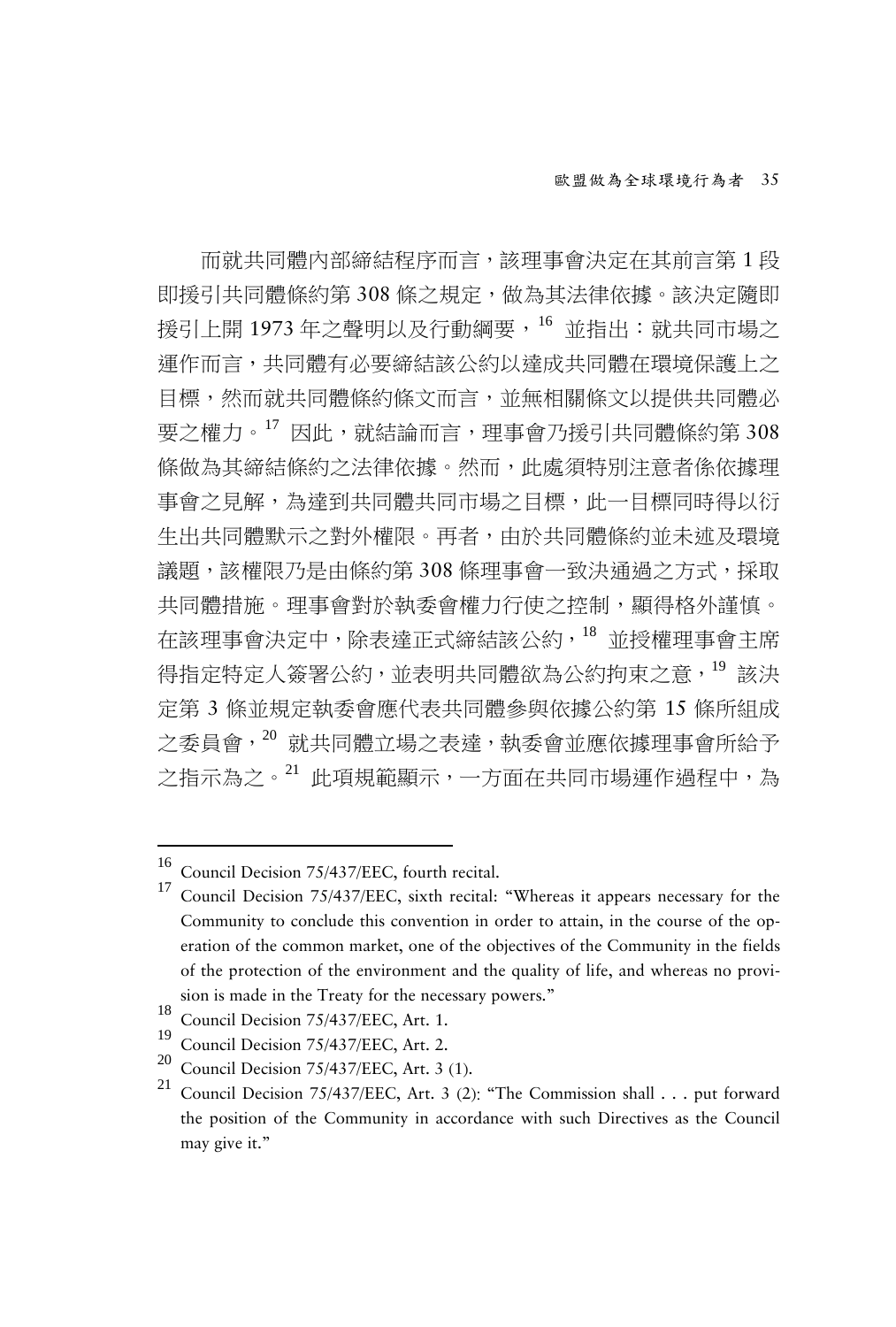-

了共同體目標之達成,共同體有就環境議題採取措施之必要;另一 方面,理事會仍謹慎地節制權限之授予,避免權限過度流向共同體 乃至於執委會。

在上開預防陸源性海洋污染公約之後,1978 年執委會亦曾提案 建請理事會以理事會決定之方式,授予執委會談判權限, [22](#page-9-0) 以協商 加入 1972 年在奧斯陸簽訂之避免船隻及飛行器傾倒之海洋污染公 約 (Convention for the Prevention of Marine Pollution by Dumping from Ships and Aircraft),然而,此項提案隨即由執委會撤回。此項 決定之原因可能來自於會員國內部共識之缺乏,另一方面可能在 於:1972 年之公約,並未預見共同體以區域經濟整合組織之身分加 入該公約之可能。易言之,在事後加入公約之情形,共同體須修改 公約以容許主權國家以外之國際組織或其他國際法主體加入公 約,此項工作遠較在公約協商伊始共同體即加以參與來得困難。

共同體以區域經濟整合組織之身分,參與國際環境公約之嘗 試,在聯合國歐洲經濟委員會 (United Nations Economic Commission for Europe) 架構下之長距離跨境空氣污染公約 (Convention on Long-range Transboundary Air Pollution) 中取得初步之勝利。在 該公約之談判過程中,歐洲經濟共同體得以 (必須) 參與之理由之 一乃在於共同體對內已經取得在大氣污染 (atmosphere pollution) 議題之權限 (Bretherton & Vogler, 2006: 92, 96)。該公約在第 14 條第 1 項明文納入區域經濟整合組織得成為公約之締約方。[23](#page-9-1) 同條

<span id="page-9-0"></span><sup>22</sup> European Commission, Recommendation for <sup>a</sup> Council Decision concerning the Negotiation by the European Economic Community of its Accession to the Convention for the Prevention of Marine Pollution by Dumping from Ships and Aircraft,

<span id="page-9-1"></span>COM/78/0744 final.<br> $^{23}$ 長距離跨境空氣污染公約第 14 條第 1 項規定:歐洲經濟委員會之會員國與歐洲經 濟委員會有諮詢關係 (consultative status) 之國家,或就該公約所涵蓋之事務內享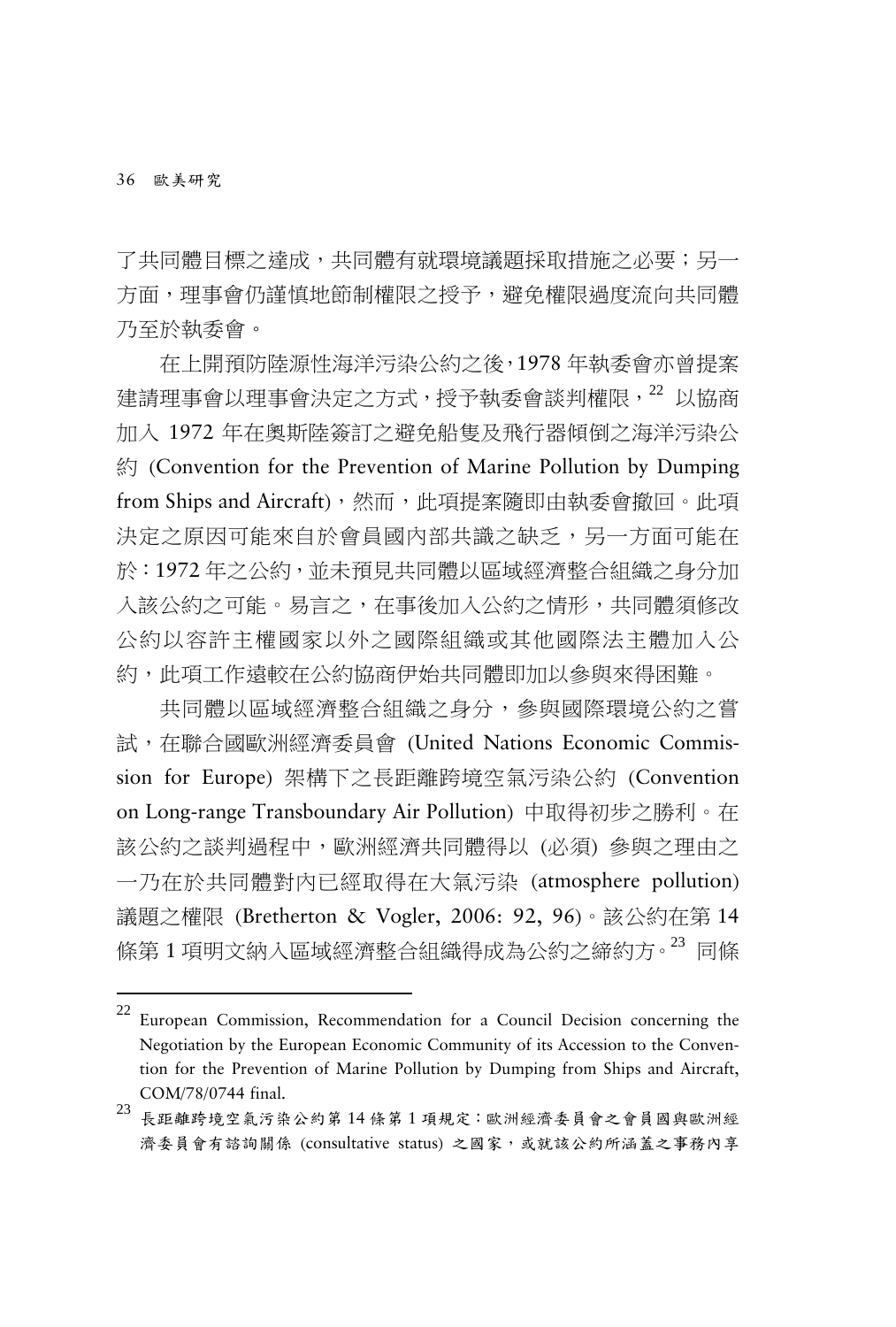第 2 項並規範該區域經濟整合組織與其會員國在公約下應如何行使 權利、負擔義務。[24](#page-10-0) 此公約談判結束後,理事會旋即以 81/462/EEC 理事會決定通過締結該公約。[25](#page-10-1) 此項公約乃成為共同體對外以區域 經濟整合組織參與國際多邊環境公約的首例。此項嘗試得以成功, 除共同體已取得大氣污染議題之權限外,另一個重要的背景在於, 該公約係在聯合國歐洲經濟委員會之架構下展開,在共同體內部取 得由共同體參與該公約之共識後,並於 1979 年簽訂該公約時,共 同體內計有9個會員國,在西歐國家內具有相當之影響力,歐盟主 要須面對者乃是東歐國家集團之挑戰,歐盟所要面對的外部談判對 手相對單純。

有談判、締約與執行之權限而由歐洲經濟委員會之會員國所組成之區域經濟整合 組織 (The present Convention shall be open for signature . . . by the member States of the Economic Commission for Europe as well as States having consultative status with the Economic Commission for Europe . . . and by regional economic integration organizations, constituted by sovereign States members of the Economic Commission for Europe, which have competence in respect of the negotiation, conclusion and application of international agreements in matters covered by the present Convention)。<br><sup>24</sup> 長距離跨境空氣污染公約第 14 條第 2 項規定:在落於區域經濟整合組織之權限

- <span id="page-10-0"></span>內,該等區域經濟整合組織得以其自己名義行使本公約所賦予其會員國之權利, 並負擔公約課予其會員國之義務。在此情形下,其會員國不得各別行使權利 (In matters within their competence, such regional economic integration organizations shall, on their own behalf, exercise the rights and fulfil the responsibilities which the present Convention attributes to their member States. In such cases, the member States of these organizations shall not be entitled to exercise such rights individu-
- <span id="page-10-1"></span>ally)  $\cdot$ <br>25 Council Decision of 11 June 1981 on the Conclusion of the Convention on Long-range Transboundary Air Pollution (81/462/EEC), OJ L 171/11 (hereinafter, Council Decision 81/462/EEC).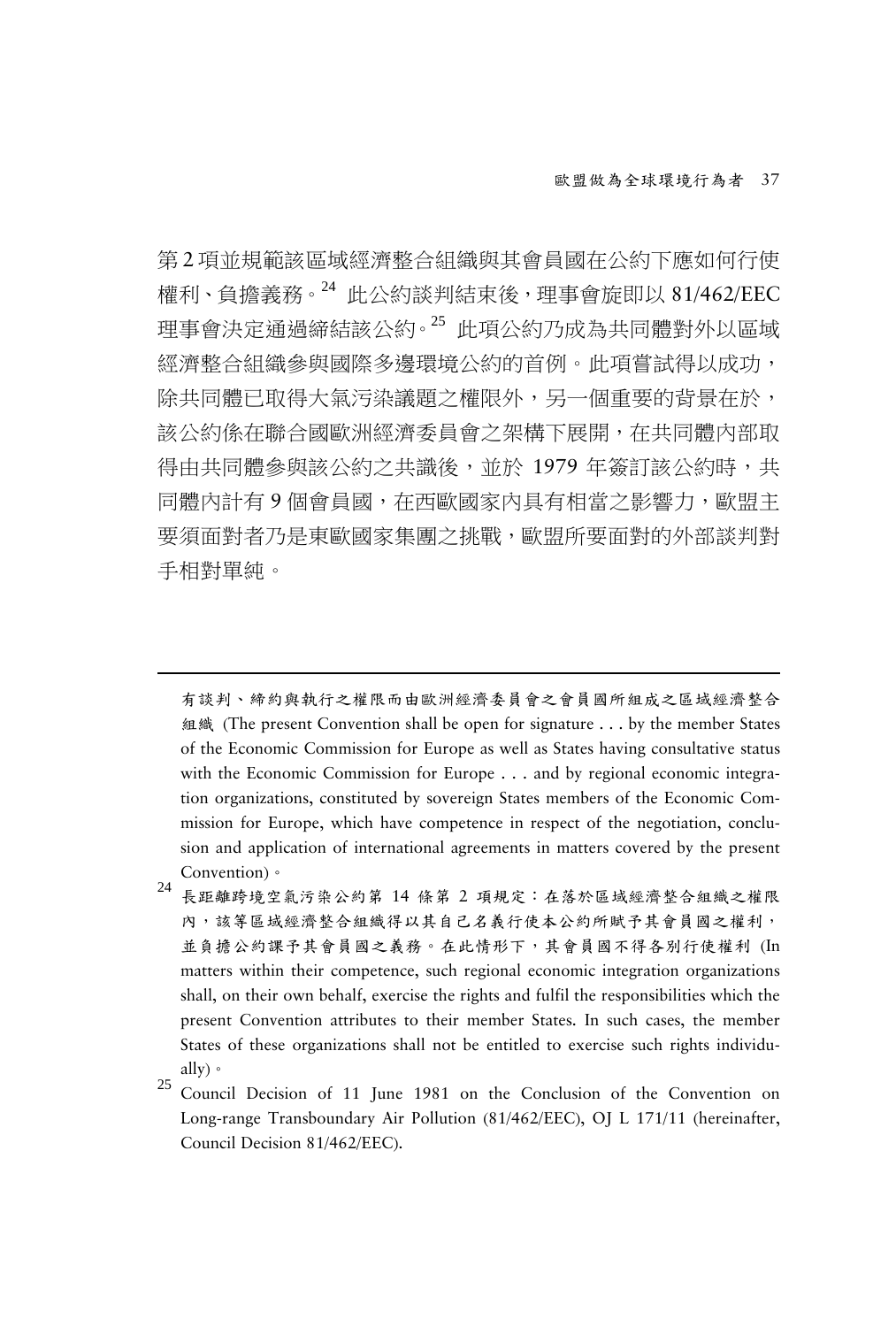38 歐美研究

### 二、權限劃分

在共同體對外環境參與過程中,涉及幾項共同體法之權限劃分 之根本問題,亦即共同體之明示權限與默示權限以及內部權限與外 部權限之平行主義以及混合條約之簽訂。此項爭議在共同體條約加 入環境權限後,仍有其重要性。首先,因環境議題係屬共享權限, 此性質在歐盟運作條約裡亦未加以更動。[26](#page-11-0) 其次,共同體條約第 174 (4) 條規定, 在各自權限內, 共同體與會員國應與第三國及有 權國際組織合作。共同體與第三方之合作並得在共同體條約第 300 條之架構下協商及締結。同時,第 174 (4) 條並規定,前項之規定 須無礙於會員國在國際組織內協商以及締結國際條約之權限。此項 規定,亦為歐盟運作條約第 191 (4) 條所沿襲,聯盟與會員國在對 外國際環境條約之締結上,歐盟何時取得專屬權限亦是爭議焦點。 最後,在共同體環境政策上尚無明文時,共同體使用之共同體條約 第 308 條做為規範環境議題之法律依據,此項原則仍為歐盟運作條 約所承襲。<sup>[27](#page-11-1)</sup> 同時,共同體條約第 95 條,亦曾被援引做為規範具 有環境影響之內部市場措施之法律基礎。因而,就規制內部市場之 影響環境措施而言,究竟使用該措施之目標係規範內部市場之建立 與運作做為法律基礎,或援用環境政策做為法律基礎,在歐盟內部 法律基礎之選擇,仍可能產生疑義,因而影響聯盟對外國際條約之 締結。最後,在涉及環境與貿易之交錯領域時,究竟適用共同商業 政策或環境政策,最終仍有賴於聯盟對外行動法律基礎之選擇。此 項法律基礎的選擇,將影響歐盟與會員國之權限分配,歐盟是否得 以在對外政策上享有專屬權限,倘若答案為否,在共享權限時,歐

<span id="page-11-1"></span><span id="page-11-0"></span> $^{26}$  TFEU, Art. 4 (2) (e).<br><sup>27</sup> TFEU, Art. 352 (1).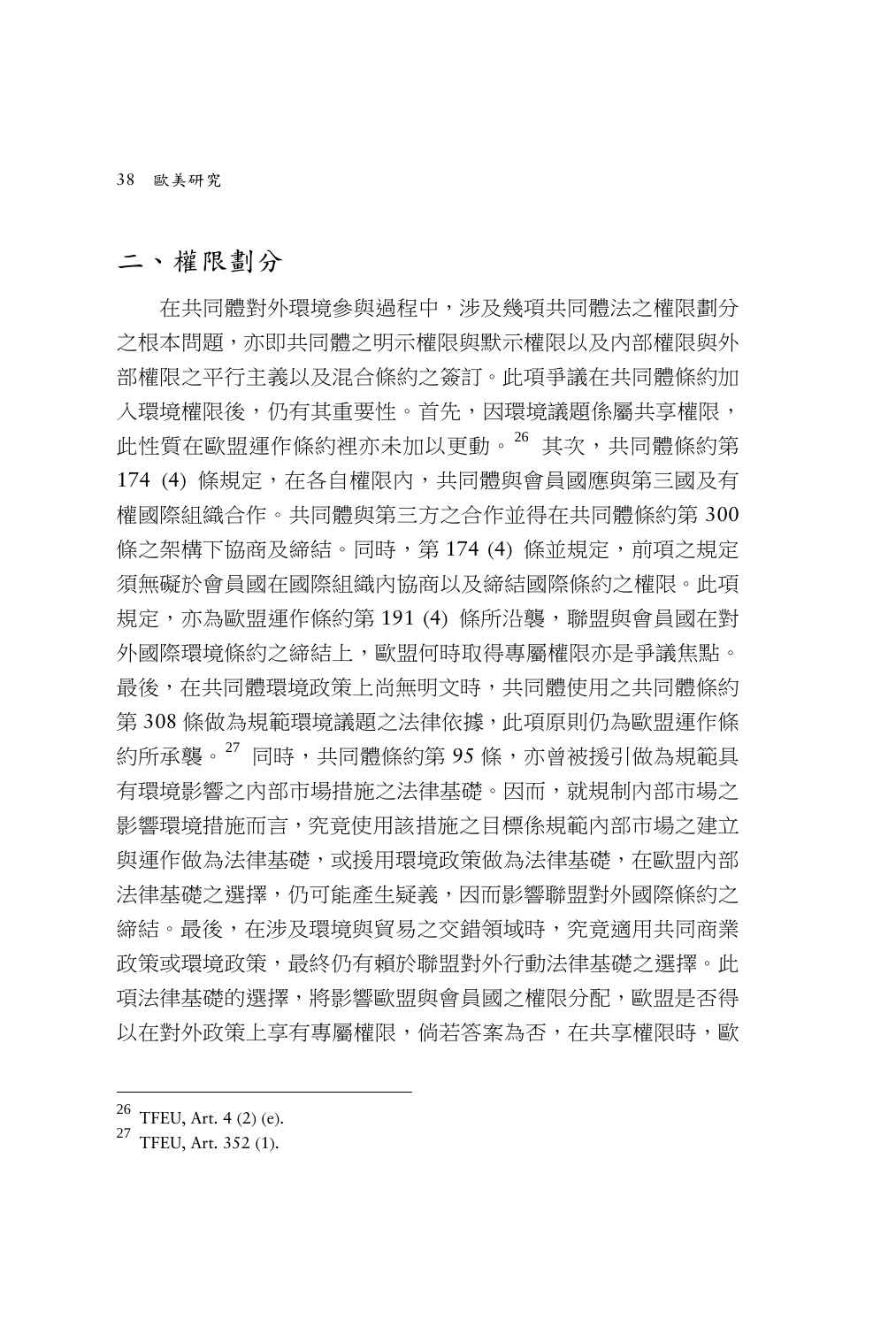盟與會員國在國際談判上應如何合作,乃至於,國際義務應如何批 准、履行,乃是歐盟長期以來所面臨的混合條約爭議。

就法律基礎之選擇而言,在巴賽爾控制有害廢棄物跨境轉運及 其處置公約 (Basel Convention on the Control of Transboundary Movements of Hazardous Wastes and their Disposal, 下稱巴賽爾公 約) 之共同體內部執行規則中,執委會、歐洲議會與理事會曾對此 有不同之見解。就巴賽爾公約之締結而言,理事會以 1993 年 2 月 1 日 93/98/EEC理事會決定締結該公約, [28](#page-12-0) 該理事會決定之第 1 段前 言即提及法律基礎係依據共同體條約第 175 條, <sup>[29](#page-12-1)</sup> 同時並於第 8 段前言敘及理事會於同日制訂第 259/93/EEC號規則<sup>[30](#page-12-2)</sup> 以執行巴賽 爾公約之規範。[31](#page-12-3) 就上開第 259/93/EEC號規則之法律基礎,執委 會在其原始提案中認為該有害物質之控制,其法律依據應適用第 95 條與第 133條, 在此同時執委會並曾初步諮詢過歐洲議會。其後, 執委會重新遞交修正提案,然而法律基礎仍係上開二條文。[32](#page-12-4) 然而 上開提案經理事會討論之後,理事會認為應以共同體條約第 175 條 做為法律依據,並就法律基礎之改變問題,尋求歐洲議會之意見,

<span id="page-12-0"></span><sup>28</sup> Council Decision of 1 February 1993 on the Conclusion, on behalf of the Community, of the Convention on the Control of Transboundary Movements of Hazardous Wastes and their Disposal (Basel Convention) (93/98/EEC), OJ L 39/1, 16 February 1993 (hereinafter, Council Decision 93/98/EEC).<br>
<sup>29</sup> Council Decision 93/98/EEC, first recital.<br>
<sup>30</sup> Council Regulation (EEC) No. 259/93 of 1 February 1993 on the supervision and

<span id="page-12-2"></span><span id="page-12-1"></span>

control of shipments of waste within, into and out of the European Community, OJ

<span id="page-12-4"></span><span id="page-12-3"></span>

L 30/1, 6 February 1993.<br><sup>31</sup> Council Decision 93/98/EEC, eighth recital.<br><sup>32</sup> 執委會在其提出之規則草案第1段前言即提及法律依據係第 95 [100a] 條與第 133 [113] 條。European Commission, Amended proposal for a Council Ragulation (EEC) on the supervision and control of shipments of waste within, into and out of the European Community, COM (92) 121 final-SYN 305, 23 March 1992, at 1.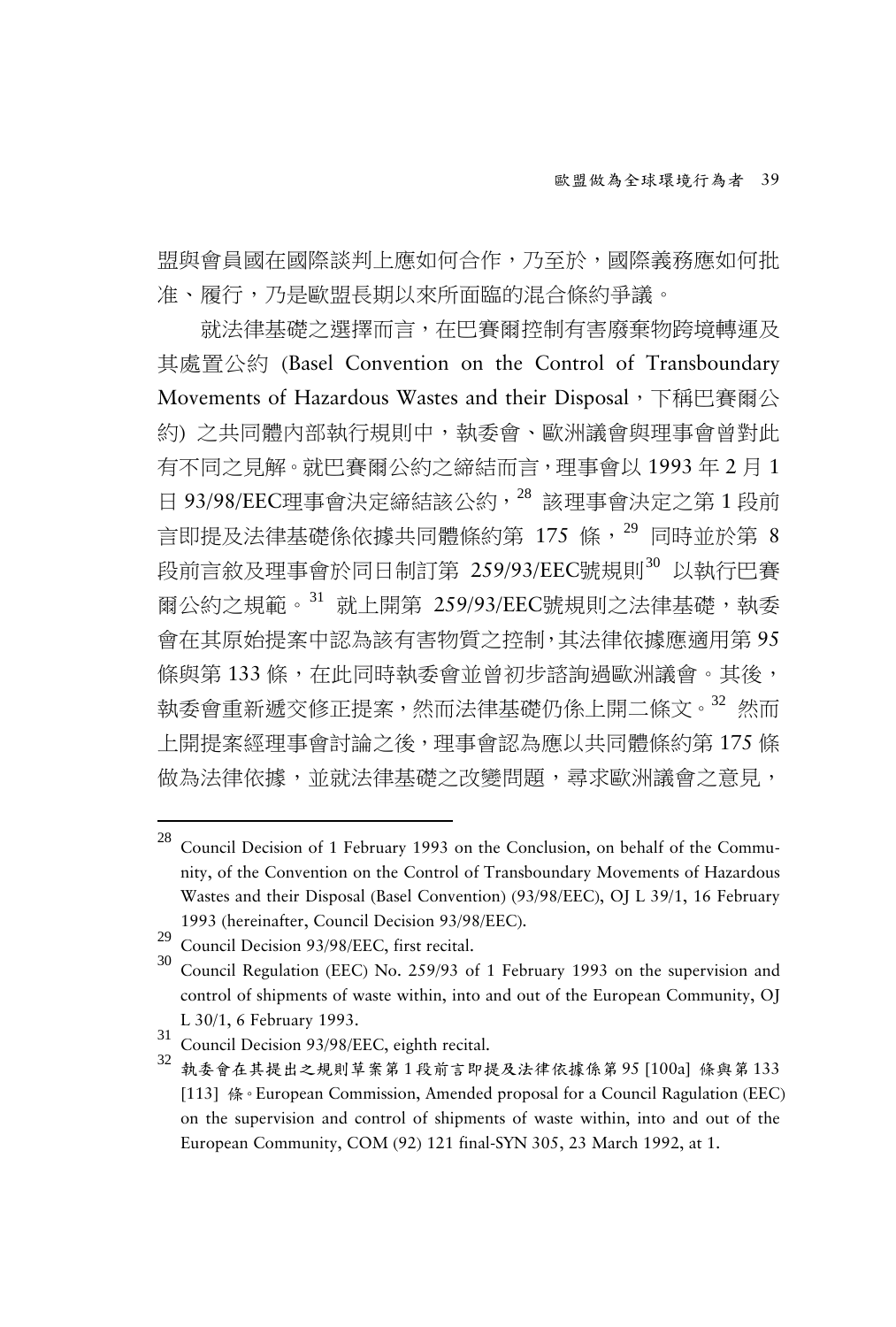-

歐洲議會在其意見中爭執理事會法律基礎之選擇,並主張應以第 95 條與第 133 條做為第 259/93/EEC號規則之法律基礎,惟為理事會所 不採。因而歐洲議會乃向歐洲法院提起訴訟。[33](#page-13-0) 法院首先表示:共 同體措施法律依據之選擇應依據客觀而可受司法審查之因素加以 決定,上開客觀因素亦包含系爭措施之目的與內容。[34](#page-13-1) 法院進而依 此標準審查系爭規則法律基礎之選擇是否得當,法院強調:即令系 爭規則影響內部市場,但其目的不在於定義特定廢棄物之特質,而 使得該廢棄物得以在內部市場裡自由流通;相反地,該規則之目的 乃在於建立一套調和的程序藉以限制廢棄物之流通,進而保護環 境。[35](#page-13-2) 法院更進一步認為:並不因涉及內部市場之建立或運作即認 為得以援引共同體條約第 95 條做為法律依據。<sup>[36](#page-13-3)</sup> 再者,固然系爭 規則之前身──84/631號指令──係以條約第 100條與第 235條做 為法律依據,但並不當然意味本規則即須援用該法律依據。[37](#page-13-4)

與此案例相對應的則是歐洲法院第 1/94 諮詢意見, [38](#page-13-5) 在涉及 共同體簽署食品衛生檢驗與動植物檢疫措施協定 (Agreement on

<span id="page-13-0"></span><sup>33</sup> Case C-187/93, European Parliament v. Council of the European Union (hereinafter, European Parliament v. Council) [1994] ECR I-02857. 本案亦涉及程序問題,亦即 歐洲議會所提起之訴訟是否應予准許,法院認為此問題應視歐洲議會所享有之特 權 (prerogatives) 是否受到侵害為準,由於歐洲議會主張藉由不同法律基礎之選 擇,乃至於其後適用之程序,歐洲議會之特權受到影響,就此,該訴訟應予受理。 European Parliament v. Council, paras. 14-16.<br>
34 European Parliament v. Council, para. 17.<br>
35 European Parliament v. Council, para. 26.<br>
46 European Parliament v. Council, para. 25.<br>
37 European Parliament v. Council,

<span id="page-13-1"></span>

<span id="page-13-2"></span>

<span id="page-13-3"></span>

<span id="page-13-4"></span>指令係於單一歐洲法制訂前,亦即共同體條約尚未賦予共同體環境權限。

<span id="page-13-5"></span><sup>38</sup> Opinion 1/94 on Competence of the Community to Conclude International Agreements concerning Services and the Protection of Intellectual Property (hereinafter, Opinion 1/94) [1994] ECR I-05267.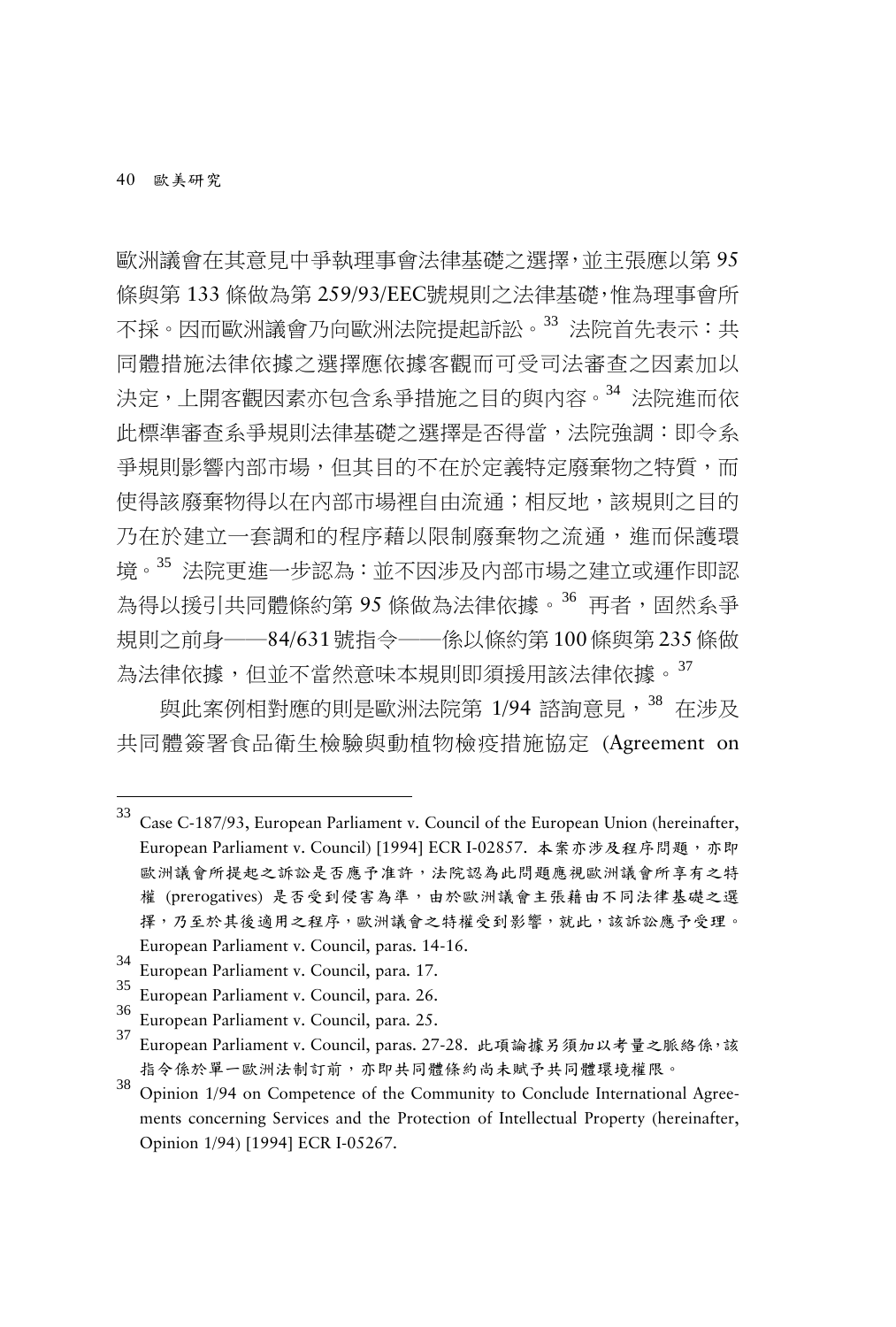the Application of Sanitary and Phytosanitary Measures) 之法律基礎 上,即令該協定涉有一定之環境意涵,甚至於亦涉及農業政策,法 院仍認為:食品衛生檢驗與動植物檢疫措施協定之目的在於:建立 一個多邊機構的規則與紀律,指導衛生以及檢疫措施之研擬、採用 以及執行,藉以將其對於貿易之負面影響降至最低。因此,該協定 得僅援引共同體條約第 133 條之法律依據而加以簽訂。[39](#page-14-0)

歐盟在國際環境條約參與的另一個重要問題,乃是共同體條約 第 174 (4) 條第二句與歐洲法院在歐洲鐵路運輸協定 (Accord européen sur les transports routiers; AETR) [40](#page-14-1) 以來之判例見解之相容 性。法院在該案中表示,共同體之對外權限並不僅限於條約明示賦 予,從條約之條文或在條約條文架構下共同體機構所採取之措施亦 可導出。[41](#page-14-2) 尤其在共同體制訂共同規則以執行條約所定之共同體政 策時,會員國即無從藉由個別或共同之行動,與第三國承擔影響上 開共同規則之國際義務<sup>。[42](#page-14-3)</sup> 當上開共同規則存在時,僅共同體有權 承擔以及執行對共同體法體系產生影響之國際義務。[43](#page-14-4) 就共同體條 約之執行而言,內部措施與外部關係無從分割。[44](#page-14-5) 此項見解乃是共 同體內部措施與外部關係平行主義之重要判例,亦確認共同體之默 示對外權限。此項見解雖係針對共同運輸政策而為,就國際環境公 約之參與而言,亦同樣適用。就共同體參與上開長距離跨境空氣污 染公約為例,在理事會通過締結該公約之 81/462/EEC理事會決定

<span id="page-14-1"></span><span id="page-14-0"></span> $\frac{39}{40}$  Opinion 1/94, para. 31.<br> $\frac{40}{40}$  Case 22/70, Commission of the European Communities v. Council of the European Communities [1971] ECR 263.<br>
<sup>41</sup> AETR, para. 16.<br>
<sup>42</sup> AETR, para. 17.<br>
<sup>44</sup> AETR, para. 18.<br>
<sup>44</sup> AETR, para. 19.

<span id="page-14-2"></span>

<span id="page-14-3"></span>

<span id="page-14-4"></span>

<span id="page-14-5"></span>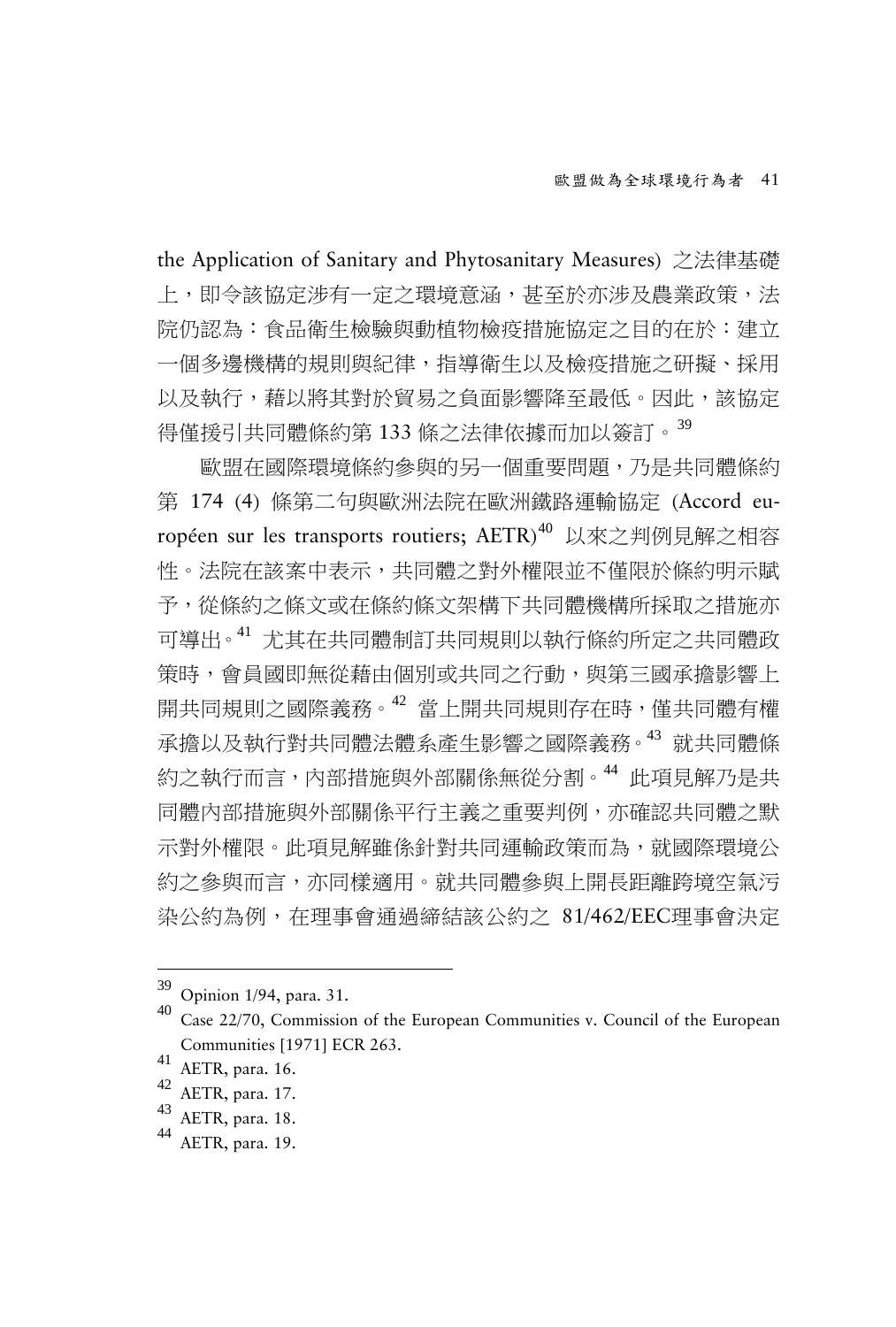中,該決定第1 段即陳明其法律依據係第 308 條; [45](#page-15-0) 此外, 理事會 並表示:就該公約之執行而言,共同體之參與乃係導源於既有之共 同規則以及未來之相關理事會立法所要求者,並將藉由相關領域之 共同體行動為之。[46](#page-15-1) 易言之,共同體在國際環境公約之參與,乃是 藉由共同體目標之達成而來,並在既有共同規則之基礎上,導出共 同體之對外參與權限。

而就歐洲法院在AETR一案所表示,在共同體制訂共同規則以 執行條約所定之共同體政策時,會員國即無從藉由個別或共同之行 動與第三國承擔影響上開共同規則之國際義務。此項見解是否為共 同體條約第 174 (4) 條所推翻,此項爭議在單一歐洲法中關於條約 第 174 (4) 條所為的聲明得到釐清,亦即該條文之增訂並不更改歐 洲法院在AETR所揭櫫之基本原則。<sup>[47](#page-15-2)</sup> 然而,更進一步須加以探討 的是,共同體就國際環境公約之締結而言,何時具有專屬權限?

就此問題,歐洲法院在第 2/91 諮詢意見中做了詳盡的說明,法 院首先重述上開對外締結國際條約之法律基礎,除了條約之明示授 權外,亦包含從條約條文或共同體措施所衍生而來。[48](#page-15-3) 其次,法院 強調共同體之專屬權限除了在內部措施上得以排除會員國之競合

<span id="page-15-1"></span><span id="page-15-0"></span>

Council Decision 81/462/EEC, first recital.<br>Council Decision 81/462/EEC, tenth recital: "Whereas the Community will participate in the implementation of the said Convention by exercising its competence as resulting from the existing common rules as well as those acquired as a result of future acts adopted by the Council, and by using the results of Community actions (research, exchange of information) in the fields concerned."

<span id="page-15-3"></span><span id="page-15-2"></span><sup>47</sup> Declaration on 130r of the EEC Treaty, L 169/25, 29 June 1987.<br><sup>48</sup> Opinion 2/91, Convention No. 170 of the International Labour Organisation concerning Safety in the Use of Chemicals at Work (hereinafter, Opinion 2/91) [1993] ECR I-01061, para. 7.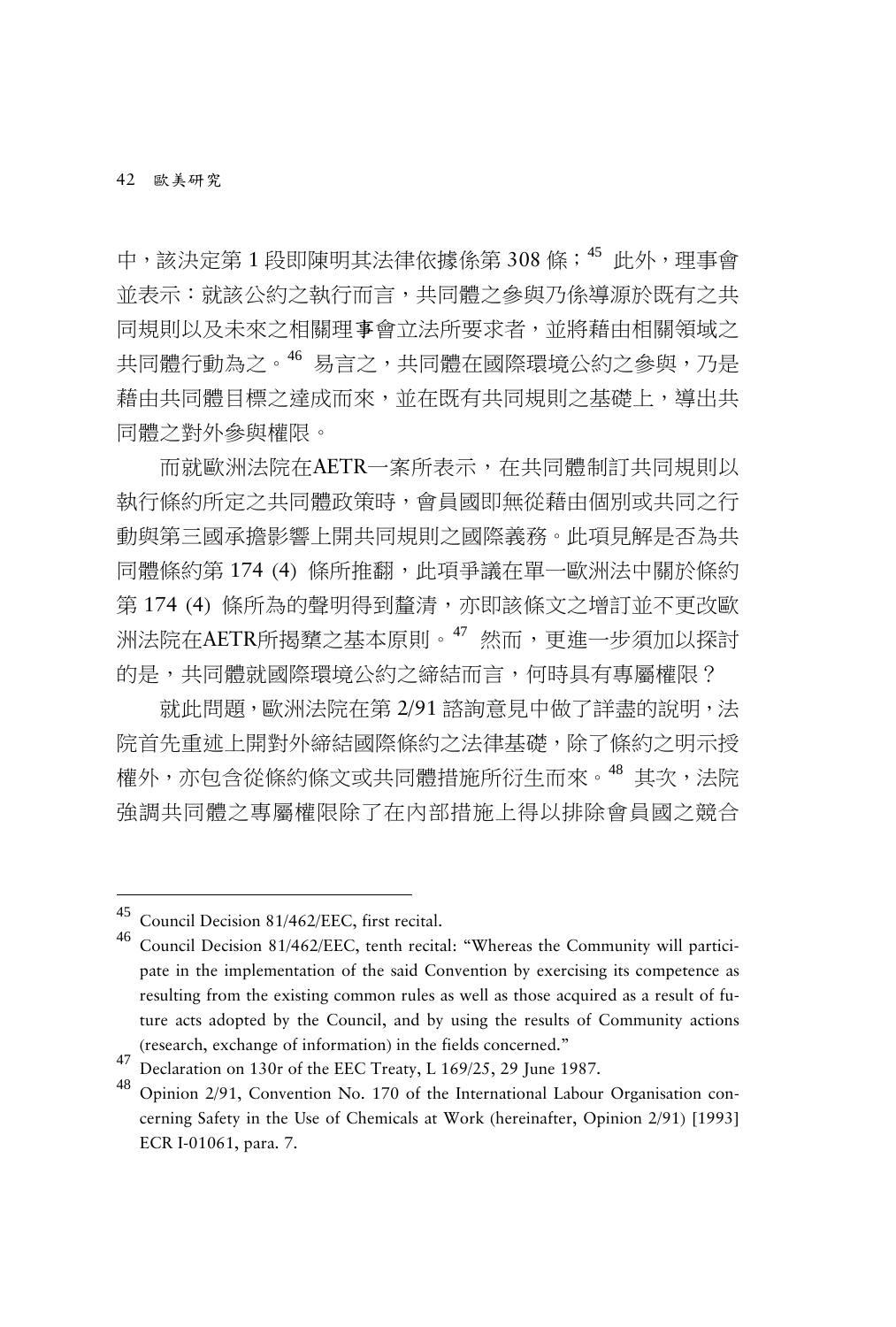措施之外,此項特徵亦適用於對外權限。[49](#page-16-0) 共同體所享之權限是專 屬權限或非專屬權限,除依據共同體條約之規定外,另繫諸於系爭 領域在共同體措施之範圍,是否已達剝奪會員國在該領域做為之權 限之程度。就此,法院並援引其在AETR表示之見解,倘若共同體 機構就達成共同體條約之目的,已在特定領域建立共同規則,會員 國即無從在共同體機構架構外獨自或共同承擔國際義務。<sup>[50](#page-16-1)</sup> 然而, 在此之外,法院並進而指出,AETR並不僅限於共同體在共同政策 已建立共同規則之情形,共同體條約第 10 條所立下之真誠合作義 務,要求會員國須促進共同體任務之達成,且應避免採取任何妨礙 共同體目標之措施。[51](#page-16-2) 倘若會員國得簽訂足以影響或改變共同體規 則之國際條約,共同體任務以及其目標將受到減損。<sup>[52](#page-16-3)</sup>法院最後則 澄清,在共享權限之情形下,仍得訂定國際條約,此時,就條約之 協商及執行均須由共同體與會員國之共同行動 (joint action) 為 之。[53](#page-16-4)

歐洲法院在第 2/91 諮詢意見中關於共享權限歐盟與會員國透 過共同行動以協商並執行國際條約,由於在絕大多數情形,環境政 策均落於共同權限,法院所稱共同行動即涉及混合條約之根本問 題。亦即,混合條約在協商時,應由誰代表,在簽署與批准過程中, 由誰加以簽署並在內國法程序中批准?而在歐盟法體系內執行 時,應由誰負責 (Damro, 2006: 178)。

就第一個問題而言,就歐盟之程序而言,執委會須先請求理事

<span id="page-16-2"></span>

<span id="page-16-4"></span><span id="page-16-3"></span>

<span id="page-16-1"></span><span id="page-16-0"></span><sup>49</sup> Opinion 2/91, para. 8.<br>
50 Opinion 2/91, para. 9.<br>
52 Opinion 2/91, para. 10.<br>
53 Opinion 2/91, para. 11.<br>
53 Opinion 2/91, para. 12.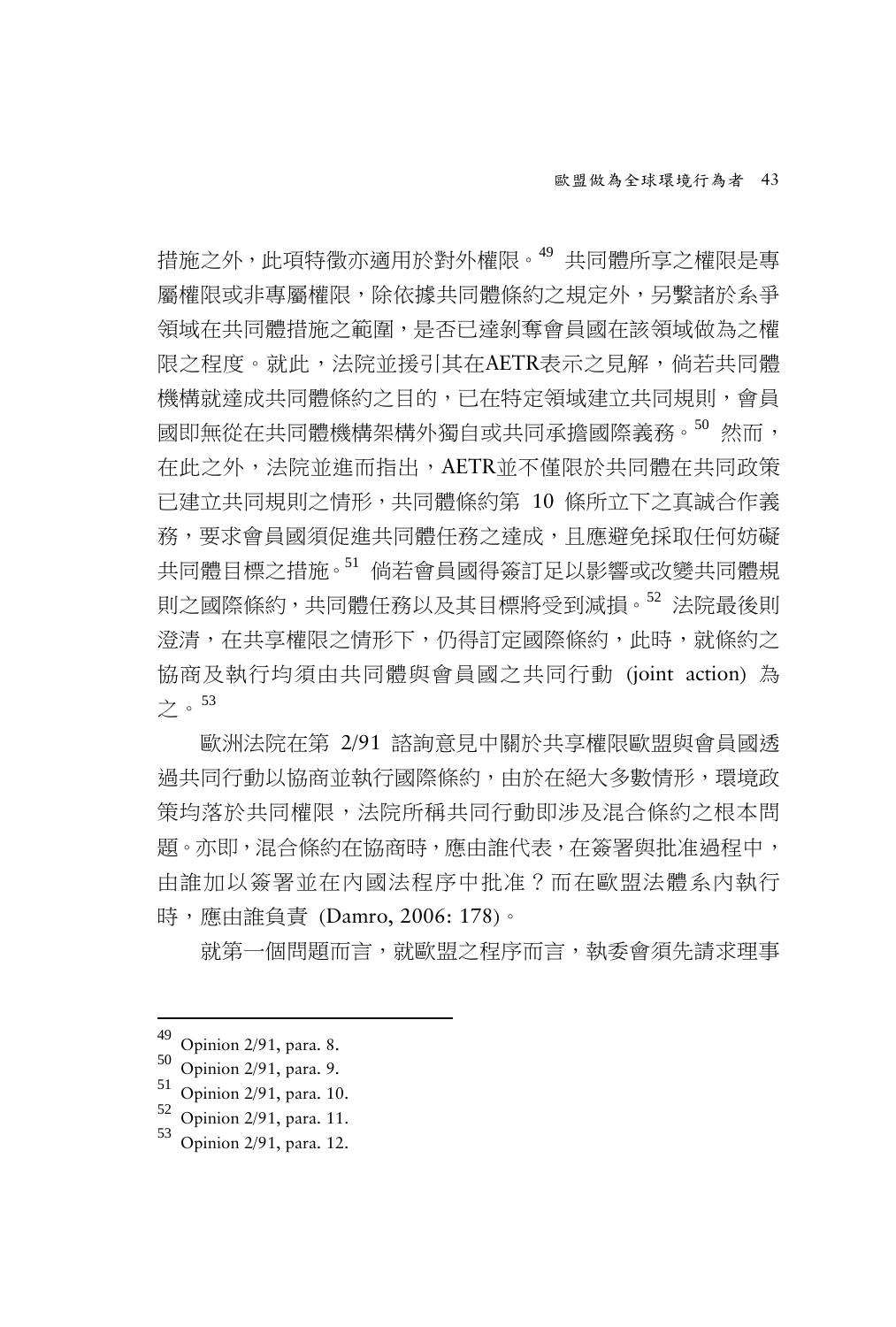會授與談判權限,有時理事會並會同時擬具談判指令,此外,理事 會通常亦會要求執委會與會員國代表合作 (in cooperation with) 或 諮詢 (in consultation with) 會員國代表。就在國際談判場合之對外 代表而言,涉及共同體之專屬權限時,由執委會代表歐盟及會員國 發言;倘若涉及共享權限則由輪值主席之會員國代表聯盟及會員國 發言。如同學者Vogler與Bretherton 所觀察,聯盟與會員國之發言 代表,有時一日數變,或一時數變 (2006: 13)。然而,即令有上開 形式的區分,執委會在聯盟立場與會員國立場之整合上,通常都扮 演一定之居中協調角色 (Damro, 2006: 178)。就簽署與批准而言, 在混合條約之情形下,聯盟與會員國代表均會在條約上簽署,並須 各自踐履其內國批准程序。誰有權簽署亦成為執委會、理事會或會 員國依據共同體條約第 300 (6) 條<sup>[54](#page-17-0)</sup> 請求歐洲法院諮詢意見之客 體。就條約之執行而言,學者Eeckhout以歐洲法院在第 1/78 諮詢意 見[55](#page-17-1) 為依據表示:共同體僅有權在其專屬權限內履行條約所課予之 義務,其餘部分則由會員國履行。同時,就履行共同體法義務之監 督而言,執委會只能監督會員國是否有履行落於共同體專屬權限之

<span id="page-17-0"></span>54 條文規定:「歐洲議會、理事會,執委會或任一會員國得就預將簽訂之條約是否 與本條約之條文牴觸,向歐洲法院之請求諮詢意見。當歐洲法院表示負面見解時, 該預將簽訂之條約僅在踐行歐洲聯盟條約第 48 條之規定時,方得生效 | (The European Parliament, the Council, the Commission or a Member State may obtain the opinion of the Court of Justice as to whether an agreement envisaged is compatible with the provisions of this Treaty. Where the opinion of the Court of Justice is adverse, the agreement may enter into force only in accordance with Article 48 of the Treaty on European Union)。亦即倘若歐洲法院認為系爭預將簽訂之國際條約 與歐洲共同體條約牴觸時,只有依據歐洲聯盟條約第48條所規定之程序修改歐洲 共同體條約時,共同體方得簽訂該國際條約,從而該國際條約得以在共同體內發 生效力。又里斯本條約生效後,該條為現運作條約第 218 條第 11 項。

<span id="page-17-1"></span><sup>55</sup> Opinion 1/78 of the Court of <sup>4</sup> October <sup>1979</sup> on International Agreement on Natural Rubber [1979] ECR 02871.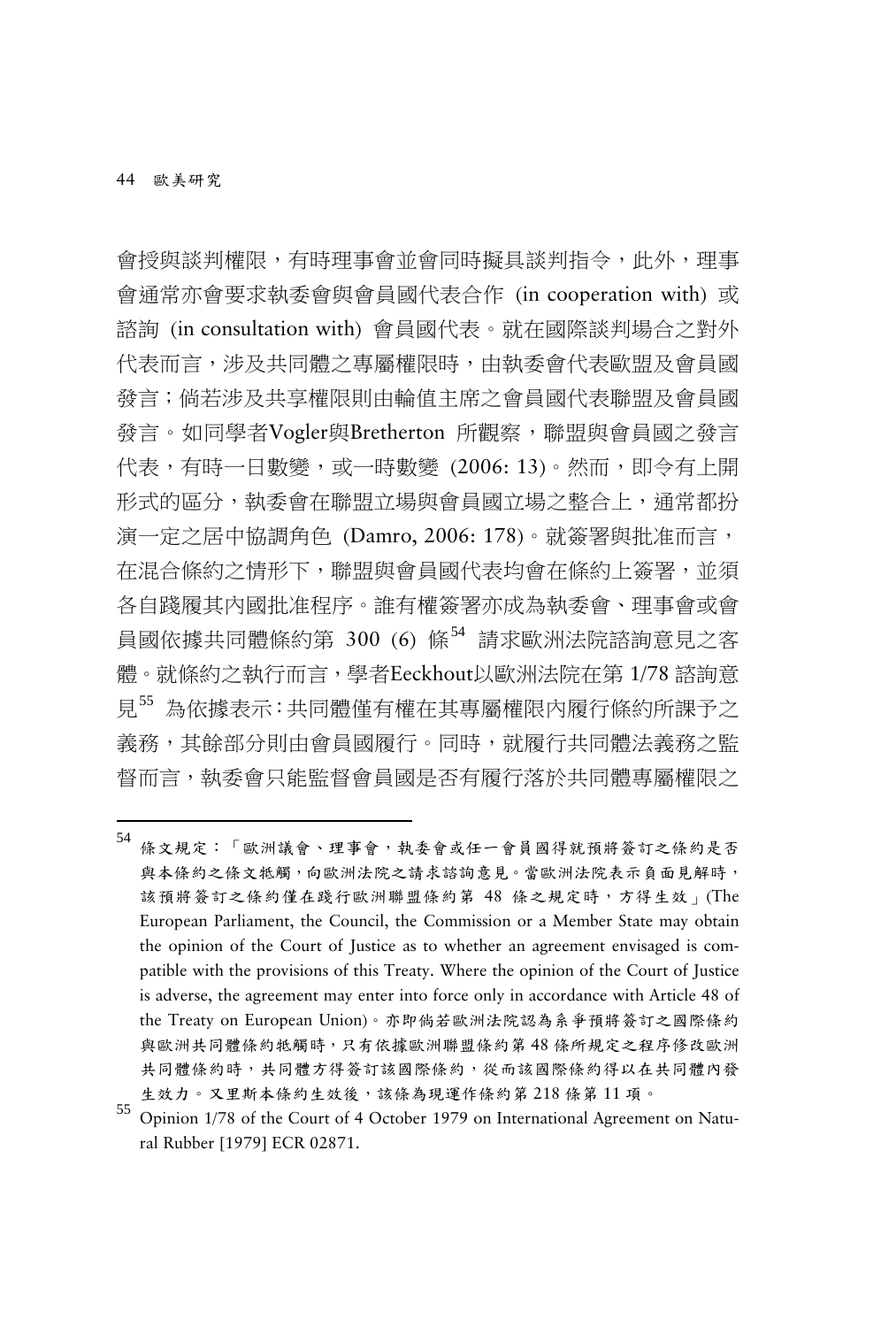國際義務 (2004: 220)。[56](#page-18-0) 由於歐盟運作條約在第 4 (2) (e) 條仍維 持環境議題共享權限之性質,關於共享權限在面臨對外關係上國際 義務之承擔與權利之享有所涉及之問題,仍將持續。

#### 三、歐盟做為全球環境行為者?

-

在國際法意義下,做為一個行為者之主要意涵乃在於國際法人 格之取得,進而得以在國際法上行使權利,負擔義務。因而,在里 斯本條約生效之前,歐盟之對外參與主要以歐洲經濟共同體或歐洲 共同體之名義為之。<sup>[57](#page-18-1)</sup> 歐盟做為全球行為者之企圖,主要乃是奠基 於歐盟內部整合的深化與廣化,因而對外在國際社會及國際法秩序 的影響也與日俱增。顯而易見地,歐盟的影響力可達到其會員國法 秩序以及申請加入之候選國。除此,藉由歐盟之鄰國政策 (European Neighbourhood Policy; ENP), 以及發展政策及經濟夥伴協定 (Economic Partnership Agreement; EPA), 歐盟得以影響特定之比鄰 國家及發展中國家,諸如非洲、加勒比海及太平洋國家 (African, Caribbean and Pacific; the ACP countries)。歐盟對於鄰國及特定發展 中國家之影響,主要基於地緣政治之考量以及歷史上殖民母國與殖 民地之連結。歐盟做為一個全球行為者的論述,企圖將歐盟之影響

<span id="page-18-0"></span><sup>56</sup> 然而,Eeckhout 或有過度解釋 1/78 諮詢意見之嫌,蓋因該意見所涉及的乃是在聯 合國貿易與發展會議架構下所簽訂之國際天然橡膠協定 (International Agreement on Natural Rubber) 是否落於共同商業政策,以及屬於共同商業政策,但含有不為 共同商業政策之其他議題,會員國得否參與之爭論,易言之,仍屬於「由誰代表 的問題」,而非由誰執行的問題。不過,就結論而言,Eeckhout 之共同體與會員 國各自履行權限內之國際義務,顯然是正確的。

<span id="page-18-1"></span><sup>57</sup> 然而,即令在里斯本條約生效之前,仍有不少學者主張,藉由實際之實踐,歐盟 已取得 (事實上之) 法人格。關於此議題,早期反對歐盟具有法人格之文獻,請參 見 Everling (1992);就主張歐盟具有法人格之文獻而言,則可參見 Wessel (2000a,  $2000<sub>b</sub>$ .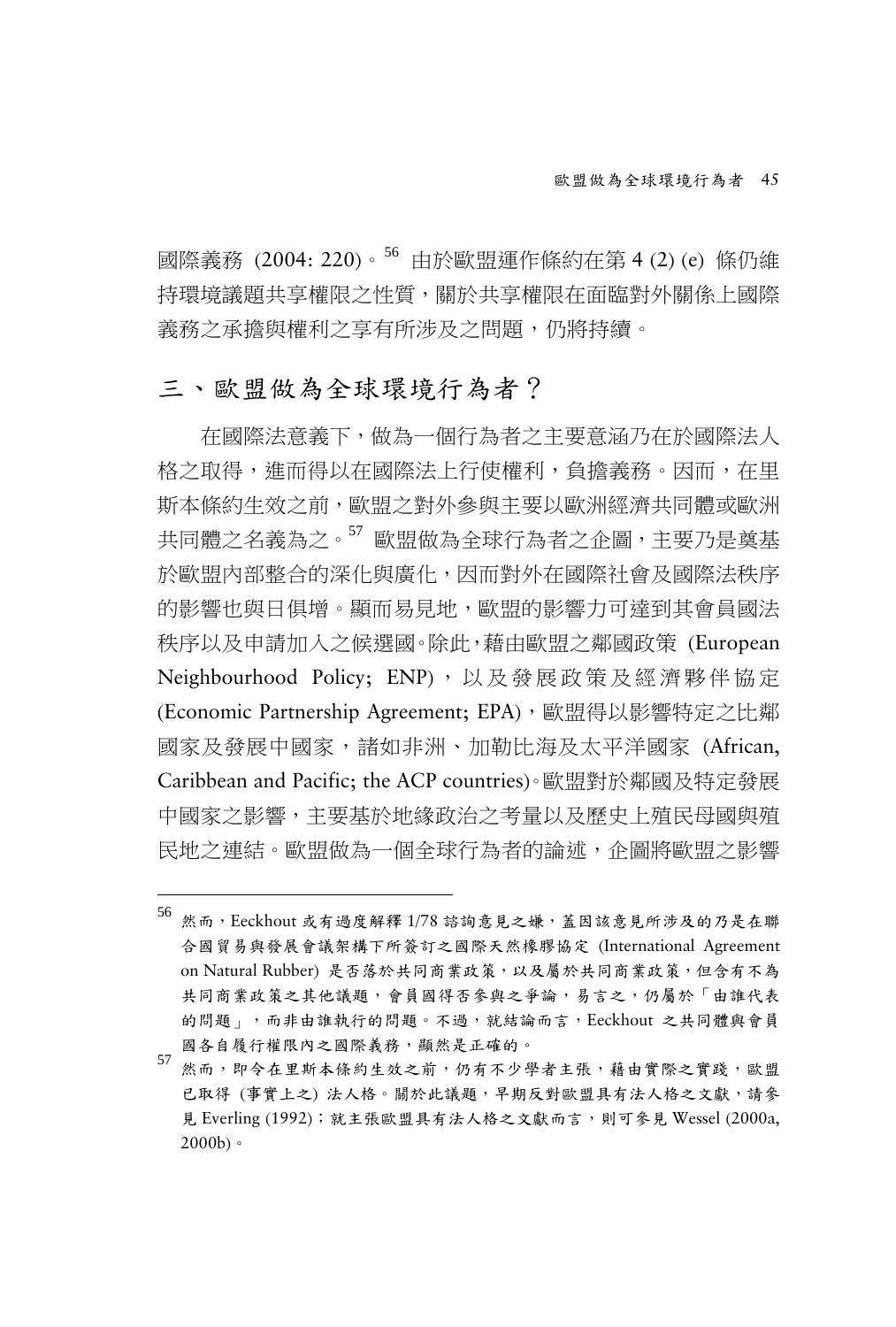46 歐美研究

-

力超越歐洲、其鄰國以及特定發展中國家。在國際舞台上,歐盟應 扮演一個一貫且一致的行為者,主要訴求之一則是歐盟應單一發 聲。

就「歐盟做為全球行為者」的角度觀察,最為引人注目,也是 歐盟最先確定其全球行為者的角色的領域,即是歐盟在經貿市場上 做為一個參與者,而與此息息相關的則是,基於其在經貿市場做為 一個參與者之角色,在國際經貿法秩序中做為一個參與者,同時, 更積極地成為一個規則產生者。[58](#page-19-0)「歐盟做為全球行為者」在經貿 領域的成功,主要有幾個因素。首先,就歐洲整合之歷史而言,歐 洲整合首先發軔於經濟領域。就對內而言,單一市場的完成是早期 歐洲整合的重要目標。而對外,共同體的共同商業政策,屬於共同 體之專屬權限。而就國際組織之參與上,早在關稅暨貿易總協定 (General Agreement on Tariffs and Trade, 下稱GATT協定) 時期, 歐洲經濟共同體即獨佔發聲空間。因此,經貿領域即成為「歐盟做

<span id="page-19-0"></span><sup>58&</sup>lt;br>依據學者 Cremona 之觀察,歐盟做為全球的行為者,主要可以區分為五個類型: 實驗及模範 (laboratory and model);市場參與者 (market player);規則產生者 (rule generator);穩定者 (stabilizer);磁吸力量以及做為鄰居 (magnet and neighbour)。實驗及模範意指,歐盟整合過程可以做為其他區域整合的模範,同時 間,歐盟也可以進行深度的整合,例如貨幣整合,在其他深度整合的領域中,歐 盟也提供了一個場域,供作不同寬窄深淺的區域整合實驗。穩定者,主要指歐盟 在安全以及發展議題上所扮演的角色,除了區域安全外 (例如巴爾幹半島之穩定及 聯繫過程 [Stability and Association Process; SAP]), 特定國家的穩定及永續發展, 歐盟藉由其與特定區域及國家之經濟夥伴協定,亦扮演穩定該區域或國家之角 色,在此類型中,歐洲價值如人權條款佔有重要之角色。此外,區域集團化 (regional grouping) 也是重要的特色之一。至於,磁吸力量意指,藉由吸引歐盟之會員國或 候選國加入歐盟,歐盟將有效地導正會員國及候選國之法律制度、政策形成。鄰 居則指,歐盟為有效降低無法成為歐盟會員國之鄰國之恐懼及疑慮——被歐盟排 拒在外,歐盟將盡可能與該鄰國密切合作,即令該鄰國無法成為歐盟之會員國。 如此,該鄰國可以成為歐盟之真正夥伴,且在歐盟之外交關係上亦得以真正參與 (Cremona, 2004: 553-565)。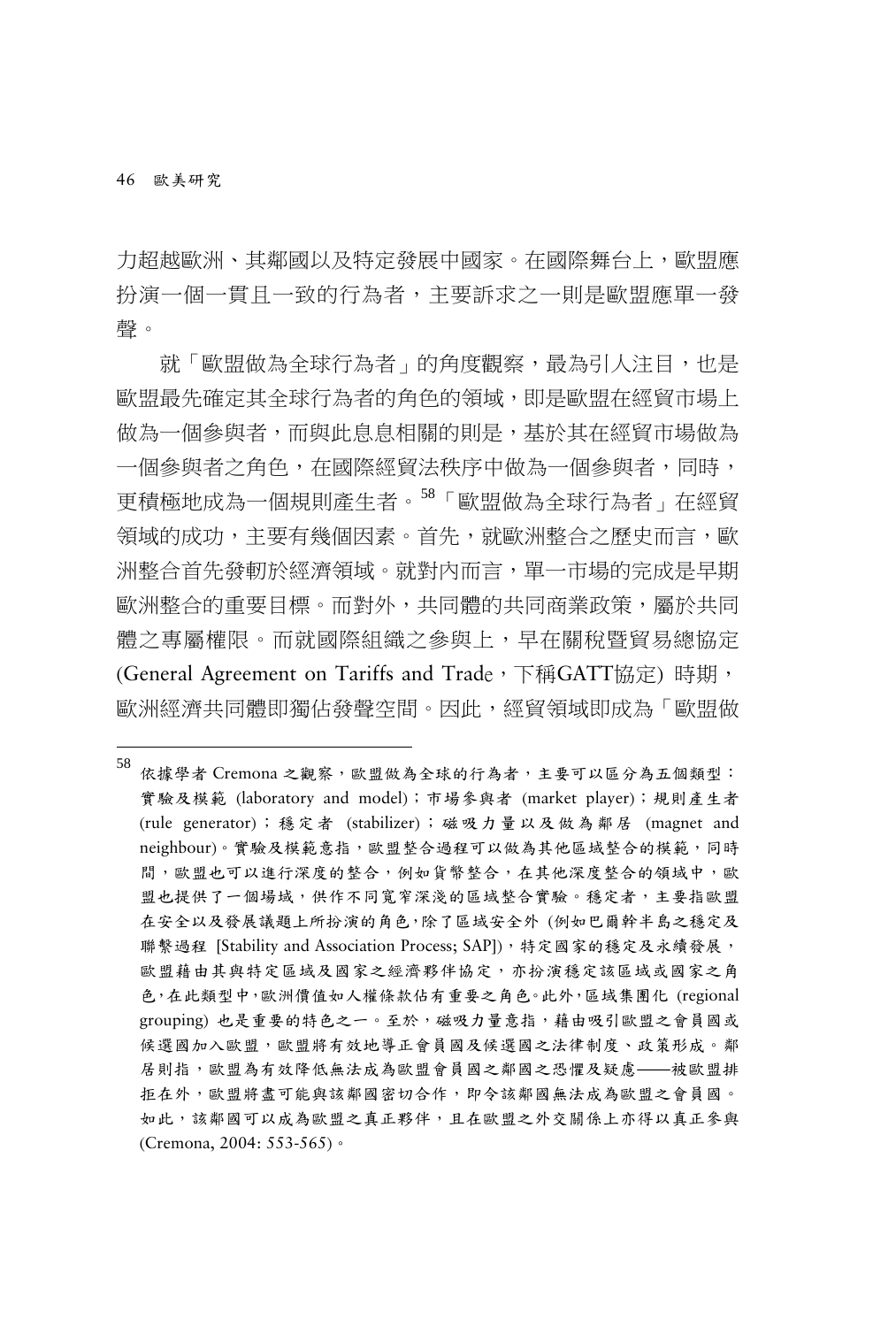為全球行為者」最佳例證之一。[59](#page-20-0)

-

隨著對外影響力的逐漸增加,為了建立一個獨特的身分,歐盟 需要形塑一個與既有行為者不同的行為者特質 (actorness)。而由於 歐盟不具有軍事力量,相反地,以經貿力量見長,因此,有學者乃 以公民強權 (civilian power) 定義歐盟在國際上之行為者特質。學 者Orbie並認為在全面性的歐盟外交關係發展成型之前,歐盟之經貿 政策 (尤其歐洲經濟共同體時期),成為歐盟對外關係之主軸 (2008: 53-54)。同時,由於環境議題具有之倫理意涵與規範價值,在美國 退出國際環境政治之後,歐盟在既有國際環境條約之出現 (presence) 基礎上,並藉此契機 (opportunity) 取得其在國際環境政治全球領 導者之地位。[60](#page-20-1)

就法律層面而言,歐盟條約與歐盟運作條約亦對於聯盟之對外 關係多所著墨。歐盟條約第 21 (3) 條第二句指示歐盟確保聯盟對外 行動之一致性。就聯盟之整體對外政策而言,理事會以及歐盟最高 外交代表應相互合作以達成該一致性。條約並對共同外交與安全政 策,該政策彼此之間以及該政策與其他聯盟政策,分別指示理事 會、歐盟最高外交代表與執委會確保聯盟行動之一致與對外代表之 單一性。<sup>[61](#page-20-2)</sup> 就共同外交與安全政策而言,歐盟條約前言中提及,藉 由該政策乃至於共同防衛政策之建立,以強化聯盟之身分及其獨立

<span id="page-20-0"></span><sup>59</sup> 就法律意義而言,GATT 協定僅係一多邊條約,且僅暫時適用,然而,到其後期, 乃至於世界貿易組織成立前,其運作模式已如一國際組織。

<span id="page-20-1"></span><sup>60</sup> 關於行為者如何藉由機會、出現以及能力展現其行為者特質,參見 Bretherton &

<span id="page-20-2"></span>Vogler (2006: 12-36)  $\circ$ <br><sup>61</sup> TEU, Art. 21 (3), second sentence: "The Union shall ensure consistency between the different areas of its external action and between these and its other policies. The Council and the Commission, assisted by the High Representative of the Union for Foreign Affairs and Security Policy, shall ensure that consistency and shall cooperate to that effect."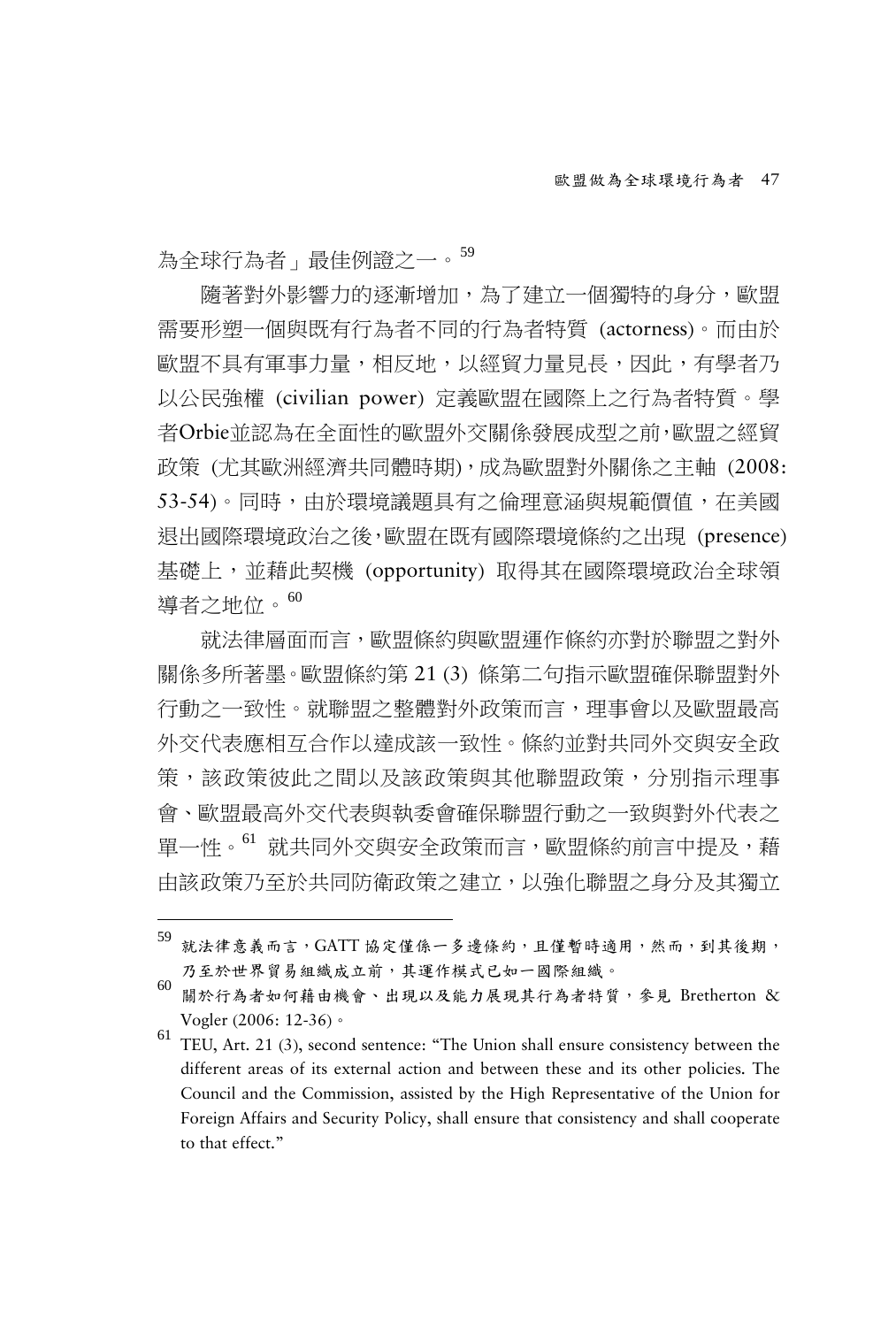-

性, 俾以促進歐洲與全世界之和平、安全與進步。[62](#page-21-0) 存共同外交與 安全政策,理事會與歐盟最高對外代表應確保聯盟行動之單一、一 致以及有效性。[63](#page-21-1) 在其他議題而言,條約則指示執委會亦應確保聯 盟之對外代表。[64](#page-21-2) 此外,條約並要求聯盟與會員國之駐第三國或國 際會議外交與領事人員以及國際組織之代表應予合作,以確保建立 聯盟立場之決定以及行動確實被遵守與履行。[65](#page-21-3) 歐盟與會員國間更 廣泛之合作義務則來自於歐盟條約第 4 (3) 條之真誠合作原則。依 據真誠合作原則,聯盟與會員國應相互尊重,協助彼此完成條約所 賦予之任務;會員國應採取一般或特定之適當措施以執行條約或聯 盟機構措施所導致之義務;會員國並應促進聯盟任務之達成,且應 避免妨礙達成聯盟目標之措施。<sup>[66](#page-21-4)</sup>因而,就歐盟之機構而言,理事

<span id="page-21-0"></span> $62$  TEU, eleventh recital: "RESOLVED to implement a common foreign and security policy including the progressive framing of a common defence policy, which might lead to a common defence in accordance with the provisions of Article 17, thereby reinforcing the European identity and its independence in order to promote peace, security and progress in Europe and in the world."

<span id="page-21-1"></span><sup>63</sup> TEU, Art. 26 (2), second sentence: "The Council and the High Representative of the Union for Foreign Affairs and Security Policy shall ensure the unity, consistency and effectiveness of action by the Union."

<span id="page-21-2"></span><sup>64</sup> TEU, Art. 17 (1): "with the exception of the common foreign and security policy, and other cases provided for in the Treaties, it shall ensure the Union's external representation."

<span id="page-21-3"></span><sup>65</sup> TEU, Art. 35 (1): "shall cooperate in ensuring that decisions defining Union positions and actions . . . are complied with and implemented."

<span id="page-21-4"></span><sup>66</sup> TEU, Art. 4 (3): "Pursuant to the principle of sincere cooperation, the Union and the Member States shall, in full mutual respect, assist each other in carrying out tasks which flow from the Treaties. The Member States shall take any appropriate measure, general or particular, to ensure fulfilment of the obligations arising out of the Treaties or resulting from the acts of the institutions of the Union. The Member States shall facilitate the achievement of the Union's tasks and refrain from any measure which could jeopardise the attainment of the Union's objectives."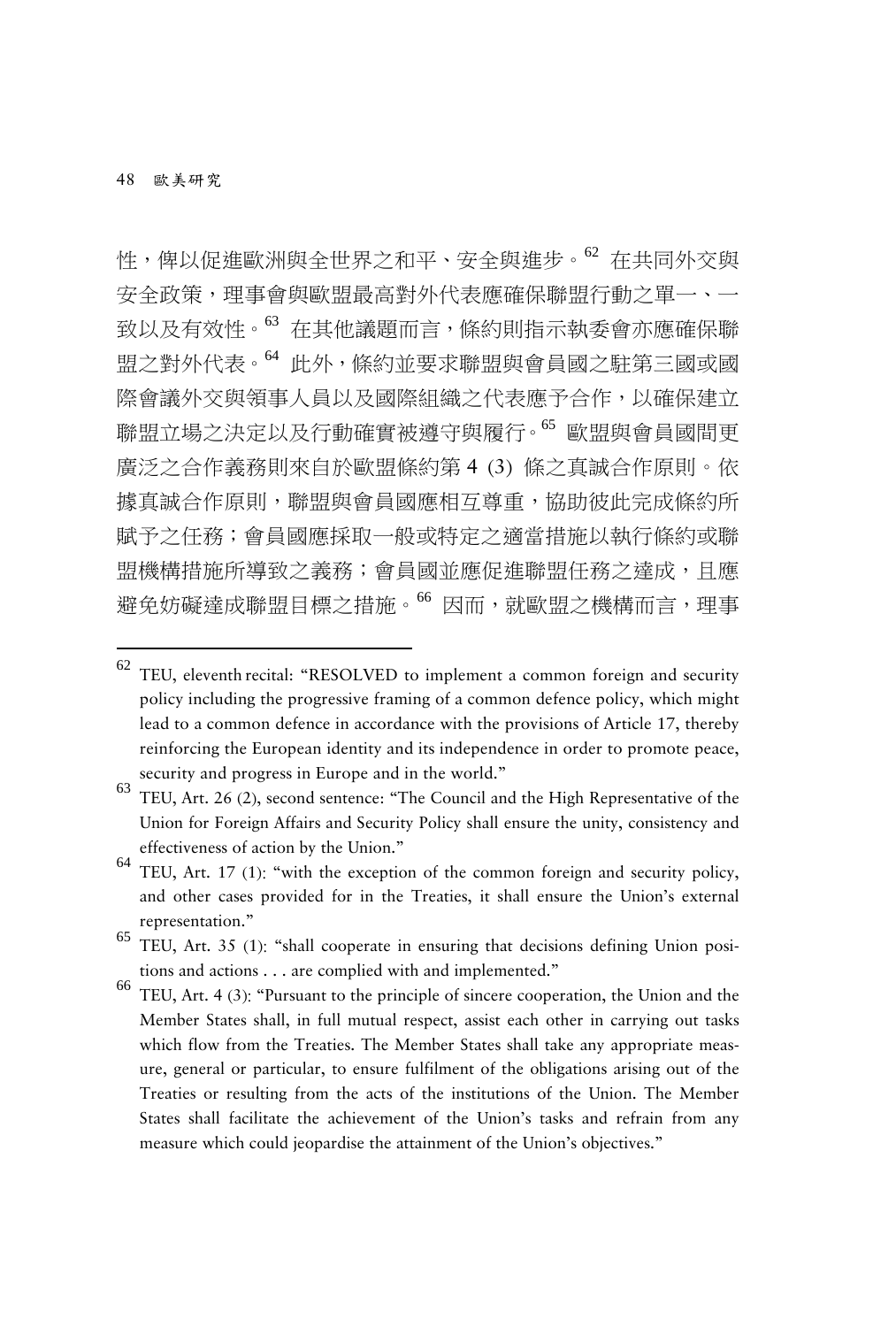會、最高外交代表與執委會均有義務相互合作以確保歐盟對外行動 之一致。就歐盟與會員國而言,歐盟與會員國之外交人員並應相互 合作,此外,基於真誠合作原則,歐盟與會員國並應協助彼此以履 行條約所賦予之任務。

然而,歐盟在國際環境條約之參與,並非自始即一致且有效, 除會員國在不同場合可能提出與歐盟立場不一致之提案外,歐盟在 環境議題之內部權限,有時亦無法支撐在對外談判所需之能力。以 歐盟最終得以簽署之聯合國氣候變化綱要公約而言,歐盟在最終通 過該公約 94/69/EC理事會決定中<sup>[67](#page-22-0)</sup> 附件B之聲明所臚列之共同體 措施,多數與氣候變化政策無直接關連。<sup>[68](#page-22-1)</sup> 就其法律依據而言,直 接引用共同體條約第 175 條做為法律依據者,僅有第 1973/92 號建 立環境政策之財政措施之理事會規則,<sup>[69](#page-22-2)</sup> 以及第 93/389/EEC號關 於共同體二氧化碳之排放機制之理事會決定。[70](#page-22-3) 而與氣候變化直接 相關者,僅有 93/389/EEC理事會決定。就此而言,在氣候變化公約 談判開始,共同體層次關於氣候變化之共同體措施相當有限,就 此,相當地侷限了共同體的對外談判權限。

此外,氣候變化綱要公約之談判係依據聯合國大會 1990 年 12 月 21 日之第 45/212 號《為人類現在及未來世代保護全球氣候》 (*Protection of Global Climate for Present and Future Generations of*

<span id="page-22-0"></span><sup>67</sup> Council Decision 94/69/EC of <sup>15</sup> December <sup>1993</sup> concerning the conclusion of the United Nations Framework Convention on Climate Change, OJ L 33/11, 7 February 1994.<br><sup>68</sup> *Id.* 69 Council Regulation (EEC) No. 1973/92 of 21 May 1992 establishing a financial in-

<span id="page-22-1"></span>

<span id="page-22-2"></span>strument for the environment (LIFE), OJ L 206/1, 22 July 1992, first recital.<br><sup>70</sup> Council Decision 93/389/EEC of 24 June 1993 for a monitoring mechanism of

<span id="page-22-3"></span>Community CO2 and other greenhouse gas emissions, OJ L 167/31, 9 July 1993, first recital.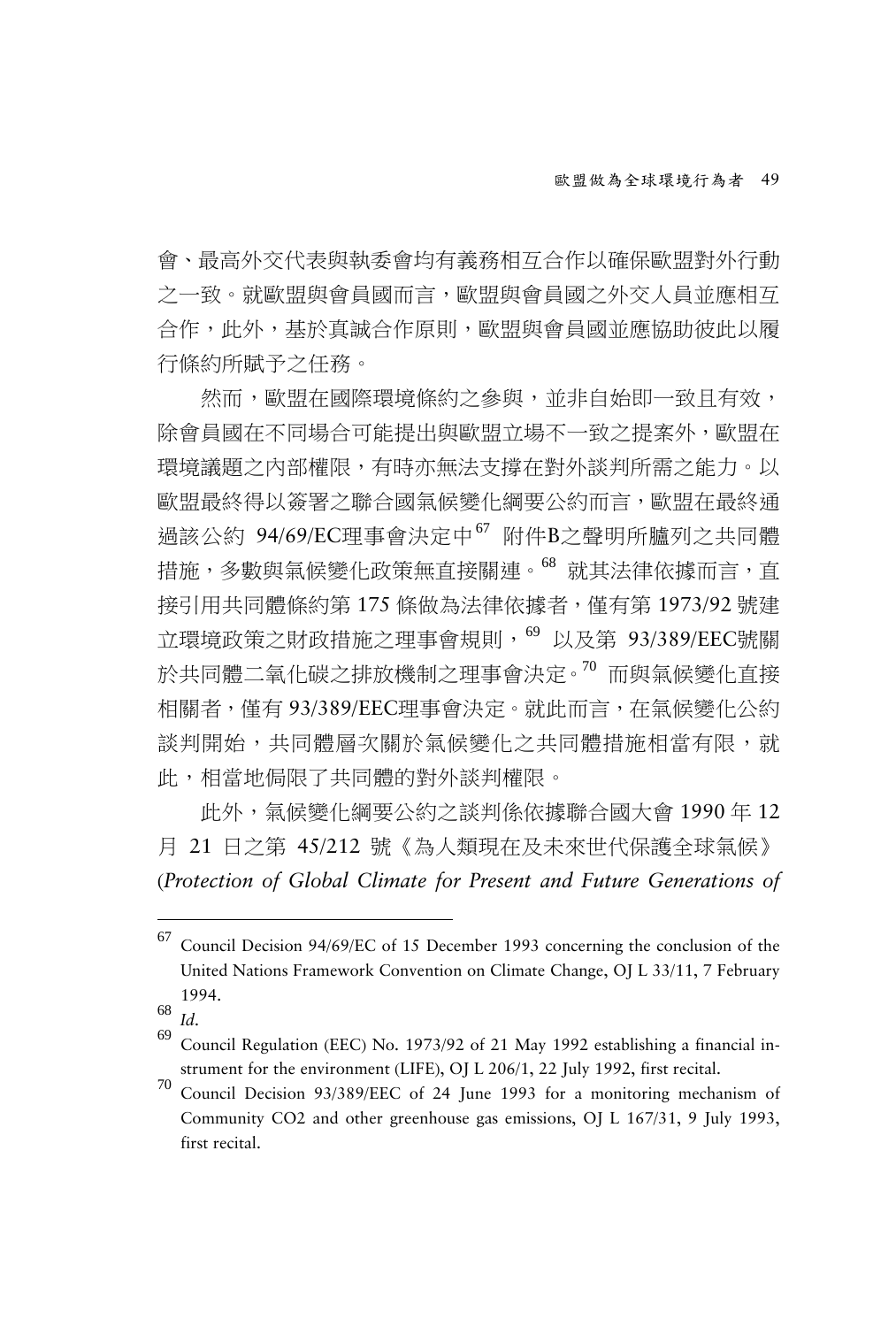50 歐美研究

*Mankind*) 決議, <sup>[71](#page-23-0)</sup> 在聯合國架構下舉行, 此項談判架構亦限制了 共同體成為正式談判方之可能。因而,在談判伊始,歐盟做為一個 全球環境行為者之企圖,面臨相當之侷限。然而,由於美國在氣候 變化議題的轉變,以及共同體內部環境政策之發展,使得歐盟得以 成功取代美國成為氣候變化議題之領導者。本文以下,則分別敍述 歐盟在氣候變化綱要公約以及京都議定書下之談判,以及其內國之 批准過程,並接續討論在峇里行動計畫後,歐盟之氣候變化政策以 及其談判立場。

# 參、歐盟在氣候變化議題之參與

一、氣候變化綱要公約

(一) 談判過程與公約規範

-

在聯合國架構下訂定一個規範氣候變化的公約,起源於聯合國 大會 1990 年 12 月 21 日之第 45/212 號《為人類現在及未來世代保 護全球氣候》決議,該決議決定在聯合國大會之架構下,設立一個 政府間談判委員會 (Intergovernmental Negotiating Committee) 以 起草一個有效解決氣候變化之框架公約。[72](#page-23-1) 該決議弁文中雖提及: 若干國家以及一個區域經濟整合組織業已對於氣候變化問題以及 其所產生之影響提出應對措施,或業已達成若干進展。<sup>[73](#page-23-2)</sup> 然而,該

<span id="page-23-0"></span><sup>71</sup> United Nations General Assembly Resolution, A/RES/45/212, adopted in 71st plenary meeting, 21 December 1990.<br><sup>72</sup> *Id.* at para. 2: "[The General Assembly] Decides to establish a single intergovern-

<span id="page-23-1"></span>mental negotiating process under the auspices of the General Assembly, . . . for the preparation by an Intergovernmental Negotiating Committee of an effective framework convention on climate change."

<span id="page-23-2"></span>*Id.* ninth preamblar: "several countries and a regional economic integration organi-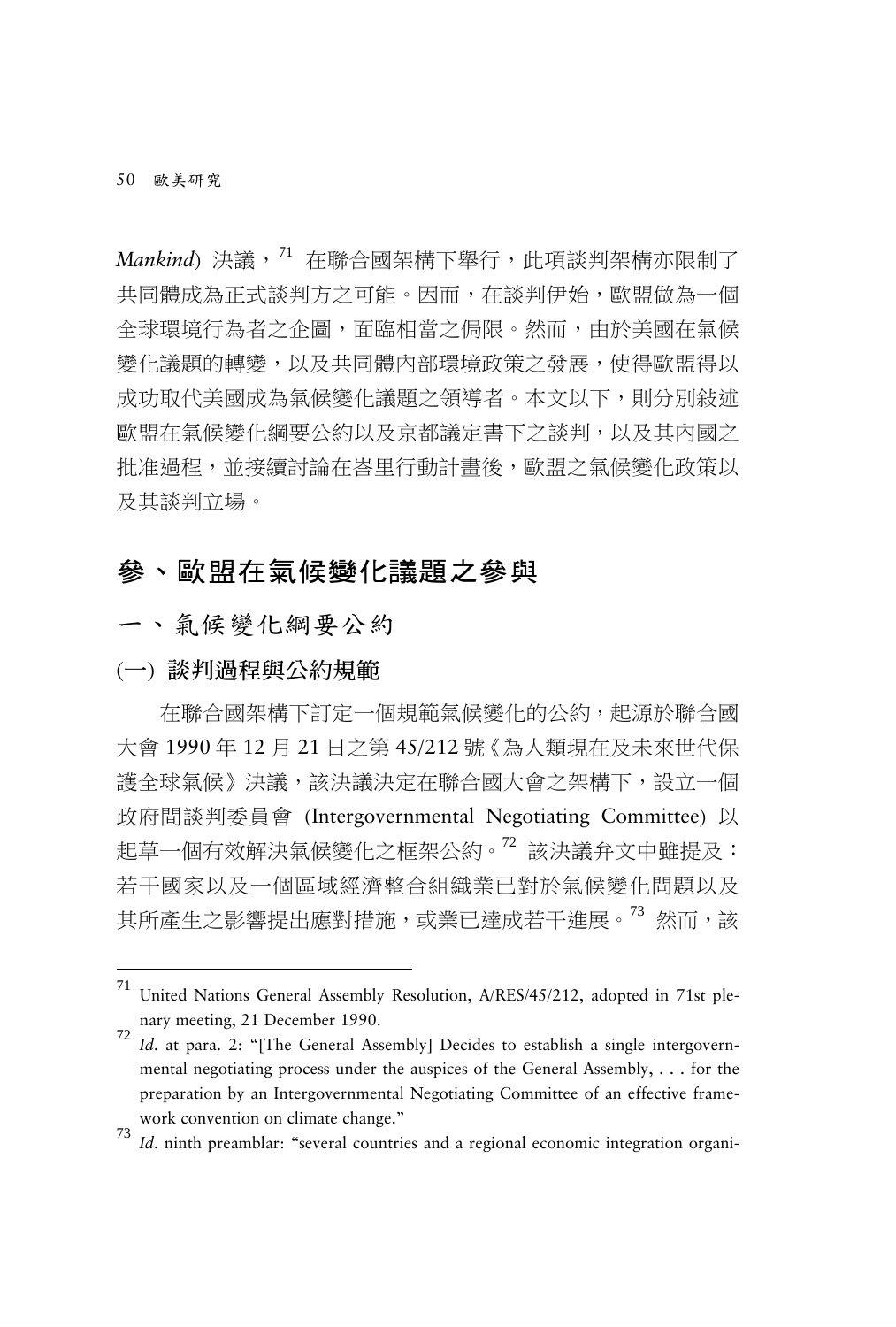決議仍決定該政府間談判委員會應開放給所有聯合國會員國、聯合 國週邊機構之會員。該談判委員會並得依聯合國大會之既定慣例開 放予觀察員參與。[74](#page-24-0) 因而,在氣候變化綱要公約開始談判之始,歐 洲經濟共同體並非該政府間談判委員會之正式成員,亦即,共同體 並非談判方。在出席名單上共同體被歸類為政府間組織 (intergovernmental organisation) 而被置於聯合國會員國、聯合國機構與週邊 組織之後<sup>。[75](#page-24-1)</sup> 而同樣因為上開聯合國大會決議的緣故,政府間談判 委員會第一次召開時,其確認之程序規則 (rules of procedure) 仍排 除共同體之參與。斯時之輪值主席國荷蘭代表共同體與其會員國表 示共同體完整參與該委員會之談判過程之意圖,並期待與其他談判 代表進行建設性之合作。[76](#page-24-2) 然而,這樣的期待在氣候變化綱要公約 之談判過程中並未實現。而由於共同體不屬談判之一方,其立場有 賴於會員國代其表達,而會員國與共同體在談判立場上,亦不無立

zation have already taken measures or made specific commitments to address the problem of climate change and its effects."

- <span id="page-24-1"></span><sup>75</sup> See, e.g., Report of the Intergovernmental Negotiating Committee for <sup>a</sup> Framework Convention on Climate Change on the Work of its Third Secession, held at Nairobi from 9 to 20 September 1991, A/AC.237/112, 25 October 1991, para. 6.<br><sup>76</sup> Report of the Intergovernmental Negotiating Committee for a Framework Conven-
- <span id="page-24-2"></span>tion on Climate Change on the Work of its First Session, held at Washington, D.C. from 4 to 14 February 1991, A/AC.237/6, 8 March 1991, para. 29: "The representative of the Netherlands, speaking on behalf of the European Community and its member States . . . confirmed the intention of the European Community to participate fully in the negotiating process of the Committee under the Committee's rules of procedure and expressed its expectation that that participation would take place in constructive co-operation with the other delegations."

<span id="page-24-0"></span><sup>74</sup> *Id*. at para. 2: "Decides that the Intergovernmental Negotiating Committee should be open to all States Members of the United Nations or members of the specialized agencies, with the participation of observers in accordance with the established practice of the General Assembly."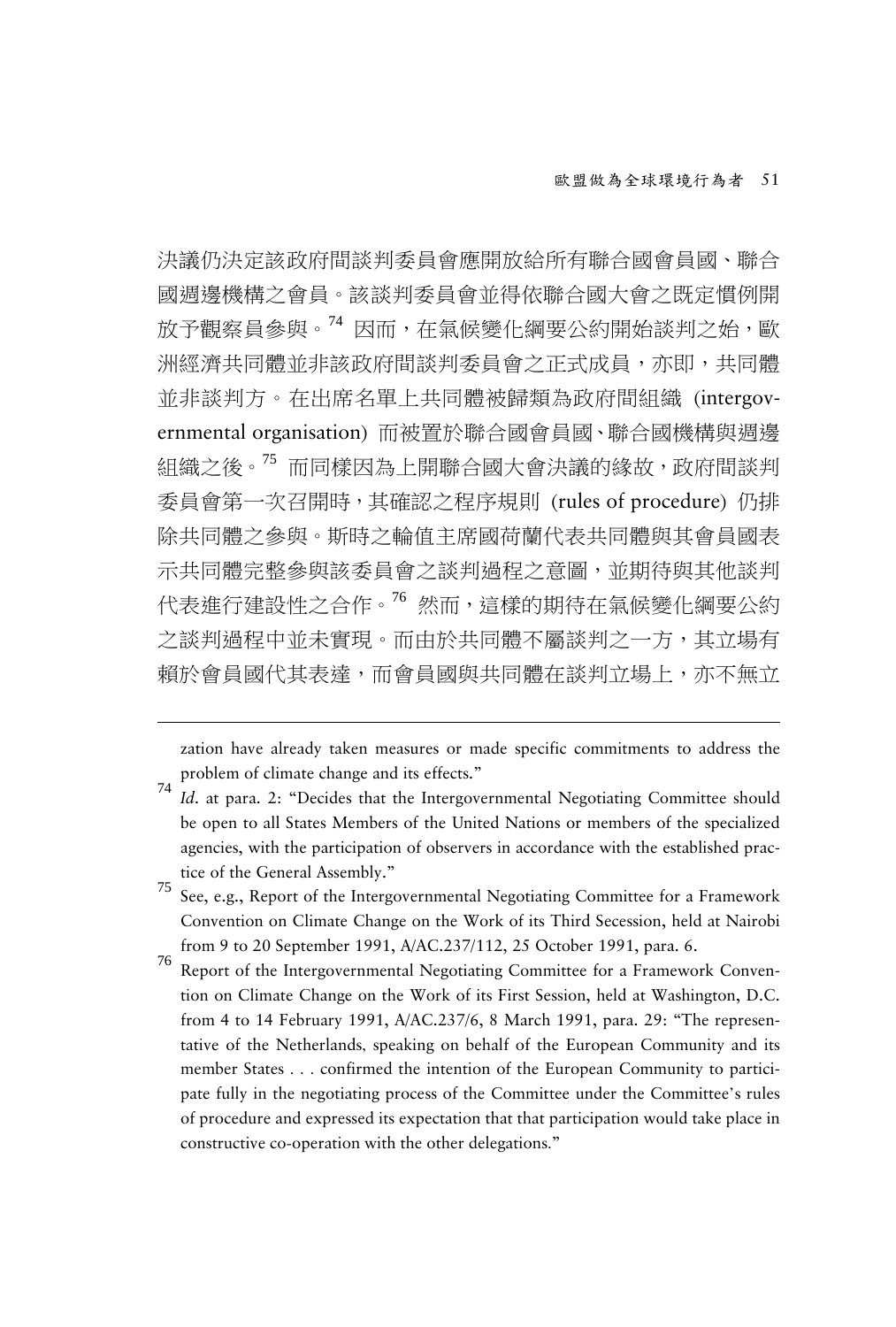場分歧之可能。就此問題之解決,實務運作上,固然通常由理事會 輪值主席代表歐洲經濟共同體與其會員國表達立場 (on behalf of the European Economic Community and its Member States)<sup>[77](#page-25-0)</sup> 之作 法,然而理事會乃至於輪值主席國之立場並不當然反應共同體 (尤 其是執委會) 之立場。因此,此問題之解決,仍有賴真誠合作原則 在對外關係領域之實踐。

此外,為建立共同體之身分,共同體向來以區域經濟整合組織 之身分參與國際組織 (會議),在政府間談判委員會之談判過程中, 在涉及投票權議題時,歐洲經濟共同體之發言曾以「政府間組織」 之身分紀錄,對此,共同體特別表明在用語上對於「區域經濟整合 組織,之偏好,並保留於其他適當場合討論此議題之權利,共同體 並敘明此項「政府間組織」之用語不應成為先例。<sup>[78](#page-25-1)</sup> 然而,在氣候 變化綱要公約在 1992 年里約熱內盧聯合國氣候與發展會議召開 前,歐洲共同體成功地將區域經濟整合組織之地位納入氣候變化綱 要公約中,並規範該公約得以開放予區域經濟整合組織簽署,因 此,歐洲共同體乃得以成為該公約之締約方。[79](#page-25-2)

<span id="page-25-1"></span><span id="page-25-0"></span>

*Id.* at paras. 25, 28, 43 & 66. *Id.* at para. 55 and the accompanying note: "The representative of the European Economic Community stated her preference for the use of the terminology 'regional economic integration organization' and, while reserving her right to pursue this matter in the appropriate forum, stated that the use of different terminology in this report should not constitute a precedent."

<span id="page-25-2"></span>roport should hot constitute a precedent.<br>79 學者Vogler與Stephan認為,在聯合國環境與發展會議通過之21世紀綱要 (Agenda 21),在其第一章前言部分納入一個註腳,敘明:「當使用『政府』一詞時,應視 為包含歐洲經濟共同體所享有之權限」(When the term "Governments" is used, it will be deemed to include the European Economic Community within its areas of competence),此項安排,是歐洲共同體在國際環境治理參與之主要成就之一。此 外,執委會主席 Jacques Delors 享有與其他國家元首相同之待遇,係共同體在尋求 聯合國架構下的外交承認之重要進展 (Vogler & Stephan, 2007: 396)。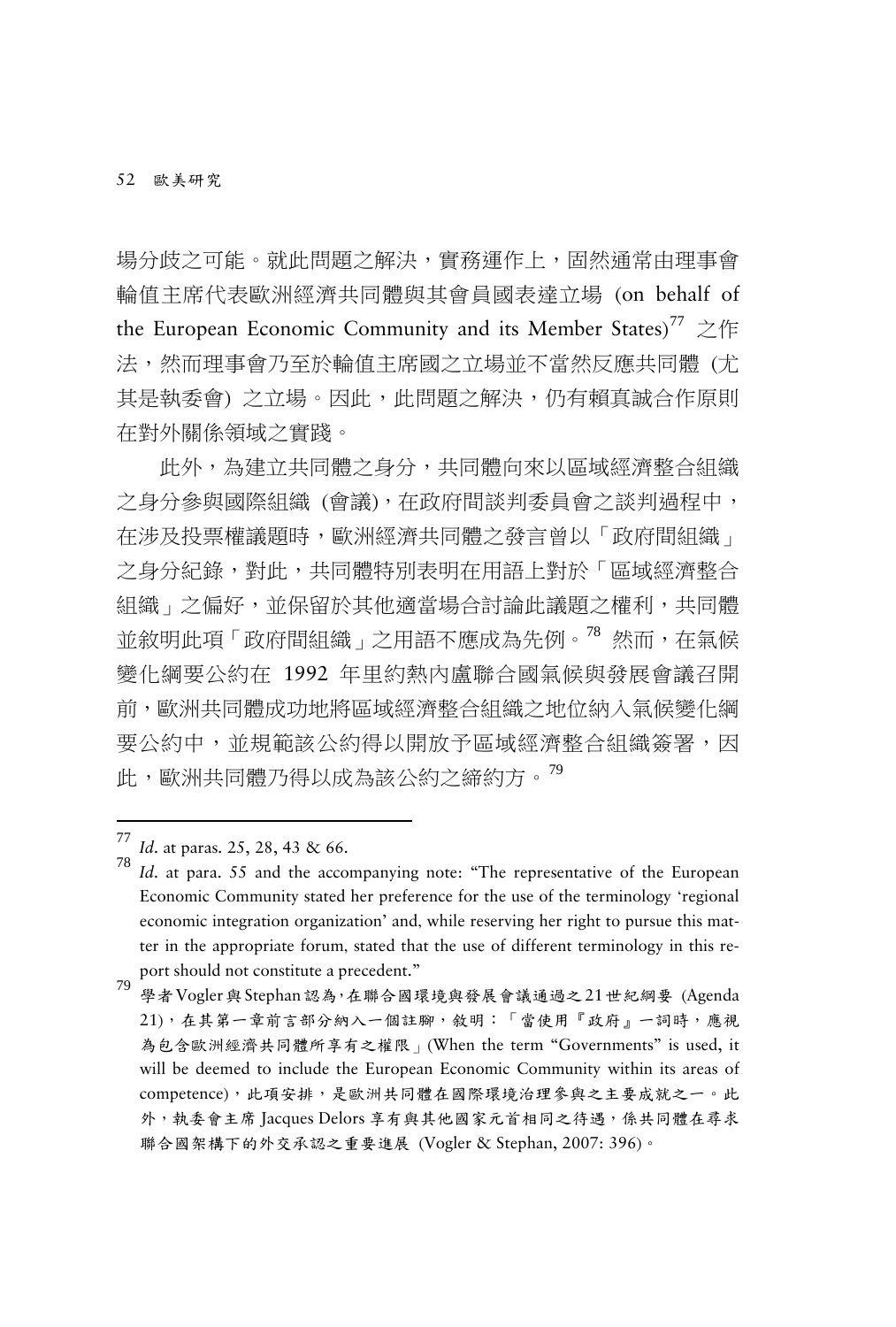公約第 1 條第 6 項對區域經濟整合組織作出定義,係指在一特 定區域由主權國家所組成,就本公約或其議定書所規範之事務享有 權限,且依據其內部程序得以簽署、批准、接受、同意或加入相關 公約或議定書者。[80](#page-26-0) 同時,就涉及承諾部分,公約在第 4.2 (a) 條 澄清,就採取國内政策與相對應措施以減緩氣候變化之所謂「國內」 包含區域經濟整合組織所採取之政策與措施。[81](#page-26-1) 公約第 20 條隨即 規定,公約開放予聯合國或聯合國週邊機構之會員國以及國際法院 規章之締約方或區域經濟整合組織簽署。[82](#page-26-2)

公約容許共同體以區域經濟整合組織之身分參與,所衍生之問 題則是共同體與會員國之權限如何劃分。就此而言,其一方面影響 共同體與會員國所負擔之義務將如何履行,另一方面亦影響兩者如 何行使權利,其中最重要者乃投票權之行使。公約第 18.2 條規定: 區域經濟整合組織在其享有之權限內行使投票權時,應享有與其屬 於本公約締約方之會員國總數和。該組織得與其會員國同時行使權 利。[83](#page-26-3) 就義務履行之規範,涉及複雜之共同體與會員國權限劃分。

<span id="page-26-0"></span><sup>80</sup> UNFCCC, Art. 1.6: "'Regional economic integration organization' means an organization constituted by sovereign States of a given region which has competence in respect of matters governed by this Convention or its protocols and has been duly authorized, in accordance with its internal procedures, to sign, ratify, accept, approve or accede to the instruments concerned."

<span id="page-26-2"></span>

<span id="page-26-1"></span><sup>81</sup> UNFCCC, footnote to Art. 4.2 (a).<br>82 UNFCCC, Art. 20: "This Convention shall be open for signature by States Members of the United Nations or of any of its specialized agencies or that are Parties to the Statute of the International Court of Justice and by regional economic integration organizations . . . ."

<span id="page-26-3"></span><sup>83</sup> UNFCCC, Art. 20.2: "Regional economic integration organizations, in matters within their competence, shall exercise their right to vote with a number of votes equal to the number of their member States that are Parties to the Convention. Such an organization shall not exercise its right to vote if any of its member States exercises its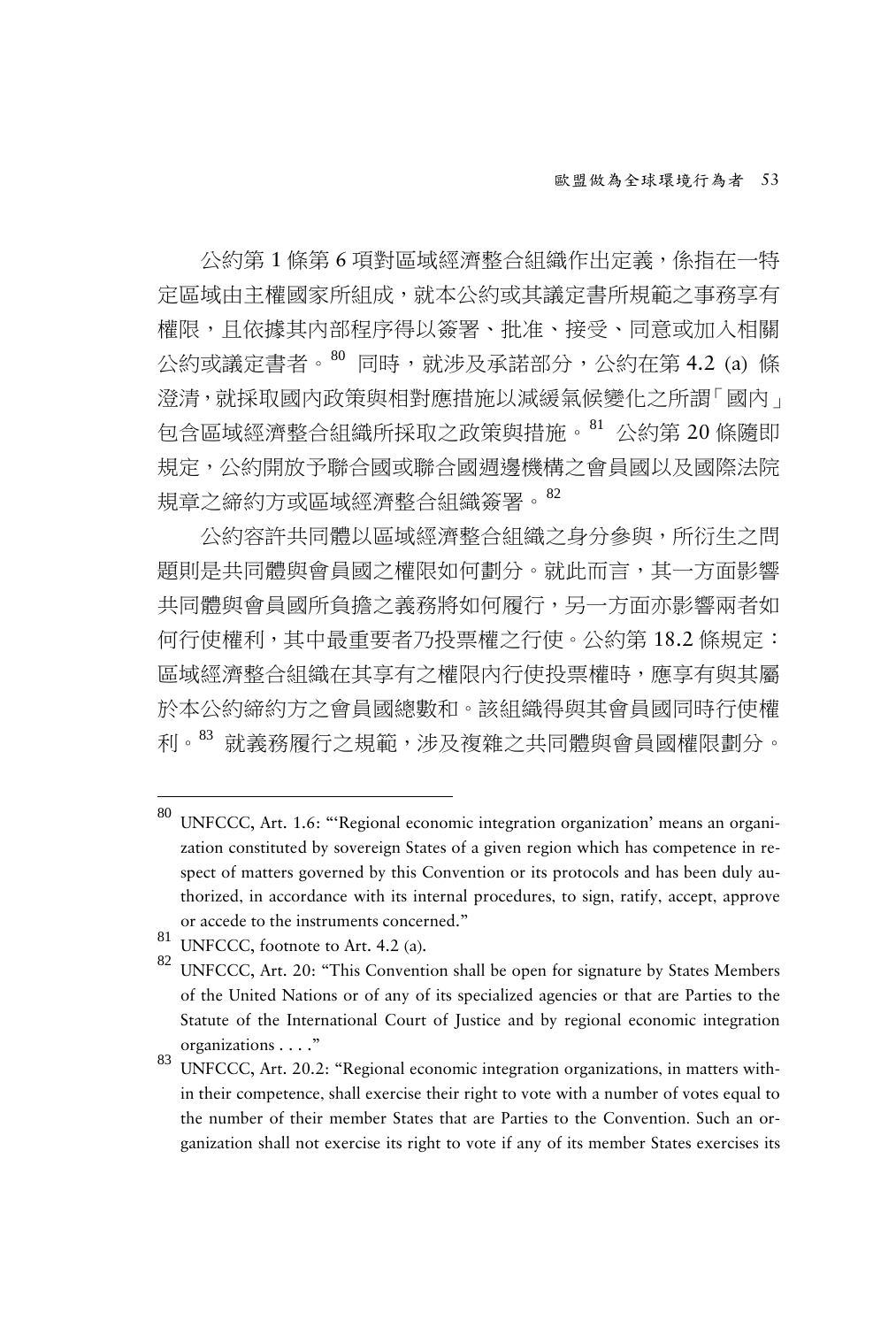為此,公約乃於第 22.2 條規定:倘若一區域經濟整合組織加入本公 約,而其會員國無一加入本公約時,該組織為本公約之所有義務所 拘束;倘若該組織有一個以上之會員國加入本公約時,該組織與其 會員國須決定各自負擔之義務為何, [84](#page-27-0) 同時,公約並再次重申該組 織與其會員國不得同時 (concurrently) 行使權利之意旨。[85](#page-27-1) 公約並 於 22.3 條規定:區域經濟整合組織批准、接受、同意或加入公約文 作時,並應宣讀其就本公約所涉及之事務所享有之權限。[86](#page-27-2)

就此,共同體分別在氣候變化綱要公約簽署時,以及在同意該 公約時分別宣讀兩項聲明。在簽署時,共同體宣稱:將共同體與其 會員國均列入附件一國家,並不影響公約第 21 (3) 條所規範之權限 分配以及責任劃分, 此項分配並將於日後加以宣讀。[87](#page-27-3) 因而, 共同 體於 1993 年 12 月 15 日以 94/69/EC理事會決定[88](#page-27-4) 通過締結聯合國 氣候變化綱要公約時,乃於附件B以及附件C之聲明分別規範其權限 之分配以及責任之負擔。

right, and vice versa."

<span id="page-27-0"></span><sup>84</sup> UNFCCC, Art. 22.2: "the organization and its member States shall decide on their respective responsibilities for the performance their respective responsibilities for the performance of their obligations under the Convention of their obligations under the Convention."

<span id="page-27-2"></span>

<span id="page-27-1"></span><sup>&</sup>lt;sup>85</sup> UNFCCC, Art. 22.2.<br><sup>86</sup> UNFCCC, Art. 22.3: "[R]egional economic integration organizations shall declare the extent of their competence with respect to the matters governed by the Convention."

<span id="page-27-3"></span><sup>87</sup> 聲明全文如下:"The European Economic Community and its Member States declare, for the purposes of clarity, that the inclusion of the European Community as well as its Member States in the lists in the Annexes to the Convention is without prejudice to the division of competence and responsibilities between the Community and its Member States, which is to be declared in accordance with article 21 (3) of the Convention" (United Nations Framework Convention on Climate Change, n.d.a).<br><sup>88</sup> Council Decision 94/69/EC.

<span id="page-27-4"></span>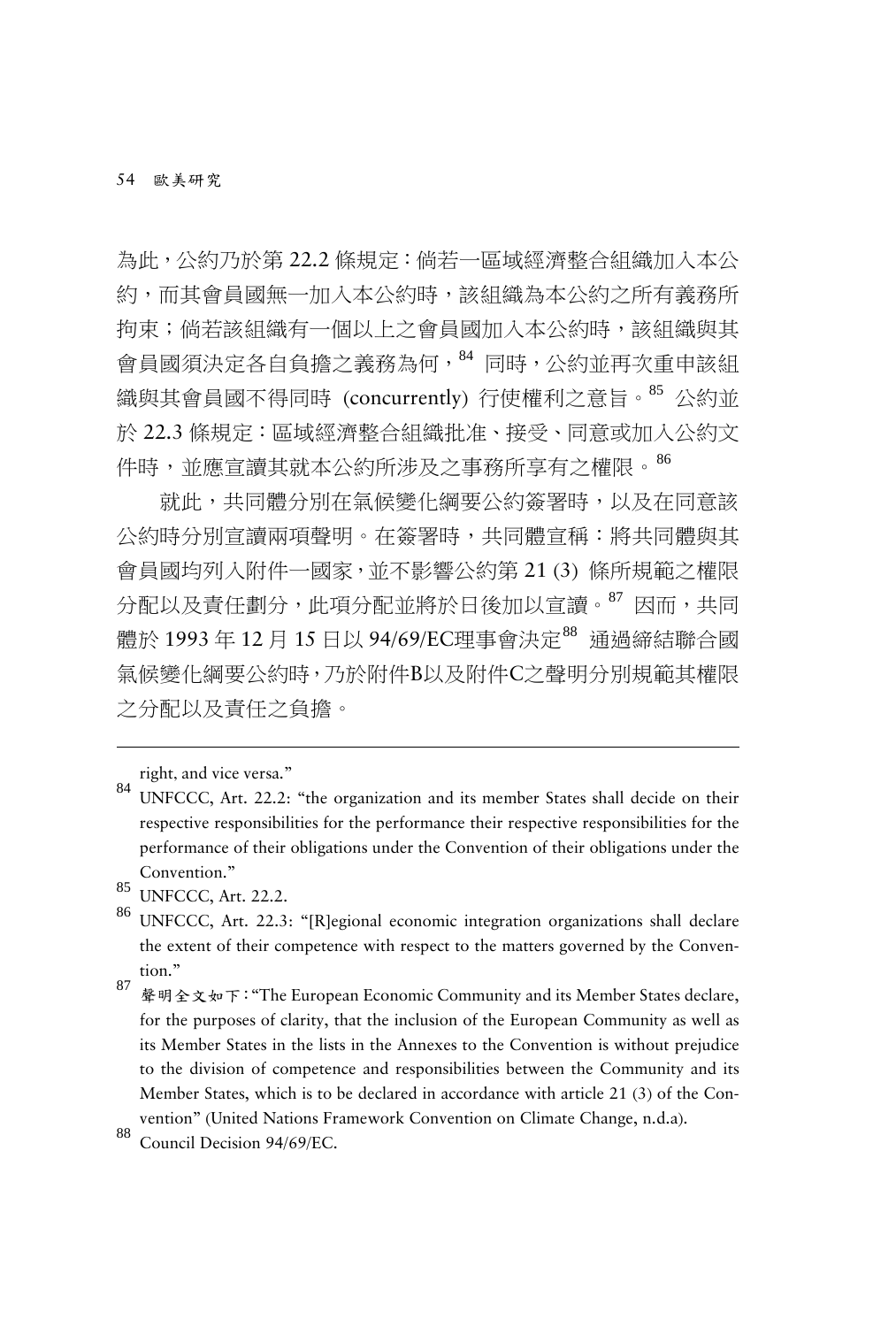(二) 共同體同意締結公約之過程

如前所述,在 94/69/EC理事會決定中,共同體另宣讀兩項聲 明,附件B之聲明規範權限之分配,而附件C之聲明則規範責任之分 擔。附件B聲明首先指出:依據EEC條約,共同體,伴隨其會員國, 有權就環境保護採取行動。[89](#page-28-0) 附件B聲明並指出就公約所涵蓋之事 務,共同體在其環境政策以及其他政策之架構下,業已採行多項法 律措施,聲明並臚列最具關連性之諸多措施。<sup>[90](#page-28-1)</sup>

附件C聲明則澄清共同體與會員國在公約架構下所負擔義務之 履行,就歐洲經濟共同體及其會員國宣布,依據公約第 4 (2) 條所 為限制人為二氧化碳排放之義務,共同體與其會員國將就其各自權 限內在共同體內整體履行。該聲明並重申共同體整體在 2000 年將 溫室氣體減量至 1990 年規模之目標,並強調共同體與會員國將發 展一個一貫的策略來達成溫室氣體減量之目標。[91](#page-28-2) 易言之,共同體 與會員國雖然宣讀其各自權限,並將在各自權限內履行公約所課予 之義務,然而就其義務是否完全履行,係以共同體整體加以衡量。 就共同體之聲明而言,共同體在氣候變化公約所擔負之義務,

<span id="page-28-0"></span><sup>89</sup> Id. at 27: "In accordance with the relevant provisions of the Treaty establishing the European Economic Community, the Community, alongside its Member States, is competent to take action aiming at the protection of the environment."

<span id="page-28-2"></span><span id="page-28-1"></span><sup>90</sup> *Id.*<br>91 *Id.* at 28: "The European Economic Community and its Member States declare that the commitment to limit anthropogenic CO2 emissions set out in article 4 (2) of the Convention will be fulfilled in the Community as a whole through action by the Community and its Member States, within the respective competence of each. In this perspective, the Community and its Member States reaffirm the objectives set out in the Council conclusions of 29 October 1990, and in particular the objective of stabilization of CO2 emission by 2000 at 1990 level in the Community as a whole. The European Economic Community and its Member States are elaborating a coherent strategy in order to attain this objective."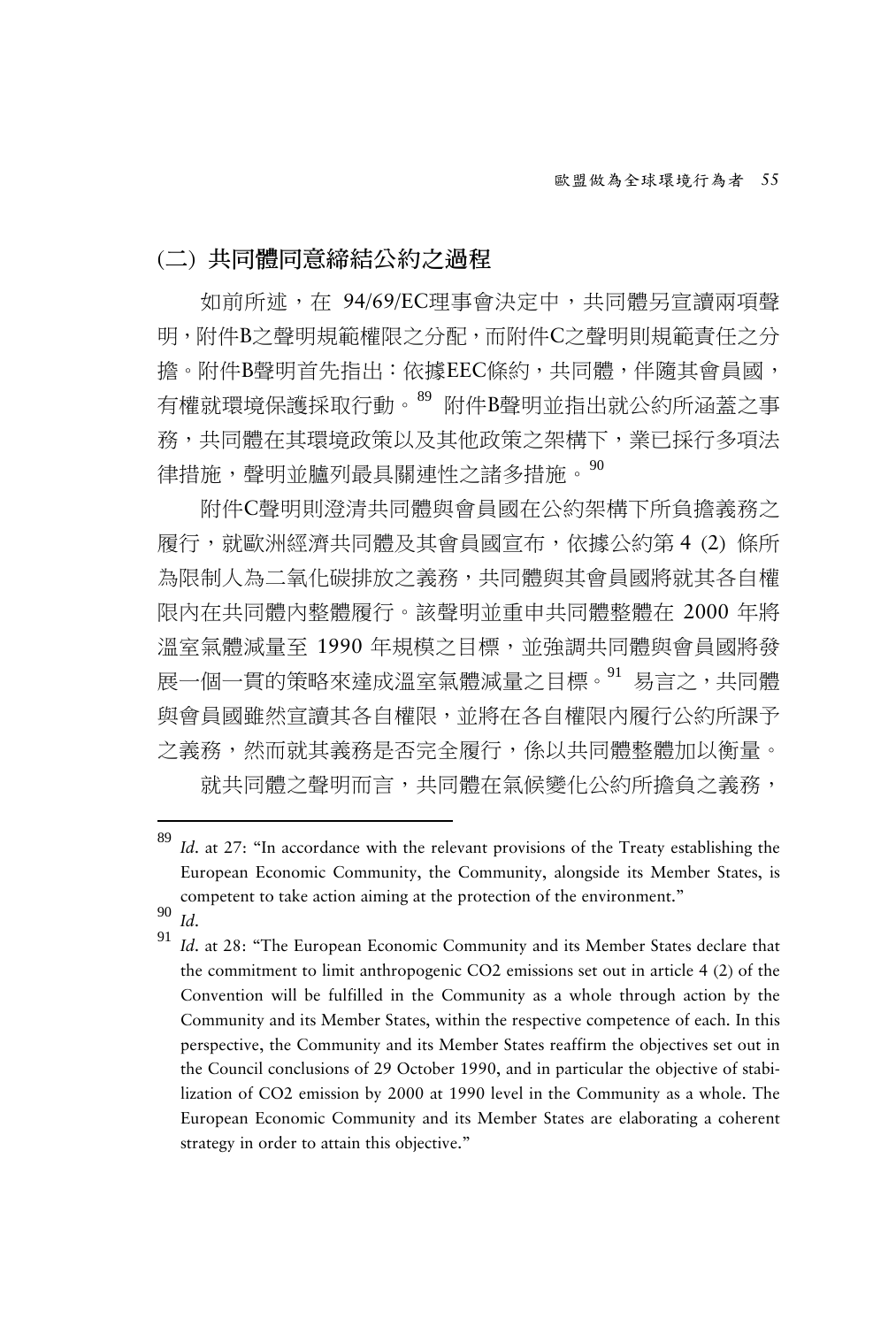係基於公約第 4 (2) 條之規定限制人為二氧化碳排放之承諾;依據 學者 Jans 之見解,共同體內部並無措施針對此項承諾立法或規制, 就二氧化碳排放課稅之想法,僅停留在執委會提案階段,共同體對 於二氧化碳減量之措施尚不存在,因而共同體藉由默示之對外權限 原則,取得其締結公約之法律依據。因此就法律依據之選取上,共 同體須援引共同體條約第 175 條之規定,做為其法律依據 (2000: 81)。然而,就此 Slingenberg 認為,該聲明確有列舉與氣候變化有 關之共同體措施,包含能源、廢棄物與農業等 (2004: 216)。倘若 仔細觀察附件 B 之聲明得以發現,共同體採取之措施,部分落於環 境政策上,其餘則落於共同體之其他政策。與溫室氣體排放最為直 接相關者乃是理事會第 93/389/EEC 號決定,以建立監督共同體二 氧化碳與其他溫室氣體排放機制。就此,共同體內部權限之強弱, 同時也可以反應在其對外之參與上。由於共同體內對溫室氣體排放 並無高度規範,無從藉由內部權限與對外權限平行主義之原則導出 其對外參與之必要性。因而,共同體也難以說服其會員國與其他談 判方接受共同體成為政府間談判委員會之一員。

### 二、京都議定書

#### (一) 談判過程與議定書規範

共同體以區域經濟整合組織之身分簽署氣候變化綱要公約 後,此項模式隨即沿用到京都議定書之簽訂上,因而,京都議定書 乃沿襲公約之作法,分別規範議定書開放予區域經濟整合組織簽 署,<sup>[92](#page-29-0)</sup> 並規範區域經濟整合組織與其會員國之投票權。<sup>[93](#page-29-1)</sup> 同時,

<span id="page-29-0"></span> $\frac{92}{93}$  Kyoto Protocol, Art. 24 (1).<br>Kyoto Protocol, Art. 22 (2).

<span id="page-29-1"></span>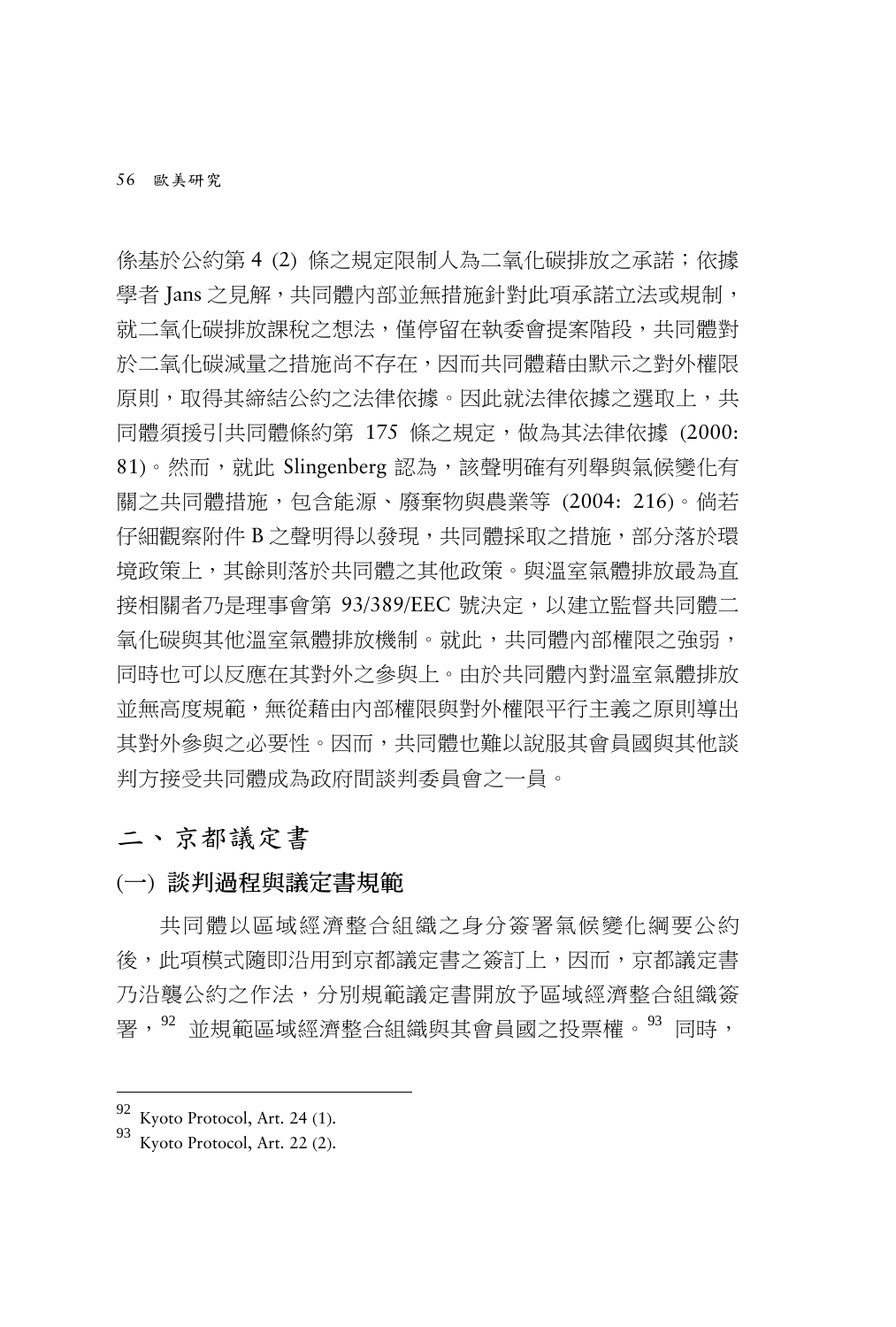京都議定書亦依照氣候變化綱要公約之規範模式,規定:倘若區域 經濟整合組織之所有會員國均非議定書之締約方,該區域經濟整合 組織須擔負所有議定書所課予之義務。倘若該區域經濟整合組織之 一個或一個以上之會員國係議定書之締約方,則該組織與其會員國 須決定就議定書所課予之義務各自應負擔之責任。[94](#page-30-0) 同時,議定書 第 24 (3) 條並要求區域經濟整合組織在批准、接受、同意或加入本 議定書時應宣讀其就本議定書規範之事務,其享有之權限。遇有重 大修正時,亦應通知。[95](#page-30-1)

相對於氣候變化綱要公約,京都議定書對於締約方在全球氣候 政策上所應擔負之義務,做了較為明確之規範,此項特色也出現在 共同體與會員國之溫室氣體減量義務上。而基於共同體整體 (包含 共同體與會員國) 共同履行穩定人為二氧化碳排放以減緩氣候變化 之目標,京都議定書乃規範區域經濟整合組織與其會員國共同履行 該議定書義務之方式。就此,京都議定書第 4 條乃規範議定書之締 約方且列屬公約之附件 I 者,得以協議之方式決定共同履行其在議 定書下所負擔之人為二氧化碳量化排放限制與減量承諾。[96](#page-30-2) 在此情 形其協議應載明各自之排放水平。[97](#page-30-3) 倘若該協議之締約方合併加總 之排放總量符合其承諾及依據第 3 條計算之數量,即應視為均履行 議定書之義務。[98](#page-30-4) 倘若協議之締約方合併加總之排放總量未達其所 擔負之義務,則協議之締約方應各自對其承諾負責。<sup>[99](#page-30-5)</sup>

議定書並規範該協議應於批准、接受或同意議定書時,同時通

<span id="page-30-1"></span><span id="page-30-0"></span><sup>94</sup> Kyoto Protocol, Art. 24 (2).<br>
95 Kyoto Protocol, Art. 24 (3).<br>
96 Kyoto Protocol, Art. 4 (1).<br>
98 *Id.* 99 Kyoto Protocol, Art. 4 (5).

<span id="page-30-2"></span>

<span id="page-30-3"></span>

<span id="page-30-5"></span><span id="page-30-4"></span>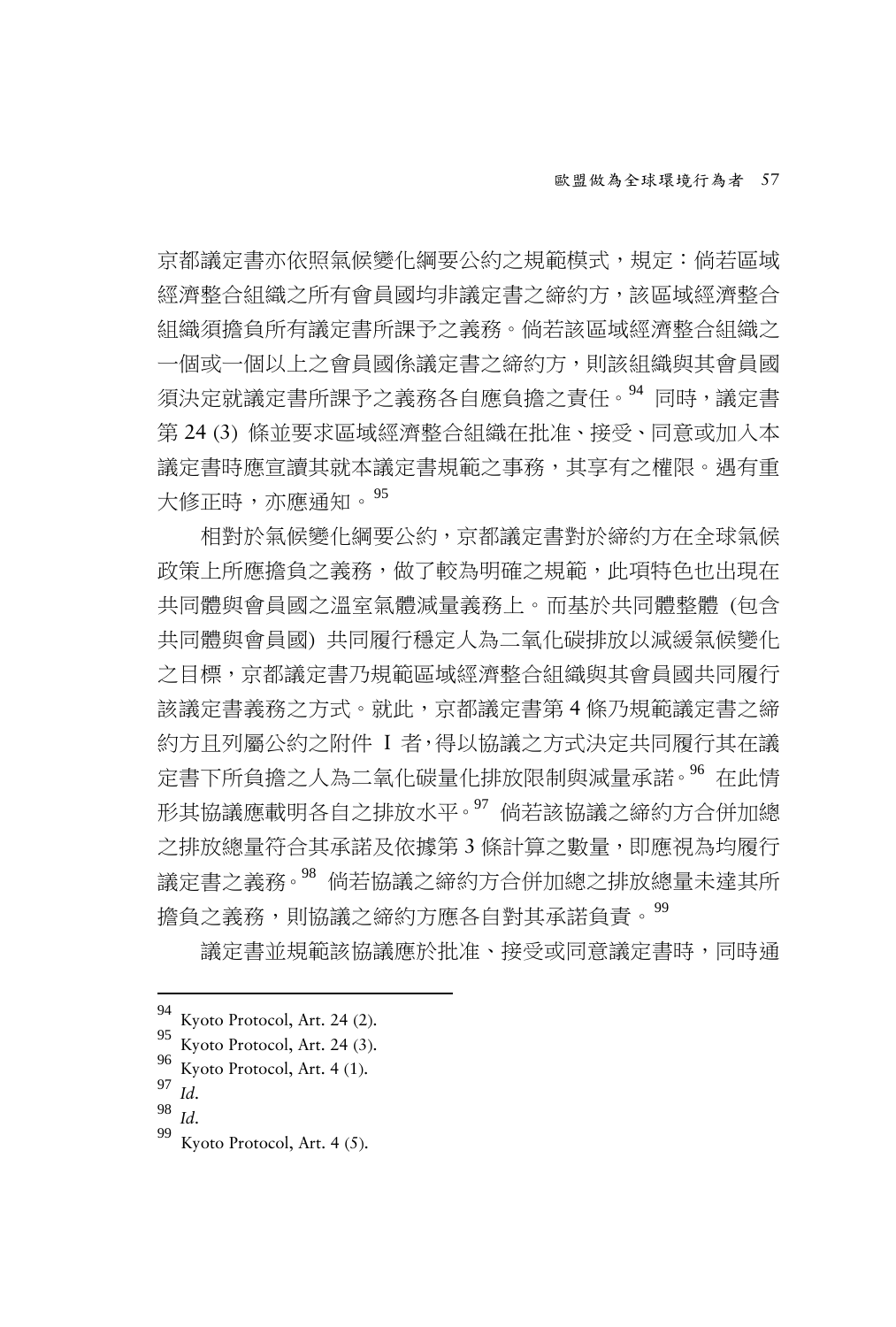知秘書處,並由秘書處通知議定書之締約方與公約之締約方。[100](#page-31-0) 在 此基礎上,議定書並進而規範區域經濟整合組織與其會員國共同履 行議定書義務之方式。倘若締約方在區域經濟整合組織之架構下, 且與區域經濟整合組織共同履行議定書課予之人為二氧化碳量化 排放限制與減量承諾,區域經濟整合組織會員國之改變,不應影響 其等基於議定書所為之承諾。就其會員國之改變,僅適用於在該改 變後依據議定書第 3 條所為之承諾。對於共同體與其會員國共同履 行議定書之減量義務,未能符合議定書之要求時,個別會員國應與 該區域經濟整合組織 (在該組織之權限內) 依據其等間協議之排放 量負責。[101](#page-31-1) 就此而言,區域經濟整合組織之會員國,倘若其與該 組織共同履行議定書之減量義務,在無法達成議定書課予之義務 時,固然會員國彼此間各自須就其承諾之減量標準負責;然而,該 區域經濟整合組織仍須就未達減量標準之個別會員國部分共同負 責。

#### (二) 共同體同意締結議定書之過程

而為共同履行京都議定書所課予之義務,共同體在簽署京都議 定書時宣布:共同體與其會員國將依據議定書第4條之規定,共同 履行議定書第 3 (1) 條之相關承諾。 [102](#page-31-2) 其後,理事會在以 2002/358/EC理事會決定<sup>[103](#page-31-3)</sup> 同意締結京都議定書時,理事會並強調

<sup>100</sup> 

<span id="page-31-2"></span>

<span id="page-31-1"></span><span id="page-31-0"></span><sup>100</sup> Kyoto Protocol, Art. 4 (1).<br>
101 Kyoto Protocol, Art. 4 (6).<br>
102 聲明全文如下:"The European Community and its Member States will fulfil their respective commitments under article 3, paragraph 1, of the Protocol jointly in accordance with the provisions of article 4" (United Nations Framework Convention on Climate Change, n.d.b). <sup>103</sup> Council Decision 2002/358/EC of 25 April 2002 concerning the approval, on be-

<span id="page-31-3"></span>half of the European Community, of the Kyoto Protocol to the United Nations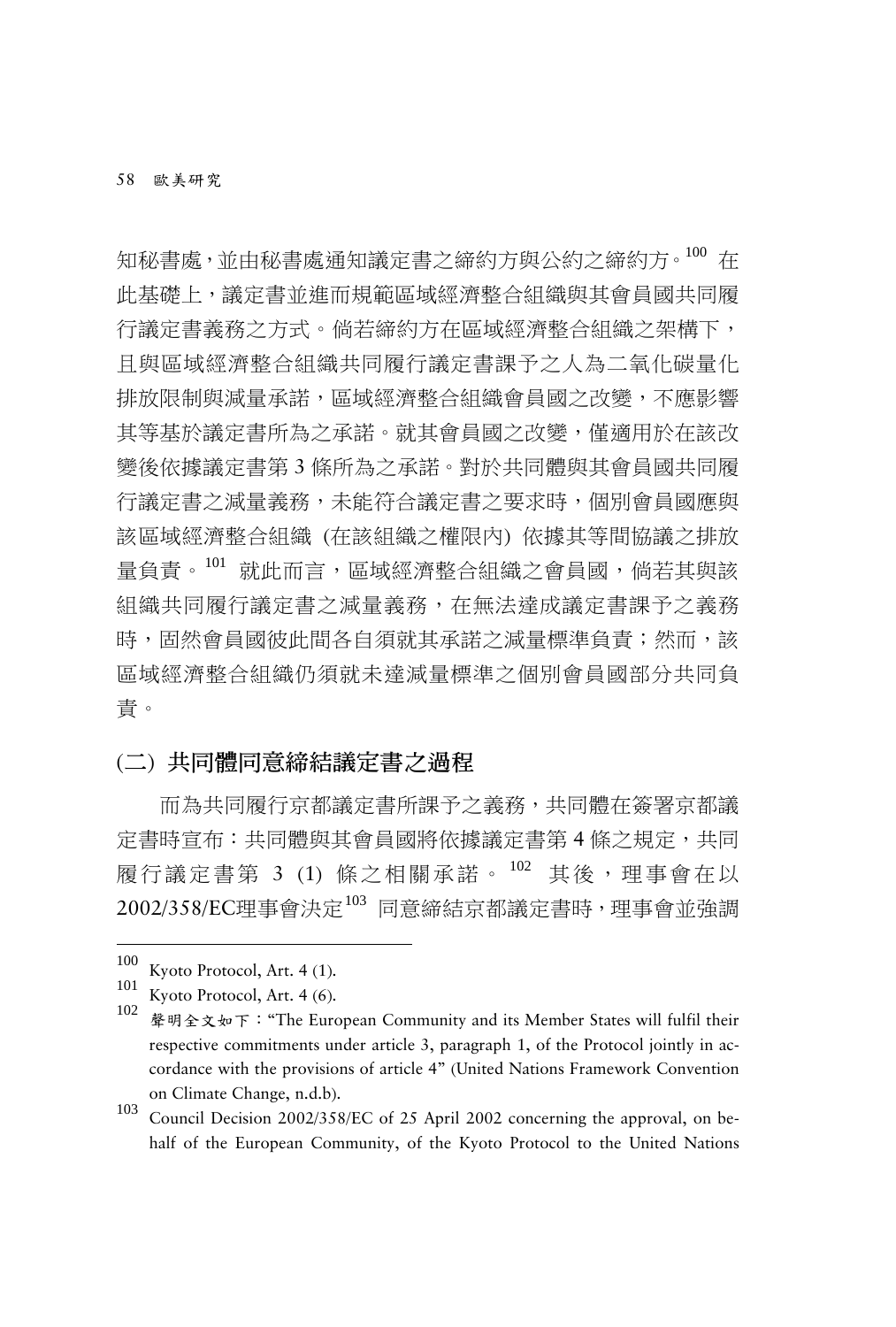了共同履行議定書義務之重要性。理事會決定之第 8 段前言提及, 該議定書提供締約方在區域經濟整合組織之架構下,且與該組織共 同履行其承諾之規定。[104](#page-32-0) 在該議定書簽訂時,共同體業已宣布共 同體與會員國將依據議定書第 4 條之規定共同履行議定書第 3 (1) 條所為之相關承諾。[105](#page-32-1) 理事會決定之第 10 段前言並敘及:在決定 共同履行議定書之承諾時,共同體與會員國將依據議定書第 4 (6) 條以及第 24 條共同為量化排放減量承諾負責。就此,依據共同體 條約第 10 條規定,會員國個別或集體有義務採取適當措施,確保 由共同體機構措施衍生之義務之實現 (包含共同體基於議定書之量 化排放減量承諾);促進承諾之達成;並避免損及該承諾達成之措 施。[106](#page-32-2) 理事會 2002/358/EC決定並於第 2 (1) 條規定:共同體與其 會員國應依據議定書第 4 條之規定,共同履行承諾,並應注意共同 體條約第 10 條之規定。[107](#page-32-3)

理事會 2002/358/EC決定並於附件 II 部分,依據議定書第 4 (2)

Framework Convention on Climate Change and the joint fulfilment of commitments thereunder, OJ L 130/1, 15 May 2002.<br>
104 *Id.* eighth preamblar.<br>
<sup>105</sup> *Id.* ninth preamblar: "in accordance with Article 10 of the Treaty establishing the<br> *Id.* ninth preamblar: "in accordance with Article 10 of

- <span id="page-32-0"></span>
- <span id="page-32-2"></span><span id="page-32-1"></span>

- European Community, Member States individually and collectively have the obligation to take all appropriate measures, whether general or particular, to ensure fulfilment of the obligations resulting from action taken by the institutions of the Community, including the Community's quantified emission reduction commitment under the Protocol, to facilitate the achievement of this commitment and to abstain from any measure that could jeopardise the attainment of this commitment."
- <span id="page-32-3"></span><sup>107</sup> *Id*. Art. 2 (1): "The European Community and its Member States shall fulfil their commitments under Article 3 (1) of the Protocol jointly, in accordance with the provisions of Article 4 thereof, and with full regard to the provisions of Article 10 of the Treaty establishing the European Community."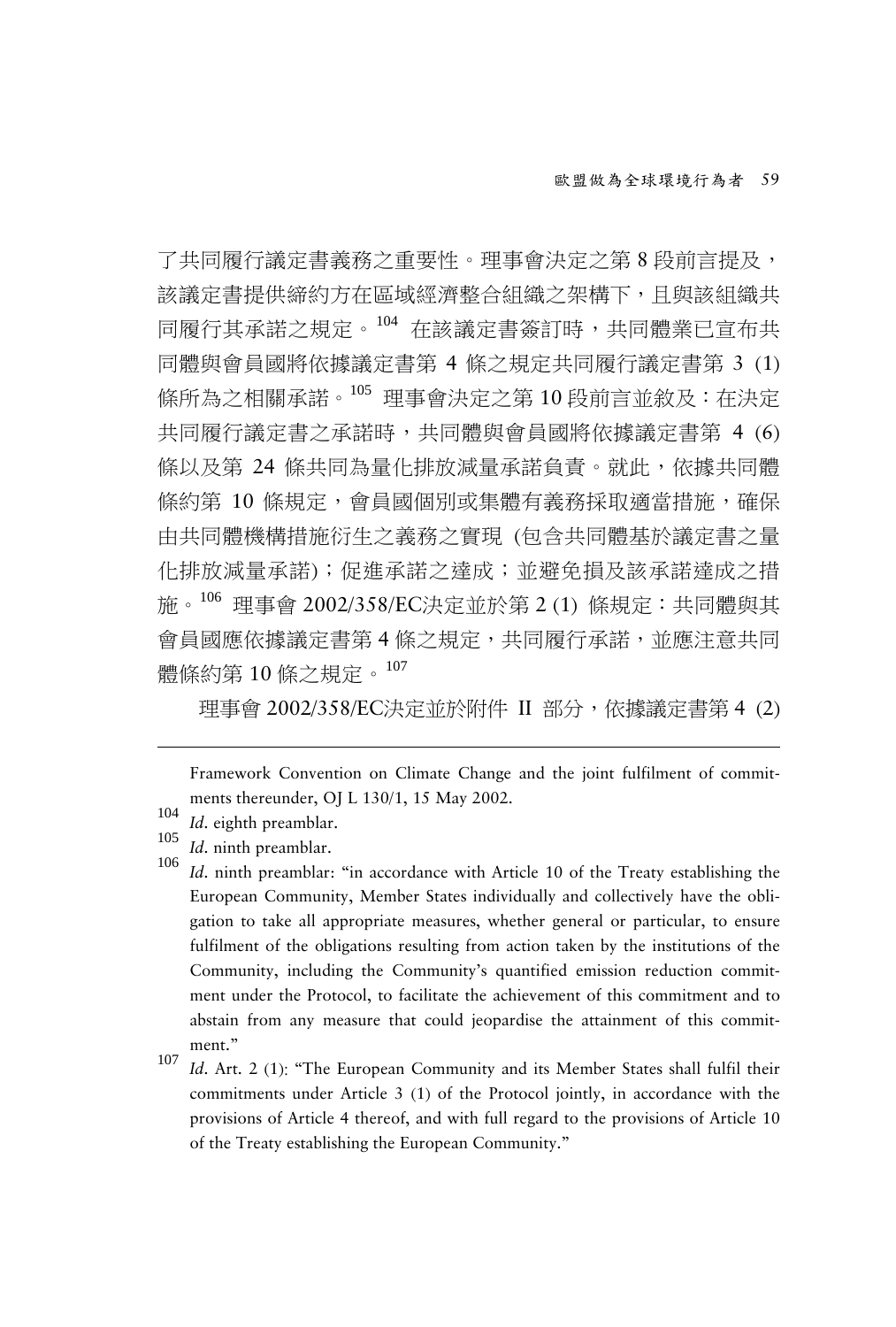條之規定,分配各會員國應負擔之減量比例,共同體會員國之責任 分擔協議 (burden sharing agreement) 乃藉由理事會之決定,得以拘 束會員國。在京都議定書是否生效仍具有疑慮時,藉由理事會決 定,該共同負擔義務之協議,仍得獨立生效,而不受京都議定書之 影響。該理事會決定並於附件 III 部分宣讀其與會員國之權限分 配。聲明首先臚列歐洲共同體之所有會員國,[108](#page-33-0) 隨即並說明共同 體依據共同體條約 (尤其第 175 條) 有權簽訂條約並履行條約之義 務,以追求下列目標:保存、保護以及改善環境品質;保護人類健 康;謹慎日理智地使用自然資源;提倡國際層次之措施以處理區域 或全球之環境問題。[109](#page-33-1) 該聲明第 3 段則再度重申共同體之量化排 放減量承諾,將由共同體與其會員國將在各自權限內履行。此外共 同體業已就議定書所規範之事務,採取法律措施,該等法律措施對 於會員國具有法拘束力。[110](#page-33-2)

然應加以說明者係共同體固然成為氣候變化綱要公約之締約 方,並參與其後之京都議定書談判過程,日就共同體與其會員國並 宣稱將共同履行人為溫室氣體之量化排放減量承諾。然而,會員國 並不樂見完整且一貫的共同體氣候變化政策,乃至於會員國權限之 喪失,因而,會員國間之責任分擔協議係在環境理事會架構下完 成,且該協議並未有相對應之執委會提案。亦即,執委會並未參與 該責任分擔協議之形成,而係由環境理事會在政府間 (intergovernmental) 架構下達成 (Krämer, 2007: 341)。同時,就其法律依據 而言,究竟應選取共同體條約第 175 (1) 條或第 175 (2) 條,部分 會員國亦存有意見,主要原因乃在於第 175 (2) 條之共識決,為會

<span id="page-33-0"></span><sup>108</sup> Annex III to Council Decision 2002/358/EC, L 130/20, 15 May 2002, para. 1. <sup>109</sup> *Id*. at para. 2. <sup>110</sup> *Id*. at para. 2.

<span id="page-33-1"></span>

<span id="page-33-2"></span>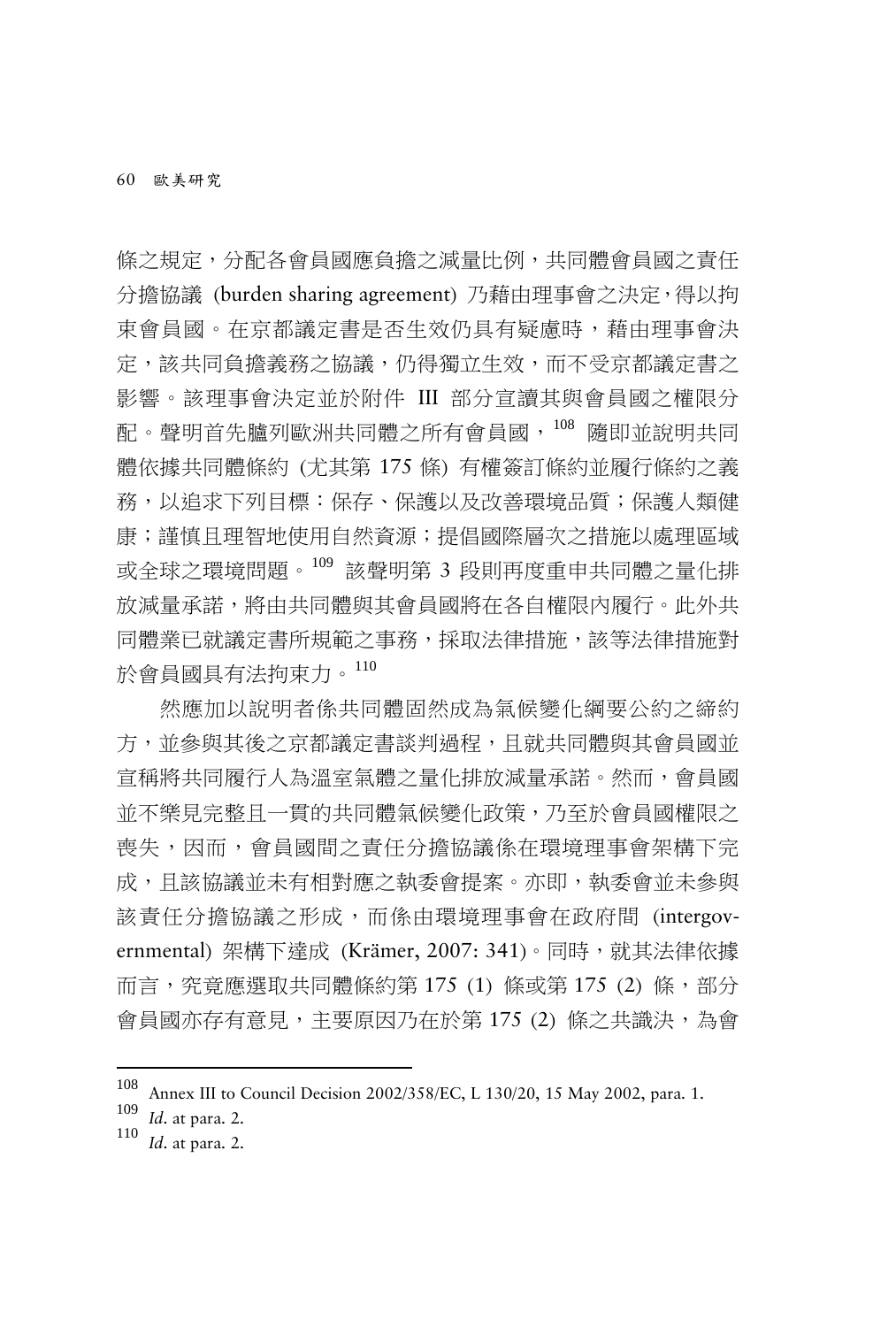員國在日後之相關決定上保留否決權。不過由於執委會宣稱若以第 175 (2) 條做為法律依據,其將訴諸歐洲法院以澄清法律基礎。此 外就政治層面而言,隨著共同體將於 2002 年 9 月在約翰尼斯堡世 界永續發展高峰會,有其政治上之利益及時通過京都議定書並向其 他締約方展示共同體履行承諾之意願,因而,會員國最終乃接受第 175 (1) 條做為法律依據。[111](#page-34-0)

#### (三) 歐盟為促進議定書生效之努力

在布希政府確定不批准京都議定書後,如何確保京都議定書得 以跨越 55% 的溫室氣體排放之門檻,而得以生效,成為歐盟對外 環境外交之重點,除會員國藉由會員國層次之外交途徑說服其他締 約國批准議定書外,在歐盟層次則是如何說服俄羅斯批准京都議定 書,乃確保議定書之生效。

俄羅斯批准京都議定書的過程涉及幾項主要之政經脈絡,首先 是 2004 年歐盟的東擴,此項東擴最直接影響乃是共同體市場之擴 大。在新會員國加入歐盟後,其經貿權限移轉至共同體而落於共同 商業政策下,而相關經貿議題將受到共同體法所規範。因而,不論 是在對外關稅或是產品規制、衛生與檢疫規範等議題,俄羅斯出口 至新會員國之貨品貿易或服務貿易均受到影響。因而,如何將共同 體與俄羅斯於 1997 年簽訂之夥伴與合作協定 (Partnership Coop-eration Agreement, 下稱PCA協定) [112](#page-34-1) 延伸至新會員國中, 乃是俄 國重要之考量之一。其次,俄羅斯自 1993 年申請加入GATT協定,

<span id="page-34-0"></span> $111$  *Id.* at 340.

<span id="page-34-1"></span><sup>&</sup>lt;sup>112</sup> Agreement on Partnership and Cooperation Establishing a Partnership between the European Communities and their Member States, of one part, and the Russian Federation, of the other part, OJ L 327/3, 28 November 1997.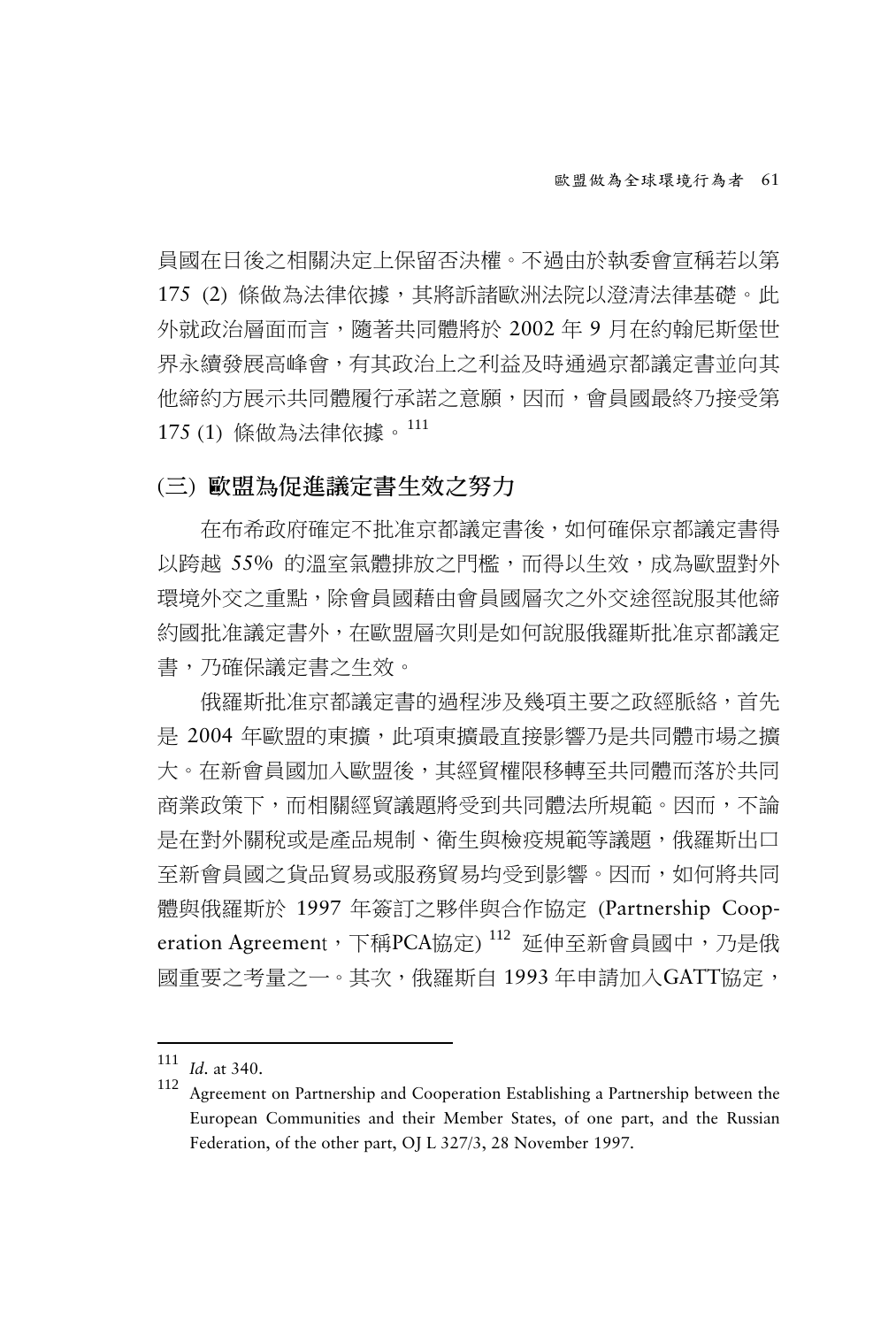以及其後之世界貿易組織,談判進展一直有限。尤其俄羅斯與歐盟 及美國之雙邊談判一直未能確定。2004 年之東擴,一方面影響歐盟 與俄羅斯在雙邊架構下之夥伴與合作協定,另一方面亦影響歐盟在 世界貿易組織下之承諾調整,進而影響俄羅斯之入世協商。

關於PCA協定之延伸部分,此項問題在 2004 年之東擴生效前 夕終於完成,歐盟與俄羅斯間同意在PCA協定之架構下,簽訂一個 議定書,藉由議定書之規範,將其適用範圍延伸至新會員國。 <sup>[113](#page-35-0)</sup> 就 上開議定書之簽署而言,理事會並以 2006/456/EC理事會決定授權 理事會主席指定代表,以代表共同體與會員國簽署上開議定書, 並規範在上開議定書生效之前,上開議定書得暫時適用。[115](#page-35-2) 就歐 盟與俄羅斯間關於俄羅斯入世之雙邊談判而言,雙方在 2004 年之 歐盟-俄羅斯高峰會中達成結論。而依據學者Douma之觀察,在雙 邊入世談判達成協議之後,亦為俄羅斯對於京都議定書之批准埋下

<span id="page-35-0"></span><sup>113</sup> Protocol to the Partnership and Cooperation Agreement establishing a partnership between the European Communities and their Member States, of the one part, and the Russian Federation, of the other part, to take account of the accession of the Czech Republic, the Republic of Estonia, the Republic of Cyprus, the Republic of Latvia, the Republic of Lithuania, the Republic of Hungary, the Republic of Malta, the Republic of Poland, the Republic of Slovenia, and the Slovak Republic to the European Union, OJ L 185/17, 6 July 2006, Art. 1.<br><sup>114</sup> Council Decision of 26 April 2004 on the signing and provisional application of a

<span id="page-35-1"></span>Protocol to the Partnership and Cooperation Agreement establishing a partnership between the European Communities and their Member States, of the one part, and the Russian Federation, of the other part, to take account of the accession of the Czech Republic, the Republic of Estonia, the Republic of Cyprus, the Republic of Latvia, the Republic of Lithuania, the Republic of Hungary, the Republic of Malta, the Republic of Poland, the Republic of Slovenia, and the Slovak Republic to the

<span id="page-35-2"></span>European Union (2006/456/EC), OJ L 185/17, 6 July 2006, Art. 1.<br><sup>115</sup> *Id.* Art. 2: "Pending its entry into force, the Protocol shall be applied on a provisional basis from the date of accession."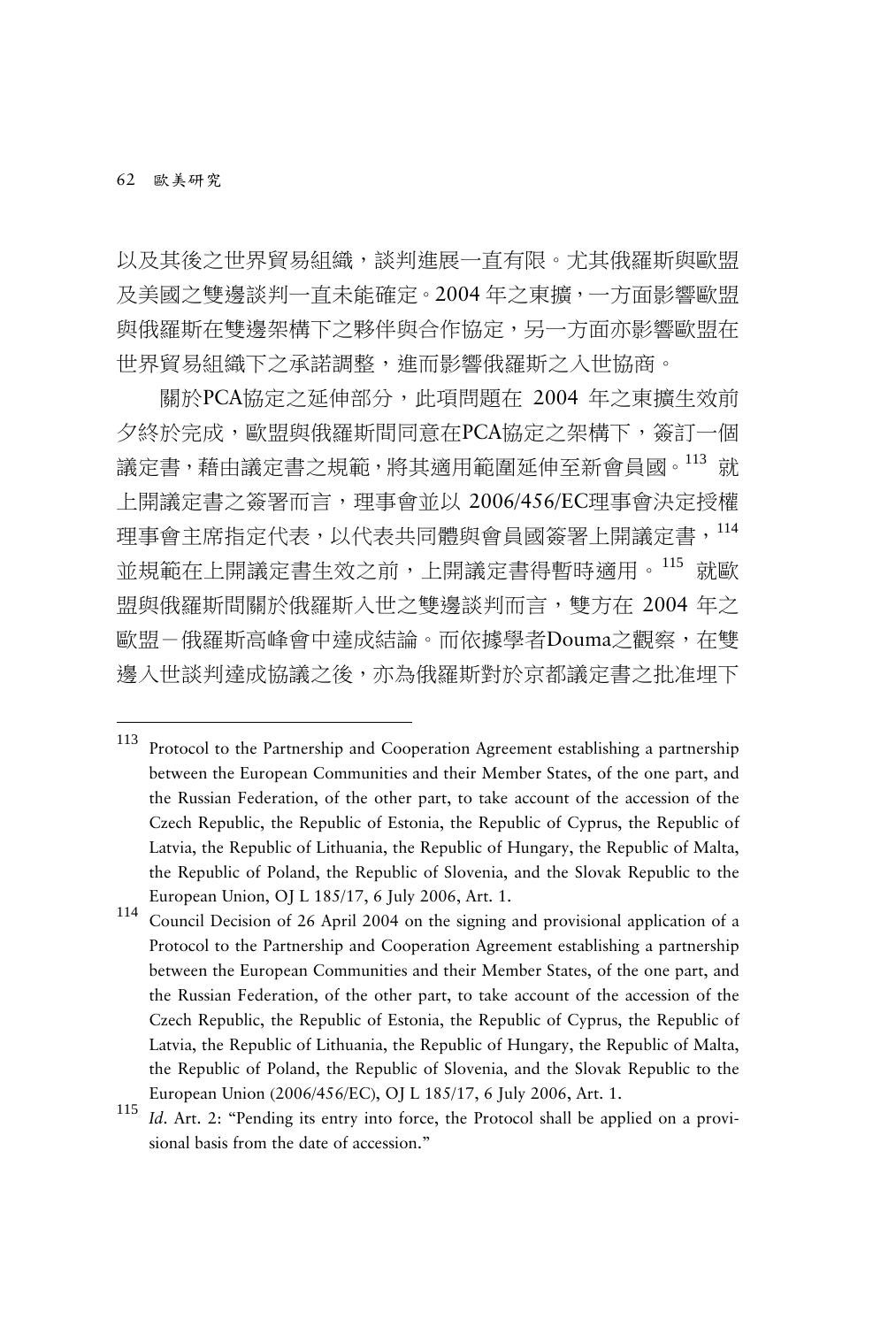伏筆 (2006: 61)。俄羅斯隨即於 10 月 22 日批准該議定書,因而, 議定書乃於隔年 2 月 16 日生效。

歐盟藉由連結俄羅斯之加入世界貿易組織談判以及共同體與 俄羅斯間夥伴與合作協定之延伸,說服俄羅斯批准京都議定書,以 確保議定書之生效。[116](#page-36-0) 學者Vogler與Bretherton因而指出,由於美 國在國際氣候變化政策之退出,製造了一個歐盟得以創造其領導者 地位之契機,歐盟說服俄羅斯批准京都議定書之過程,亦證明倘若 以經貿力量做為支撐時,歐盟得以展現強大之行為者能力 (actor capacity) (2006: 8-14)。此外,由於俄羅斯是歐盟國家能源之主要來 源,歐盟與俄羅斯間關於俄羅斯之入世協議,無可避免地將著重於 能源議題,藉由能源議題連結到氣候變化議題,並不特別突兀。而 即令認為上開連結並不尋常,且歐盟在對外關係上係一現實主義強 權 (realist power),Zimmermann亦同意,氣候政策對執委會以及部 分重要會員國之外交政策而言,佔有高度之重要性,如何藉由經貿 力量轉換為國際氣候變化政策之資本,並將歐盟推向國際舞台而成 為全球行為者,乃是歐盟與俄羅斯關於俄羅斯入世談判之主軸  $(2007: 826 - 827)$   $\cdot$   $^{117}$  $^{117}$  $^{117}$ 

<span id="page-36-0"></span><sup>116</sup> <sup>116</sup> 就官方說法而言,此項議題之連結並不存在。然而,除 Vogler <sup>與</sup> Bretherton 認為 上開之連結存在外,學者 Douma 亦主張,確有入世協議、夥伴與合作協定與京 都議定書批准之連結。其主要之論據乃在於俄羅斯駐歐盟公使 Sergey Yastrzhembsky 之說法以及俄羅斯總統普丁 (Vladimir Putin) 與愛爾蘭總理 Bertie Ahern 在高峰會上之發言 (2006: 61-62)。<br><sup>117</sup> 就貿易議題與環境議題之連結,可以被認為係歐盟做為公民強權或規範性強權

<span id="page-36-1"></span><sup>(</sup>normative power) 之體現。然而,Zimmermann 強調,歐盟在促使俄羅斯批准京 都議定書,乃在於追求歐盟之地緣策略利益,並確保歐盟在全球政治之地位,況 且,在歐盟與俄羅斯談判過程,並未提及任何與車臣有關之議題,就人權保障觀 點而言,歐盟乃是個現實主義之力量,而非學者 Duchêne 所稱之公民強權或 Manners 所稱之規範性強權 (Zimmermann, 2007: 827)。關於「公民強權」,亦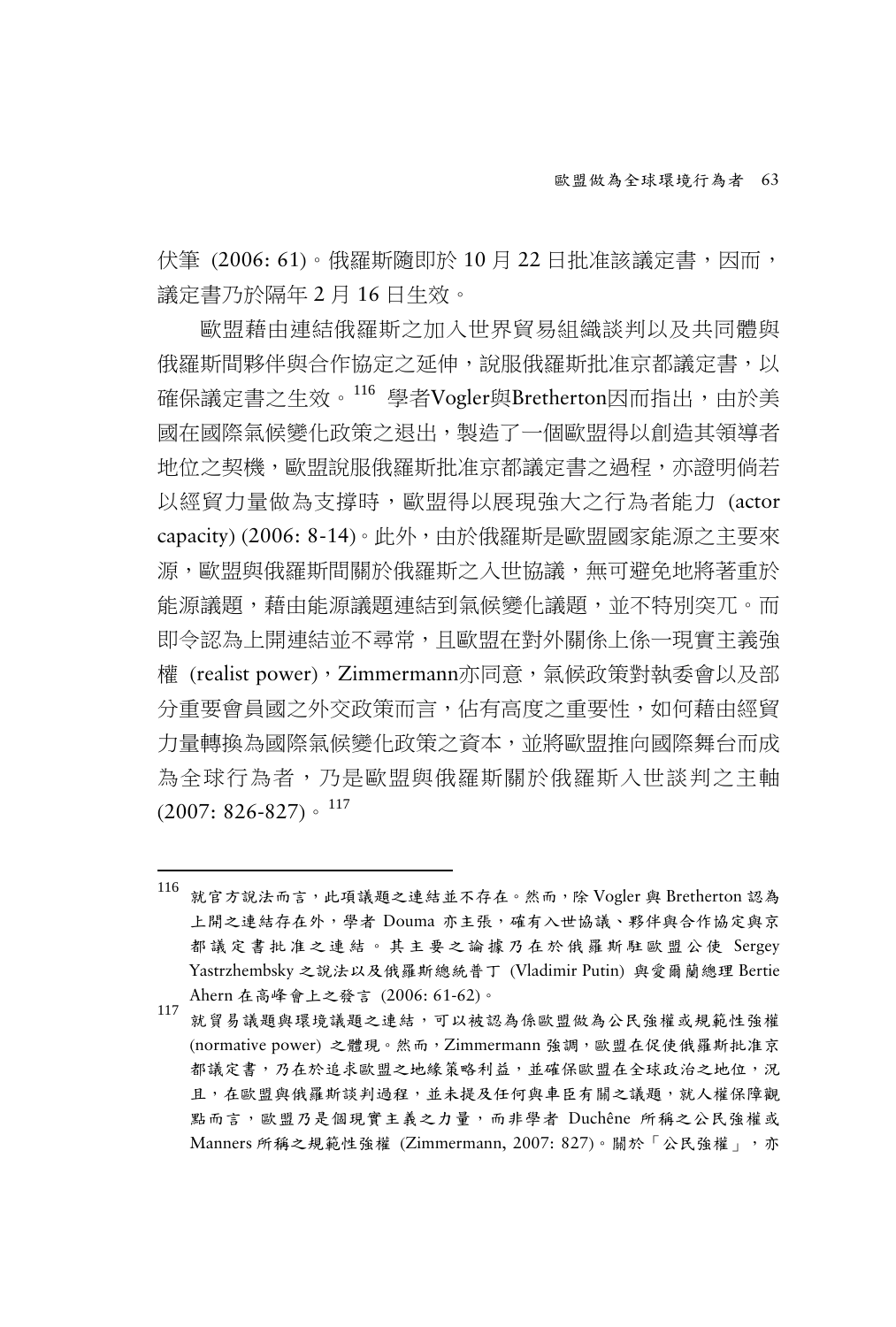64 歐美研究

### 三、後京都時代之發展

在京都議定書架構下,附件一國家所擔負之人為二氧化碳量化 排放限制與減量承諾之第一承諾期間 (commitment phase) 係自 2008 年起至 2012 年止,亦即此承諾期間即將於 2012 年屆滿。因 而,在該承諾期間屆滿後,將如何因應,係國際氣候變化政策之最 重要議題。各締約方為因應後京都時代之發展,擬定談判時程以及 談判模式,最重要之發展乃係於 2007 年在印尼峇里島所確定之峇 里行動計畫,主要希望藉由為期兩年之談判時程,在 2009 年哥本 哈根第十五次締約方大會時,完成後京都時代關於人為二氧化碳量 化排放限制與減量承諾之談判。此項目標在哥本哈根氣候會議中僅 完成哥本哈根協議 (Copenhagen Accord),而未達成一全面且具有 法拘束性之國際法文件後,宣告失敗。同時,2010 年在墨西哥坎昆 所舉行之第十六次締約方會議時,亦未有突破性之進展。就其實質 之氣候變化政策發展而言,或許有限;然而,就理解歐盟在國際氣 候變化政策之參與以及其談判策略,仍具有高度重要性。因而,在 本小節之脈絡下,以下擬依據時間之演進,分別就聯合國氣候變化 **綱要公約下之發展以及歐盟內部之政策文件,加以說明與分析,俾** 以就歐盟在國際氣候變化政策之參與,自其公約之草擬、制訂與內 國之批准,與其後京都議定書之談判與簽署,乃至於後京都時代之 發展,得以取得縱向之理解。

#### (一) 峇里行動計畫

-

在第十一次公約締約方大會時,締約方決定成立一對話機制,

有國內學者譯為「柔性強權」,而對於歐洲做為「柔性強權」身分建構,請參照 甘逸驊 (2007: 1-25);李正通 (2011: 503-514)。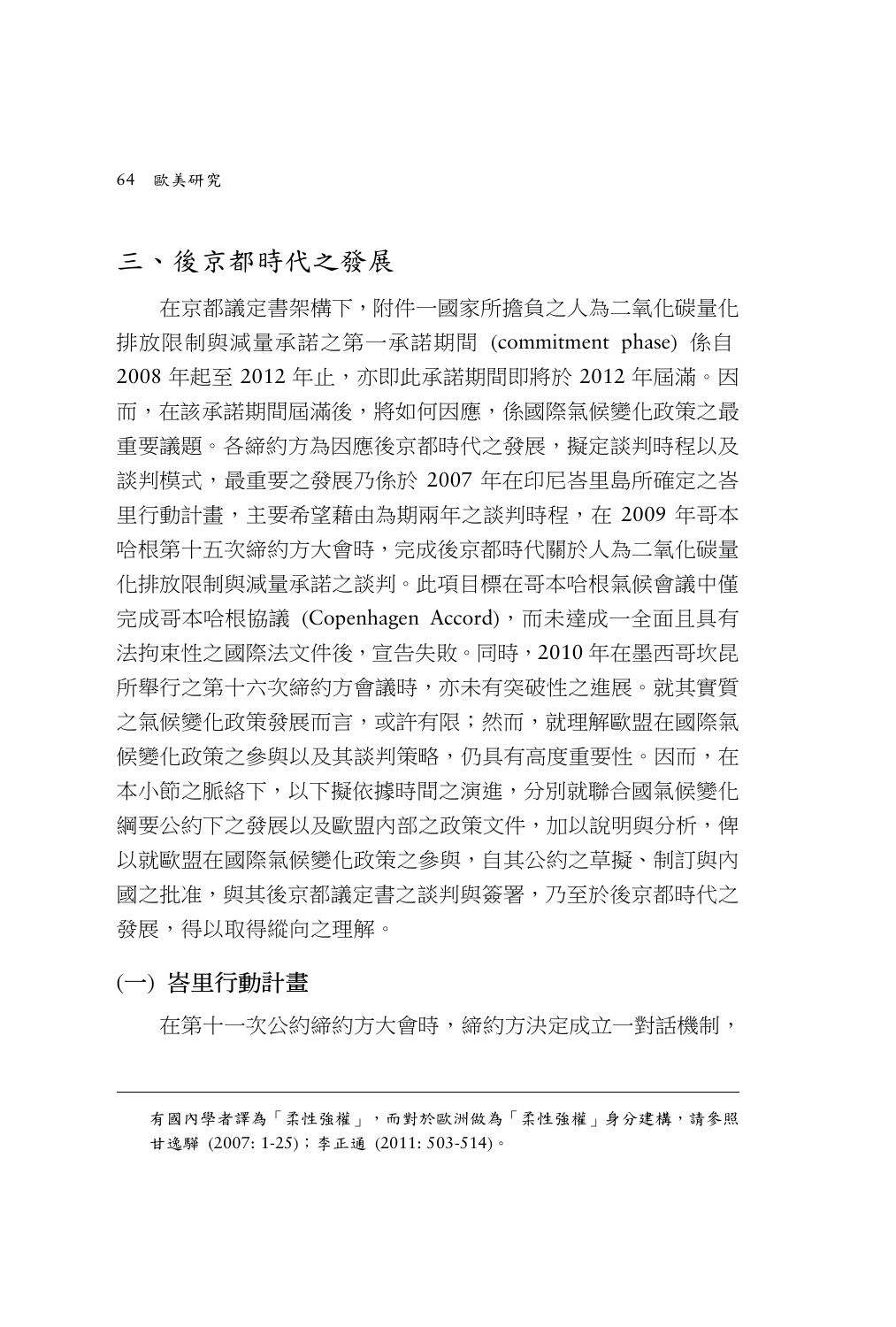以就氣候變化議題之長期合作交換意見 (Dialogue on Long-term Cooperative Action), [118](#page-38-0) 同時, 在京都議定書架構下, 亦有一非常 設之工作小組以處理附件一國家就後續承諾之議題 (Ad Hoc Working Group on Furthter Commitments for Annex I Parties under the Kyoto Protocol; AWG-KP)。[119](#page-38-1) 在 2007 年印尼峇里島舉行之公 約締約方大會與議定書締約方會議,就上開對話主要促進者 (co-facilitators) 以及工作小組之報告加以討論,在此基礎下,採認 了峇里行動計畫。

在該計畫中決定成立一非常設之工作小組以討論公約架構下 之長期合作行動 (Ad Hoc Working Group on Long-term Cooperative Action under the Convention; AWG-LCA),工作小組應於 2009年完 成工作,並應將其成果報告與第十五次締約方大會以供採認。[120](#page-38-2) T 作小組應依據公約之條文以及原則,例如共同但區別之責任 (common but differentiated responsibilities) 以及相對應之能力,並 考量社會及經濟條件等因素,勾勒長期合作行動之共同願景 (shared vision),以達成公約之終極目標。<sup>[121](#page-38-3)</sup> 具體而言,工作小組 應強化減緩氣候變化之內國或國際行動;[122](#page-38-4) 強化調適行動;[123](#page-38-5) 強 化技術發展與移轉以支持減緩或調適之行動;[124](#page-38-6) 強化財政資源與 投資之提供以支持減緩、調適與技術合作之行動。[125](#page-38-7)

<span id="page-38-1"></span><span id="page-38-0"></span><sup>118</sup> 

<span id="page-38-2"></span>

<span id="page-38-3"></span>

<span id="page-38-5"></span><span id="page-38-4"></span>

<sup>&</sup>lt;sup>118</sup> Decision 1/CP.11.<br>
<sup>119</sup> Decision 1/CMP.1.<br>
<sup>120</sup> Decision 1/CP.13, para. 2.<br>
<sup>121</sup> Decision 1/CP.13, para. 1 (a).<br>
<sup>122</sup> Decision 1/CP.13, para. 1 (b).<br>
<sup>123</sup> Decision 1/CP.13, para. 1 (c).<br>
<sup>124</sup> Decision 1/CP.13,

<span id="page-38-6"></span>

<span id="page-38-7"></span>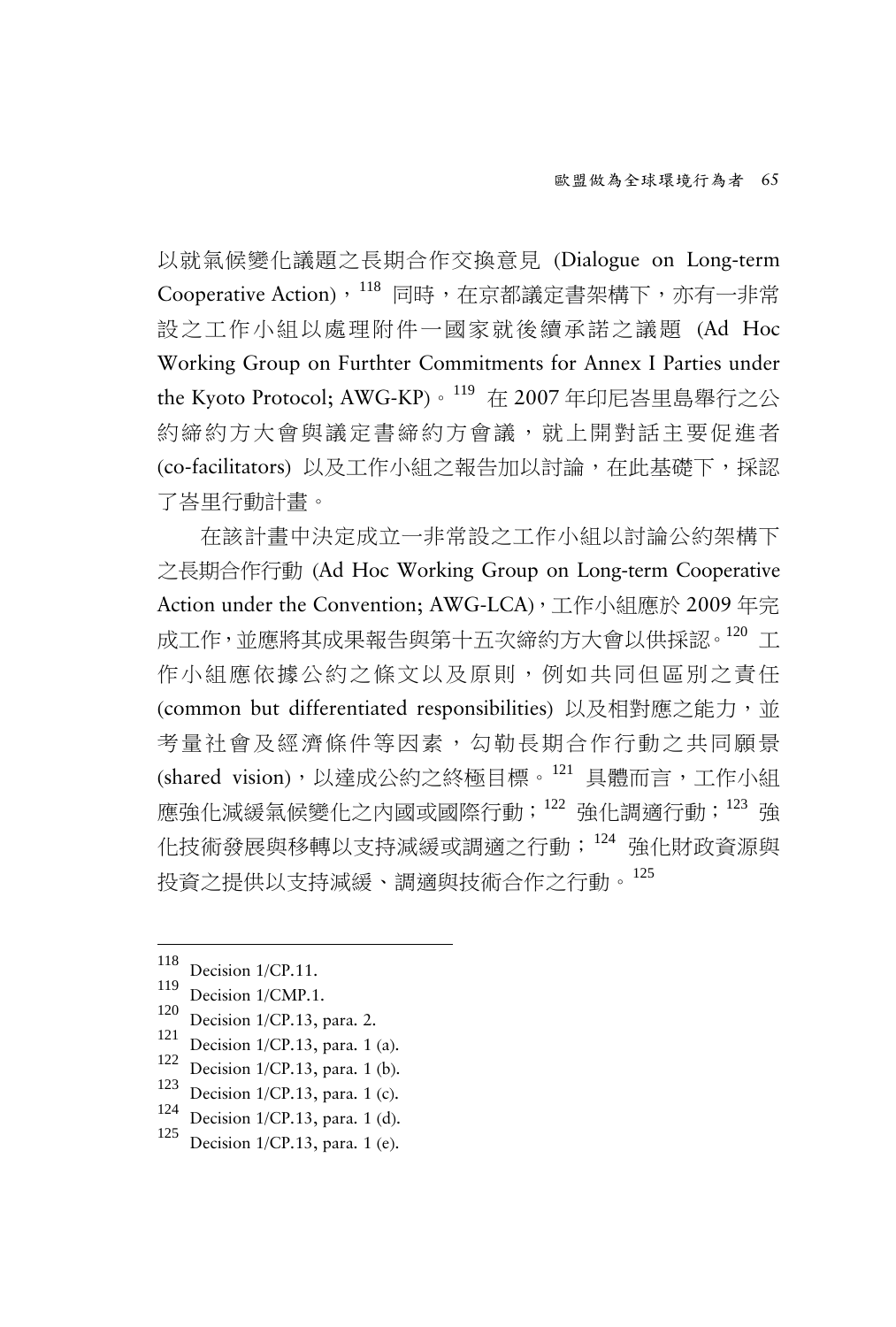66 歐美研究

(二) 哥本哈根氣候會議

依據峇里行動計畫,公約架構下長期合作工作小組應於第十五 次公約締約方大會時完成工作,並提出報告以供採認。在峇里島締 約方大會後,其中經歷第十四次締約方大會,於 2008 年在波蘭波 茲南 (Poznan) 舉行, 在此過程中, 歐盟業於 2007 年即片面承諾在 2020 年前,將以 1990 年為基準減排 20%。依據學者 Kilian 與 Elgströn 之觀察,歐盟在 2008 年在波茲南之締約方大會仍可被視為 綠色領導者 (green leader),此項領導者地位可分別從其內部自我形 象 (self-image) 之形塑 (conception) 以及外部其他參與者之形象 (perception) 得到佐證。而依據 Kilian 與 Elgströn 之見解,歐盟之領 導者特質主要係藉由設立範例以及說服之方式,主導議題方向 (directional),而其基礎之一乃係歐盟之政經地位 (2010: 266)。而 此項領導者地位,似乎在 2009年受到挑戰,因而動搖。

在哥本哈根氣候會議之前,執委會發布兩項文件,其一係對於 達成一全面性之哥本哈根協議之立場,[126](#page-39-0) 其次則是針對氣候財政 (climate finance) 勾勒出哥本哈根談判之藍圖。[127](#page-39-1) 就前者而言,執 委會主要探討三項議題:首先,執委會勾勒哥本哈根會議之目標以 及相關行動,其次,則分別觸及財政以及全球碳市場之建構。就目

<span id="page-39-0"></span><sup>126</sup> Communication from the Commission to the European Parliament, the Council, the European Economic and Social Committee and the Committee of the Regions: Towards a Comprehensive Climate Change Agreement in Copenhagen, COM (2009) 39 final, 28 January 2009 (hereinafter, Toward a Comprehensive Climate Change Agreement in Copenhagen). <sup>127</sup> Communication from the Commission to the European Parliament, the Council,

<span id="page-39-1"></span>the European Economic and Social Committee and the Committee of the Regions: Stepping Up International Climate Finance: A European Blueprint for the Copenhagen Deal, COM (2009) 475/3 (hereinafter, A European Blueprint for the Copenhagen Deal).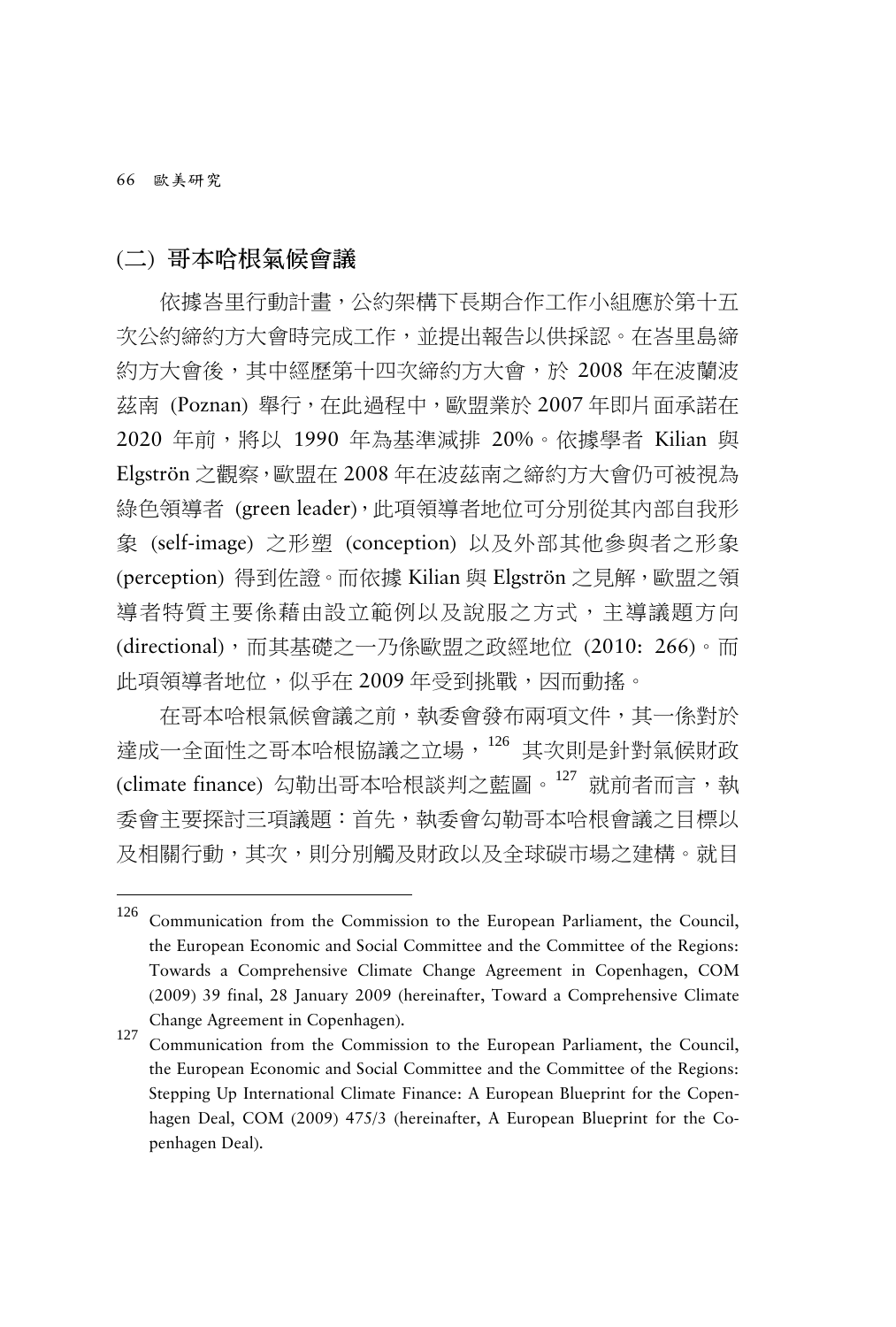標而言,歐盟重申其願意以 1990 年為基準在 2020 年達到減排 20% 之承諾,此項承諾無涉於國際社會是否達成減排之協議。<sup>[128](#page-40-0)</sup> 而在 其他已開發國家提出相當 (comparable) 之承諾,以及開發中國家 為適當 (appropriate) 之行動時,歐盟願將其減排承諾提高至 30%。依據執委會之主張:已開發國家減排之目標,應以公平且相 當之方式分配,其中應考量平均每人GDP;每單位GDP的溫室氣體 排放;以及自 1995 至 2005 年間溫室氣體排放與人口成長之趨勢。 [129](#page-40-1)

同時,依據執委會之主張,開發中國家整體之減排數量應介於 15% 至 30% 之間。[130](#page-40-2) 因而開發中國家具有相當高之財政需求, 此項需求可由完善之全球碳市場以及已開發國家之捐助而來。易言 之,減排目標可藉由開發中國家之自主行動 (autonomous action)、 資助的行動,以及經由碳市場交易移轉而來之行動達成。[131](#page-40-3) 而全 球性之碳市場應連結各該相當之內國碳交易制度 (Emissions Trading System),以在 2015 年建立一個涵蓋所有經濟合作與發展組織 (Organisation for Economic Co-operation and Development) 國家為 目標,並應於 2020 年延伸至其他國家。[132](#page-40-4)

財政支援部分,是上開執委會文件之重點,除碳市場之外,國 際金融架構亦應支持開發中國家在減緩以及調適上所需之財政需 求,同時在公約架構下之氣候變化財政支柱需與既有之援助機制調 和、互補,以確保財政資助之有效、充足、效率、公平、一致、可

<sup>128</sup> 

<span id="page-40-1"></span><span id="page-40-0"></span><sup>&</sup>lt;sup>128</sup> Toward a Comprehensive Climate Change Agreement in Copenhagen, para. 1.<br><sup>129</sup> Toward a Comprehensive Climate Change Agreement in Copenhagen, para. 3.1.<br><sup>130</sup> Toward a Comprehensive Climate Change Agreement in Copenh

<span id="page-40-3"></span><span id="page-40-2"></span>

<span id="page-40-4"></span>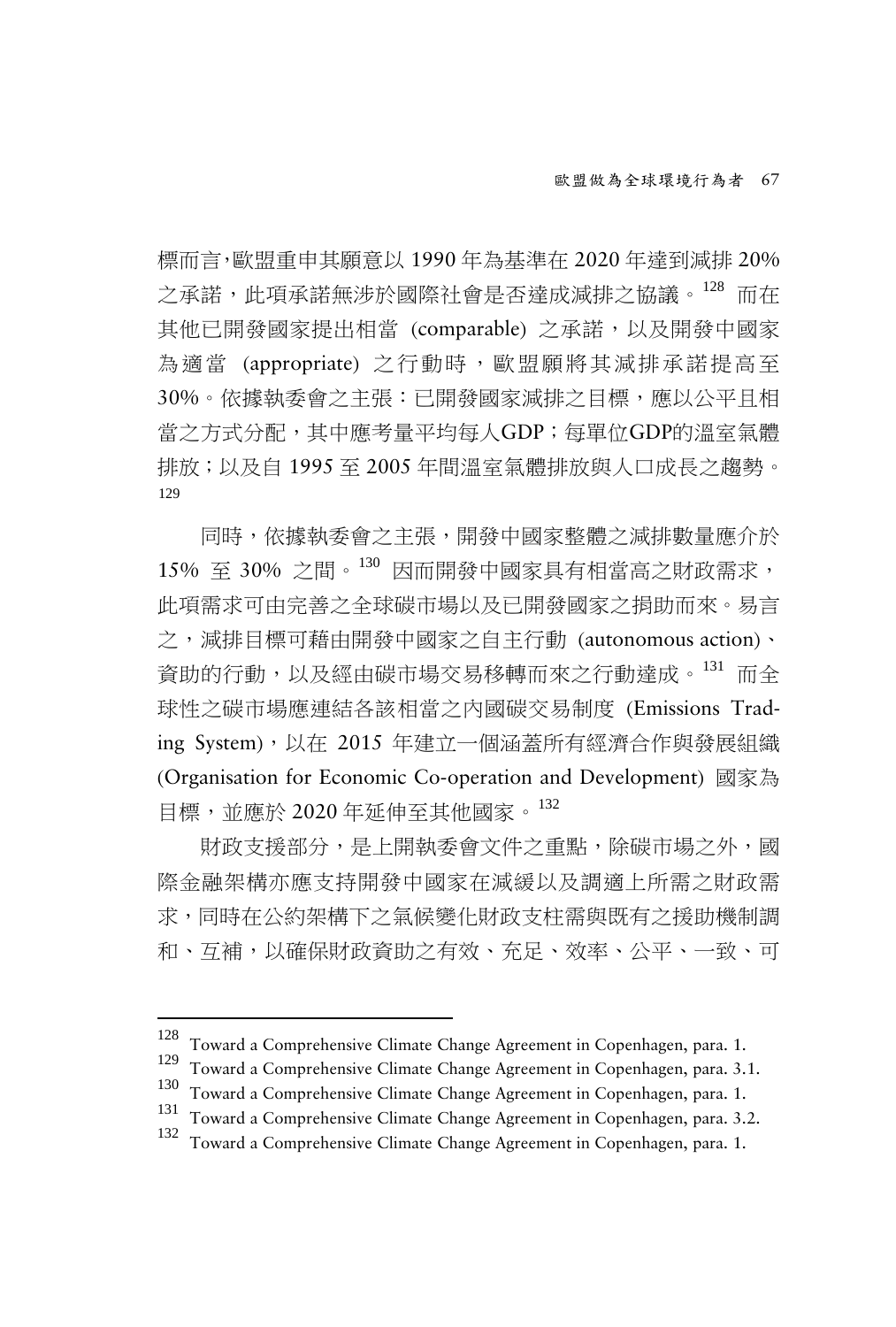歸青與可預測等。<sup>[133](#page-41-0)</sup> 詳言之,就氣候變化財政資助而言,必須處 理減排與調適面向;[134](#page-41-1) 同時亦須資助氣候政策之研究與技術發 展,並應探求創新之資助資源,[135](#page-41-2) 且應資助早期行動。[136](#page-41-3) 此外, 並應強化在氣候變化政策之國際資金流之治理面向。[137](#page-41-4)

就氣候政策之財政資助部分,執委會並發布一項文件,除強調 在決定財政資助之比例應依據各國資助能力 (ability to pay) 以及 溫室氣體排放之責任 (responsibility for greenhouse gas emissions) 外,[138](#page-41-5) 並指出歐盟提撥氣候變化資助之可能方案,其中包含三種 方式:其一係藉由歐盟預算方式為之,此方式透明度較高且較可 靠,並可強化該資助之政治意涵,彰顯歐盟對於氣候變化議題之重 視,同時可藉由既有之財政規範加以監控,歐洲議會亦得監督; [139](#page-41-6) 第二種方式則是藉由雙邊之方式,成立獨立之基金,藉此基金資助 公約之氣候變化財政需求。依據執委會之意見,此方式較為靈活, 但規範密度較低,同時歐洲議會無法行使議會監督。[140](#page-41-7) 第三種方 式則是各歐盟會員國直接向公約提出財政資助,但會員國之資助仍 須被視為歐盟單一資助 (single global offer) 之一部分。[141](#page-41-8) 就氣候 變化財政資助之治理模式而言,執委會強調該治理模式須建立在分 散且由下而上之基礎上,該治理模式並應與巴黎援助成效宣言

<span id="page-41-0"></span><sup>133</sup> Toward a Comprehensive Climate Change Agreement in Copenhagen, paras. 4.1-4.2.<br>
Toward a Comprehensive Climate Change Agreement in Copenhagen, para. 4.3.<br>
<sup>135</sup> Toward a Comprehensive Climate Change Agreement in Copenhagen, para. 4.4.<br>
<sup>137</sup> Toward a Comprehensive Climate Change Agreement i

<span id="page-41-1"></span>

<span id="page-41-2"></span>

<span id="page-41-3"></span>

<span id="page-41-4"></span>

<span id="page-41-5"></span>

<span id="page-41-6"></span>

<span id="page-41-7"></span>

<span id="page-41-8"></span>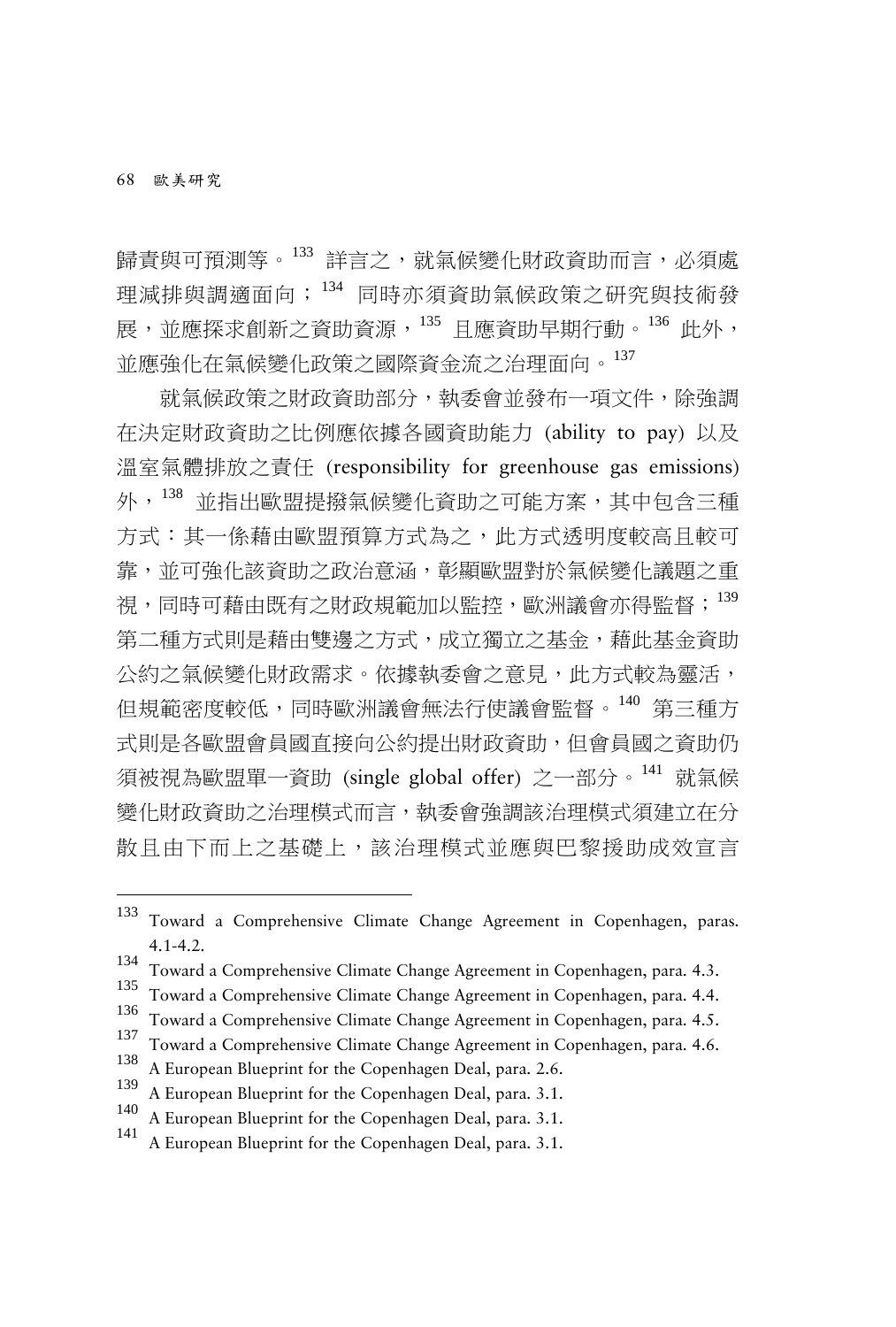(Paris Declaration on Aid Effectiveness) 之精神一致,強化氣候變化 財政資助之所有權 (ownership)、補充性 (subsidiarity)、一致、透明、 可歸責並應考量援助成效。[142](#page-42-0)

然而,歐盟在哥本哈根氣候會議之前對於完成全面性氣候變化 協議之企圖,以及其為氣候變化財政資助所擘劃之藍圖並未於哥本 哈根氣候會議中實現,相反地,依據學者之觀察,歐盟在哥本哈根 氣候會議中其領導者之地位已見動搖,主要因素:歐盟在對外談判 上,立場並不一致,歐盟未能達成單一發聲之目標;其次,歐盟未 能樹立典範,其減量 20% 之承諾,在金融危機之衝擊下,並不具 何可資讚揚之處。再者,就溫室氣體排放上而言,歐盟所佔之重要 性已逐漸遞減。因而,就結構性因素而言,歐盟之領導者地位無可 避免地將逐漸消退 (Kilian & Elgströn, 2010: 267)。學者 Spencer 等 人並指出:歐盟之失敗除溫室氣體減量承諾不具足夠之企圖心外, 在談判立場上亦顯得與多數國家格格不入,尤其歐盟堅持單一、全 面日具有法拘束力之協定與多數已開發國家與開發中國家不合,因 而造成歐盟在氣候外交上之孤立。因而,其等乃主張歐盟應提高減 排之目標,且不應附加其他條件,藉此,得以樹立典範。其次,歐 盟應重回兩軌談判之模式,亦即區分已開發國家(美國除外)以及 美國與開發中國家兩個類別,加以規範 (Spencer, Tangen, & Korppoo, 2010: 4-7)。

#### (三) 後哥本哈根至杜哈

-

哥本哈根氣候會議在結論上達成哥本哈根協議,然而此協議之 達成就其過程以及其實質內容而言,在哥本哈根氣候會議中均產生 爭議。部分締約方更明白表示就協議之談判過程或實質內容反對之

<span id="page-42-0"></span><sup>142</sup> <sup>A</sup> European Blueprint for the Copenhagen Deal, para. 4.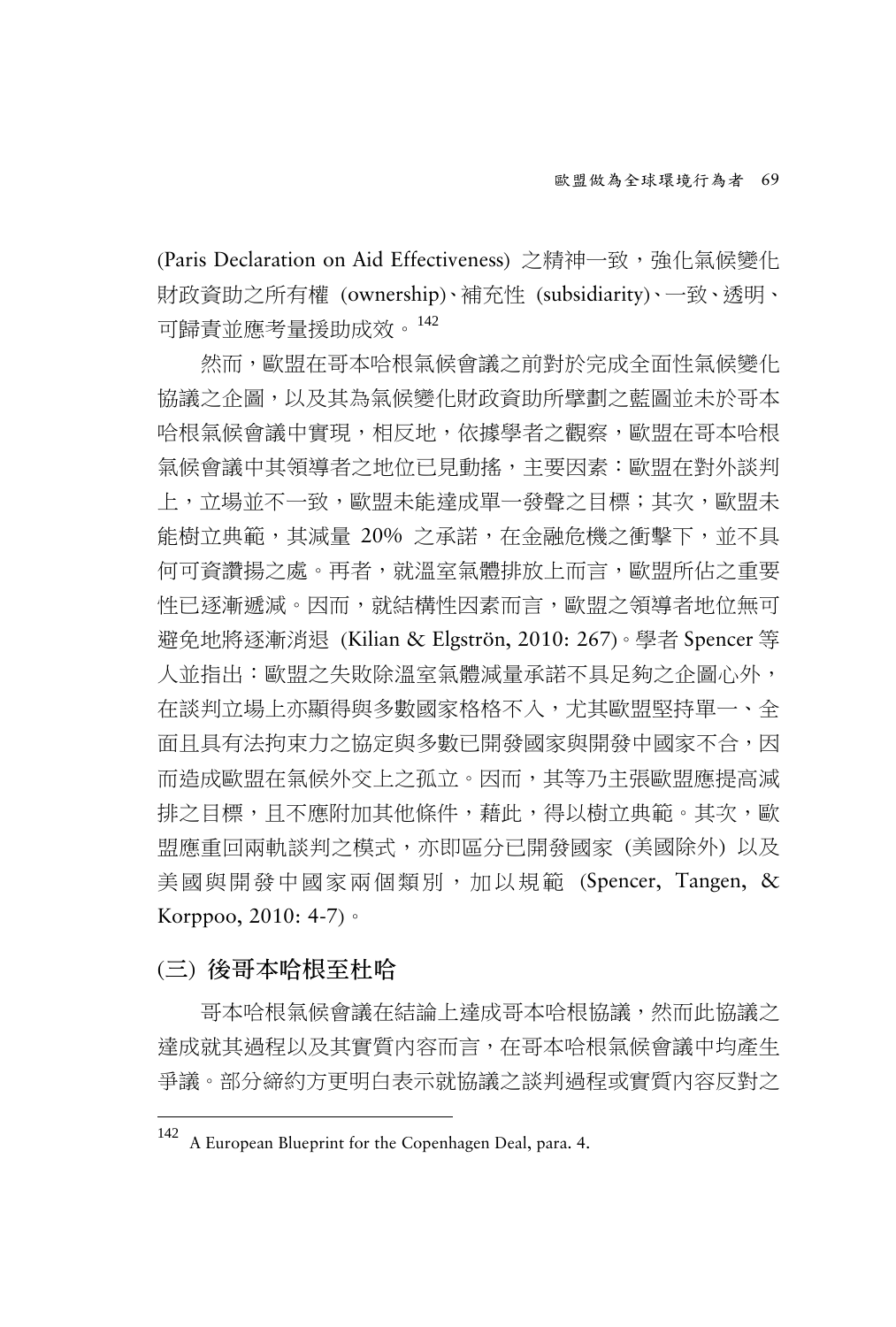70 歐美研究

意。[143](#page-43-0) 因而,在非正式諮商之後,秘書處依據部分締約方式提案, 將現有願意接受哥本哈根協議之締約方列於協議之前言中,在該協 議正式確定前,締約方亦可表示接受之意。其後,若欲接受該協議 者,則將逐漸更新於聯合國氣候變化綱要公約之網站中。[144](#page-43-1)

哥本哈根氣候會議後,執委會在 2010 年 3 月發布一份名為「後 哥本哈根之國際氣候政策, 文件, [145](#page-43-2) 同年 5 月間, 執委會再度發 布一項文件,探討歐盟在減量承諾上超過 20% 達到 30% 之可能 性,以及所衍生之碳洩漏 (carbon leakage) 風險。[146](#page-43-3) 執委會之目的 乃在於希望藉由減量承諾之提高,以及談判立場之調整,重拾其氣 候變化政策領導者之角色。在「後哥本哈根之國際氣候政策」文件 中,執委會首先強調聯合國體系對於氣候變化政策之重要性,一方 面表達其對哥本哈根協議之形式、法拘束力或是實質承諾之失望。 同時間,亦認為哥本哈根協議在草擬決議或談判文本上均得做為日 後談判之指引。[147](#page-43-4)

<span id="page-43-3"></span>the European Economic and Social Committee and the Committee of the Regions: Analysis of Options to Move beyond 20% Greenhouse Gas Emission Reductions and Assessing the Risk of Carbon Leakage, COM (2010) 265 final, 26 May 2010 (hereinafter, Analysis of Options to Move beyond 20% Greenhouse Gas Emission Reductions).<br><sup>147</sup> Acting Now to Reinvigorate Global Action on Climate Change, para. 2.1.

<span id="page-43-0"></span><sup>143</sup> Report of the Conference of Parties on its Fifteenth Session, held in Copenhagen from <sup>7</sup> to <sup>19</sup> December 2009, FC/CP/2009/11, 30 March 2010, para. 93. <sup>144</sup> *Id*. at para. 95. <sup>145</sup> Communication from the Commission to the European Parliament, the Council,

<span id="page-43-1"></span>

<span id="page-43-2"></span>the European Economic and Social Committee and the Committee of the Regions: International Climate Policy post-Copenhagen: Acting Now to Reinvigorate Global Action on Climate Change, COM (2010) 86 final, 9 March 2010 (hereinafter, Acting Now to Reinvigorate Global Action on Climate Change). <sup>146</sup> Communication from the Commission to the European Parliament, the Council,

<span id="page-43-4"></span>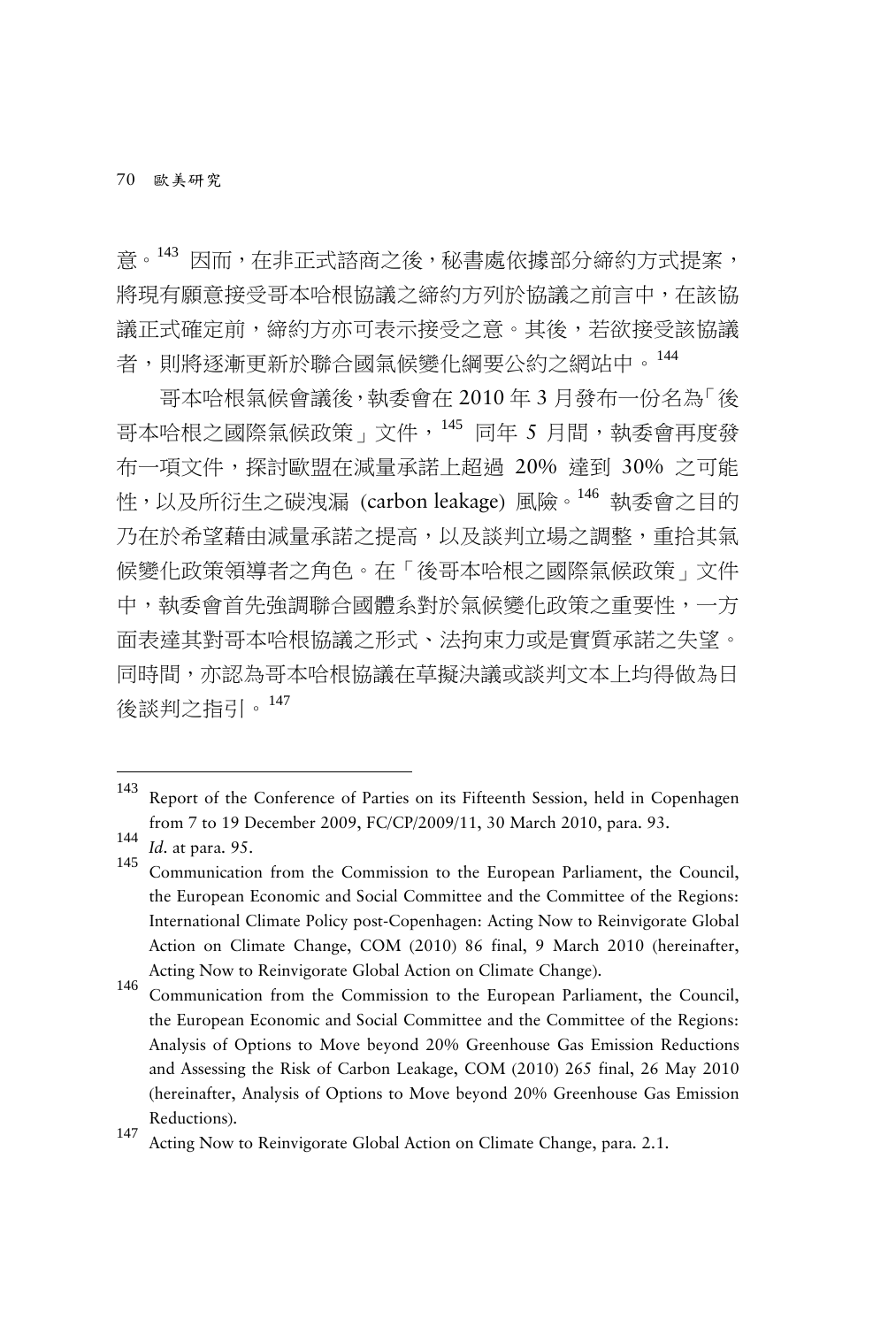除聯合國機制外,執委會亦強調歐盟應向第三國延伸,以促進 聯合國架構下之談判。在此過程中,歐盟應強化單一發聲且應善用 新建置之歐洲對外行動署 (European External Action Service), [148](#page-44-0) 就實質問題部分,執委會強調環境完整 (environmental integrity) 之 重要性,認為京都議定書不管是其架構或其涵蓋範圍均無從達成將 溫度控制在較工業革命前 2°C範圍內之目標。此外,既存議定書架 構並未處理土地利用、土地利用改變與森林業 (land use, land-use change and forestry; LULUCF) 之問題。再者,若 2008年至 2012 年承諾期間未使用配額 (assigned amount units) 得以延伸至下一個 承諾期間,將嚴重減損京都議定書之效力,並危及溫室氣體減量之 目標。<sup>[149](#page-44-1)</sup> 就行動方面,執委會強調就溫室氣體減量部分,應置於 「歐洲二〇二〇策略」(Europe 2020 Strategy)<sup>[150](#page-44-2)</sup> 下加以考量,亦 即,應朝向低碳經濟的目標而努力,並創造綠能工作 (green jobs), 並強化能源效率與能源安全。[151](#page-44-3) 同時間,除立即執行哥本哈根協 議外,在公約架構下並應強化監督、報告與確認系統 (monitoring, reporting and verification; MRV)。[152](#page-44-4) 此外, 對於快速採取行動之開 發中國家所需之財政資助,歐盟須以調和之方式提出資助,避免援 助之重複並強化其連結。[153](#page-44-5)

而為了強化歐盟在氣候變化議題上的主導地位,執委會並探討 減排承諾至 30% 之可能性。執委會首先說明減排 20% 之目標在

<span id="page-44-0"></span><sup>&</sup>lt;sup>148</sup> Acting Now to Reinvigorate Global Action on Climate Change, paras. 2.2.1-2.2.2.<br><sup>149</sup> Acting Now to Reinvigorate Global Action on Climate Change, para. 2.2.3.<br><sup>150</sup> Europe 2020: A Strategy for Smart, Sustainable and

<span id="page-44-1"></span>

<span id="page-44-2"></span>cation from the Commission, COM (2010) 2020 final.<br>
151 Acting Now to Reinvigorate Global Action on Climate Change, para. 3.1.<br>
152 Acting Now to Reinvigorate Global Action on Climate Change, para. 3.2.2.<br>
153 Acting Now t

<span id="page-44-4"></span><span id="page-44-3"></span>

<span id="page-44-5"></span>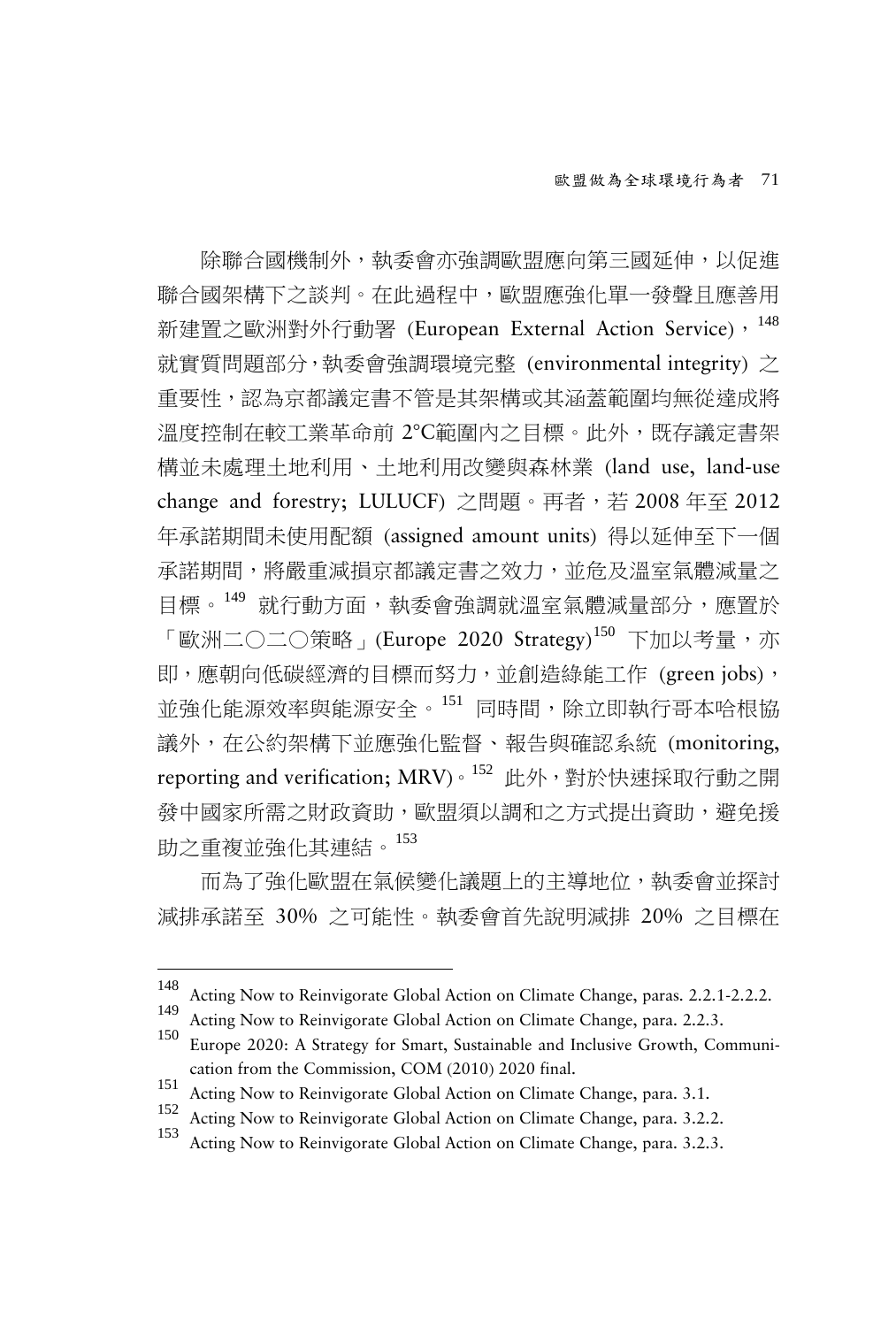-

金融危機之影響下,所需之經濟成本已降低許多,然而同時間,企 業得以因應之能力也隨之降低。[154](#page-45-0) 在此情況下,藉由減排至 30% 可能可以促進「歐洲二○二○策略」所要求之永續成長之目標。執 委會並指出在達成溫室氣體減量排放至 30% 之可藉由碳交易制 度、技術創新、碳稅與清潔發展機制 (Clean Development Mechanism) 之改革等方式為之。但同時間,溫室氣體減量至 30% 亦可 能對於經濟發展階段較低之會員國產生衝擊,亦即,減量排放所產 生的負擔並非由所有會員國平均分擔,因此,凝聚政策 (cohesion policy) 在此扮演重要之角色。[155](#page-45-1)

執委會之兩項文件,一方面希望重新調整歐盟在哥本哈根會議 後之談判立場,另一方面希望藉由更大幅度之溫室氣體減量排放承 諾,重建其在國際氣候變化議題上之可信度。就談判立場而言,歐 盟仍強調單一且具有法拘束力協議之重要性,此項立場,勢必成為 歐盟與其他締約方立場歧異之導源。另一方面,歐盟為強化其在國 際氣候變化議題之主導地位,試圖藉由提高減排目標達成,然而, 此項目標勢必對於歐盟內部產業結構之調整造成衝擊,尤其對於能 源密集產業以及能源效率較低之新會員國之影響更為強大,執委會 因而強調凝聚政策之重要性。然而,另一方面,歐盟在國際氣候變 化政策上,提出更高之減排承諾,亦有助於其內部產業結構之調 整,尤其依據執委會發布之「歐洲二○二○策略」,強調歐盟之經 濟成長須建立在聰明、永續且含括式 (inclusive) 之成長上。歐盟之 目標在於致力創造一個得以提供更好、更佳之工作機會且具有更高

<span id="page-45-0"></span><sup>154</sup> Analysis of Options to Move beyond 20% Greenhouse Gas Emission Reductions, para. 2.<br><sup>155</sup> Analysis of Options to Move beyond 20% Greenhouse Gas Emission Reductions,

<span id="page-45-1"></span>para. 3.2.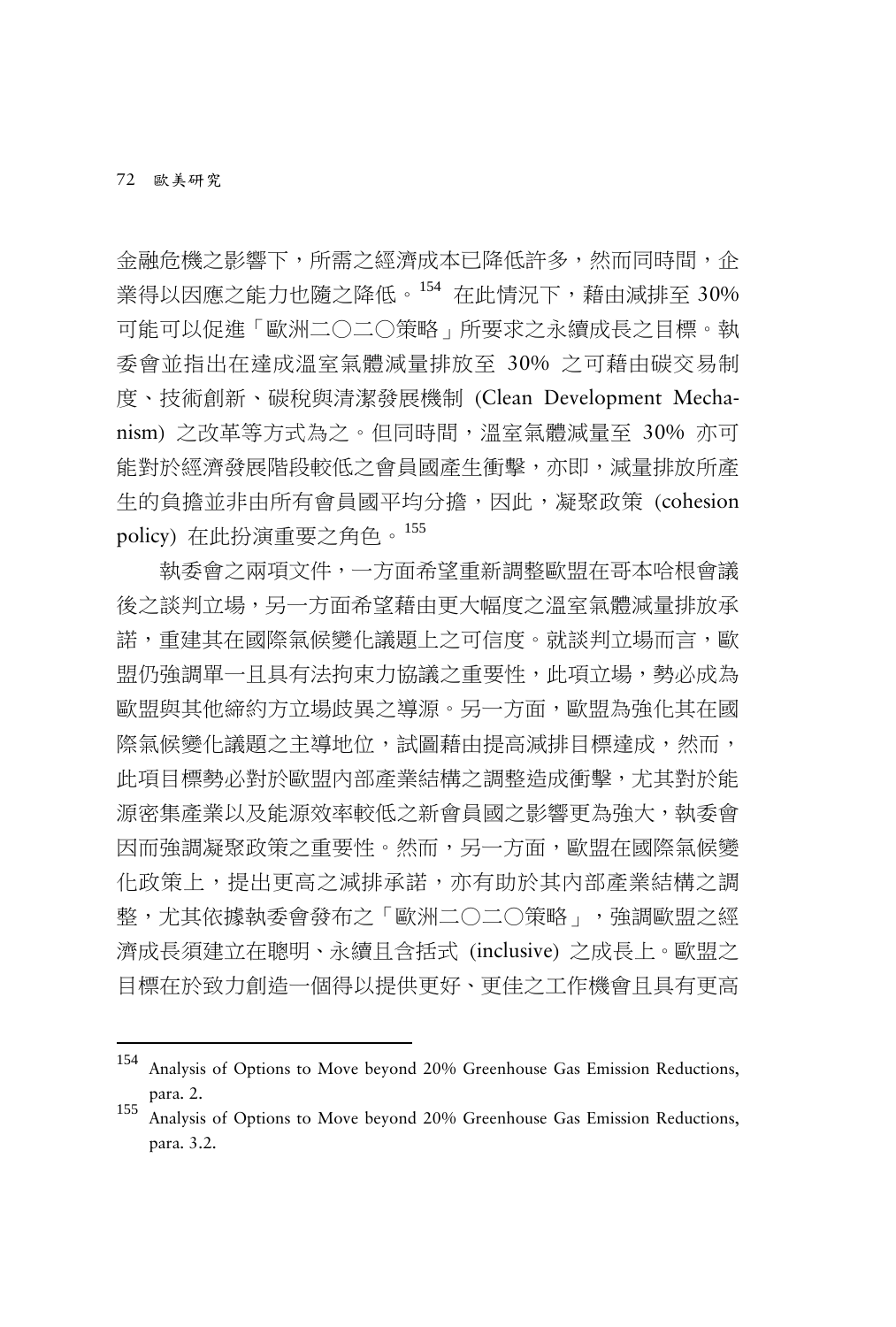之社會凝聚,並得以永續成長之具有競爭力、動能之知識導向經 濟。[156](#page-46-0) 藉由溫室氣體減量排放承諾之提高,以及隨之而來之產業 結構調整、知識與技術創新以及可能創造之綠能工作,則為「歐洲 二○二○策略」注入新動能。

2010 年,坎昆締約方會議後,歐盟所期待之單一法律協議並未 定案,然而,哥本哈根氣候會議之氣候談判將延續至 2011 年南非 舉辦之締約方大會,此項現實為執委會所預見。因而,無從以坎昆 會議之未能達成協議即否定歐盟在國際氣候變化政策之影響力。然 而,談判方式仍然在兩個工作小組 (即AWG-LCA與AWG-KP) 架構 下進行。就此而言,似延續著京都議定書第二承諾階段之方式進 行,與歐盟所偏好之單一法律文件,涵蓋附件一國家與非附件一國 家之減量承諾以取代京都議定書之立場似乎相左。而坎昆締約方會 議主要之成果乃係坎昆協議 (Cancun Agreements),其主要目的之一 乃係將哥本哈根協議之內容以締約方決定之方式,賦予法律拘束 力。<sup>[157](#page-46-1)</sup>坎昆協議主要涵蓋幾個重要面向:長期合作之願景;在調 適以及減緩之進一步行動;技術、財務與能力建置等。坎昆協議乃 係第一個正式將 2°C的目標明文化之聯合國決定。[158](#page-46-2) 除此明確目 標之外,坎昆協議並強化監督、報告與確認系統,已開發與開發中 國家將每兩年將其檢排所為之努力報告大會,就已開發國家部分將 進行國際評量與審查 (international assessment and review),開發中 國家部分則進行國際諮商與分析 (international consultation and analysis)。藉由此方式,希望進一步強化與減排努力有關之資訊之

<span id="page-46-1"></span><span id="page-46-0"></span><sup>156</sup> Presidency Conclusions, Lisbon European Council, 23-24 March 2000, para. 5. <sup>157</sup> The Cancun Agreements: Outcome of the work of the Ad Hoc Working Group on Long-term Cooperative Action under the Convention, 1/CP.16, 15 March 2011. <sup>158</sup> *Id*. at para. 4.

<span id="page-46-2"></span>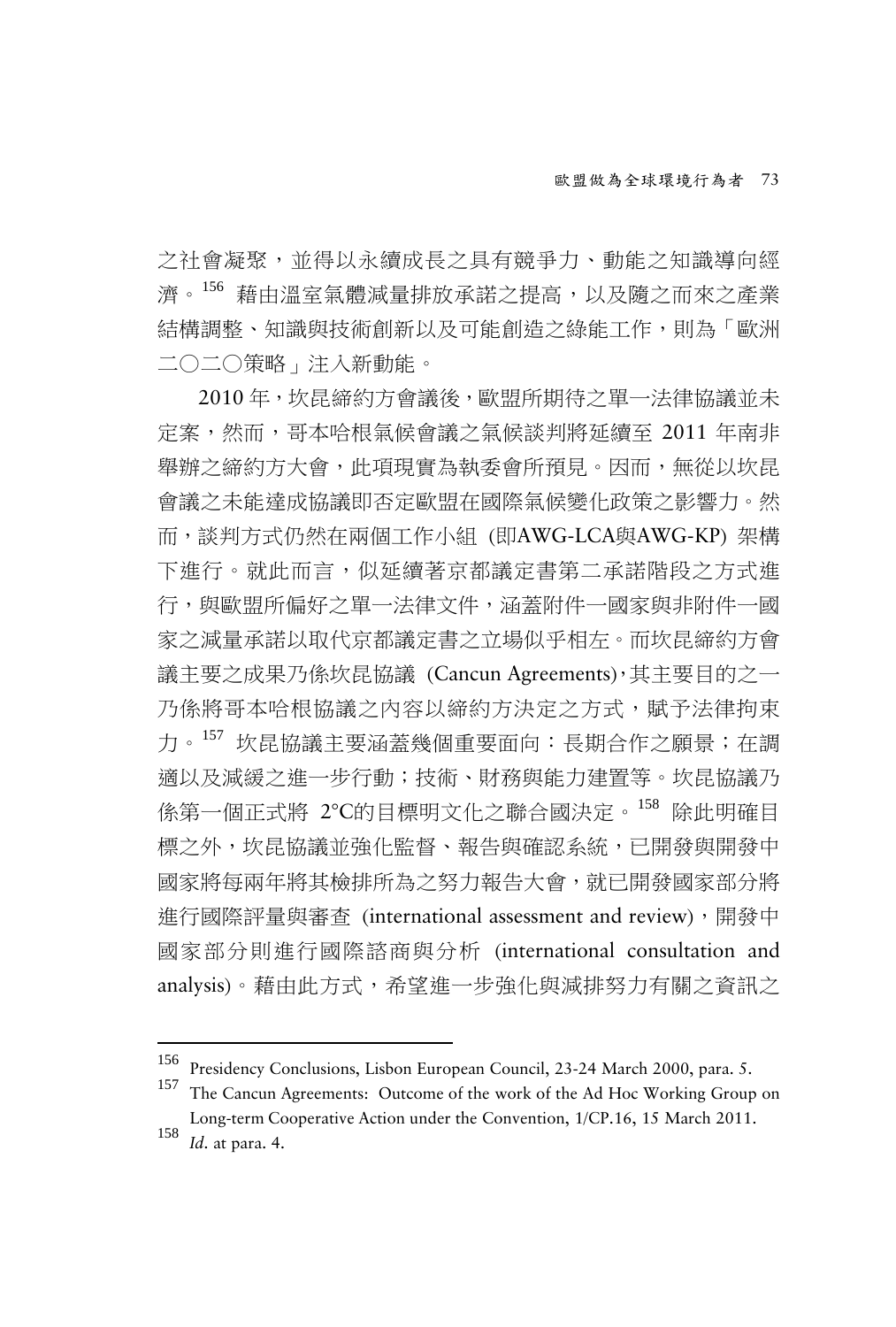透明度。

-

在坎昆會議之後,公約締約方在 2011 年德班之締約方會議中 並達成了德班合作平台 (Durban Platform of Enhanced Cooperation), 藉由此項平台希望進一步建立一個新的市場機制, 以更具成 本效益之方式減少碳排放量,同時,並考量如何將農業列入氣候變 化之議題中。在德班締約方會議中,歐盟提案主張:未來之氣候變 化談判,應涵蓋所有國家。該新談判架構可以以議定書、新的法律 文件,或任何締約方同意而具有法律拘束力之形式為之。詳言之, 在此新的氣候變化規範框架下,減排之目標將 2°C 之目標予以明文 化,且所有締約方均應提出減排承諾,然而,此承諾須基於共同但 區別之責任此原則為之。該規範框架應具有法拘束力,同時,各經 濟領域均應列入此規範架構之控制,包含海事運輸與航空業。此一 規範架構應涵蓋坎昆與德班締約方會議所建立之規範與制度架 構,同時,應納入京都議定書之根本規範。再者,此一規範架構應 進一步強化監督、報告與確認系統,同時建立市場機制以追求符合 成本效益之減排措施。最後,該規範架構應涵蓋對於開發中國家之 氣候財政援助 (DG Climate Action, 2011)。

之後,更重要之締約方會議則為 2012 年之杜哈締約方會議, 此項會議之目的在於確定京都議定書第一承諾期間屆滿後,將如何 延續?並在德班合作平台之架構下,於 2015 年完成新的氣候變化 規範架構,並於 2020 年開始實施。為達成此一目標,理事會分別 在環境理事會[159](#page-47-0) 以及經濟與財政事務理事會 (ECOFIN) 之架構下

<span id="page-47-0"></span><sup>159</sup> Council Conclusions on the Preparations for the 18th session of COP <sup>18</sup> to the UNFCCC and the 8th session of the Meeting of the Parties to the Kyoto Protocol (CMP 8) (Doha, Qatar, 26 November to 7 December 2012), 3194th Environment Council Meeting, Luxembourg, 25 October 2012.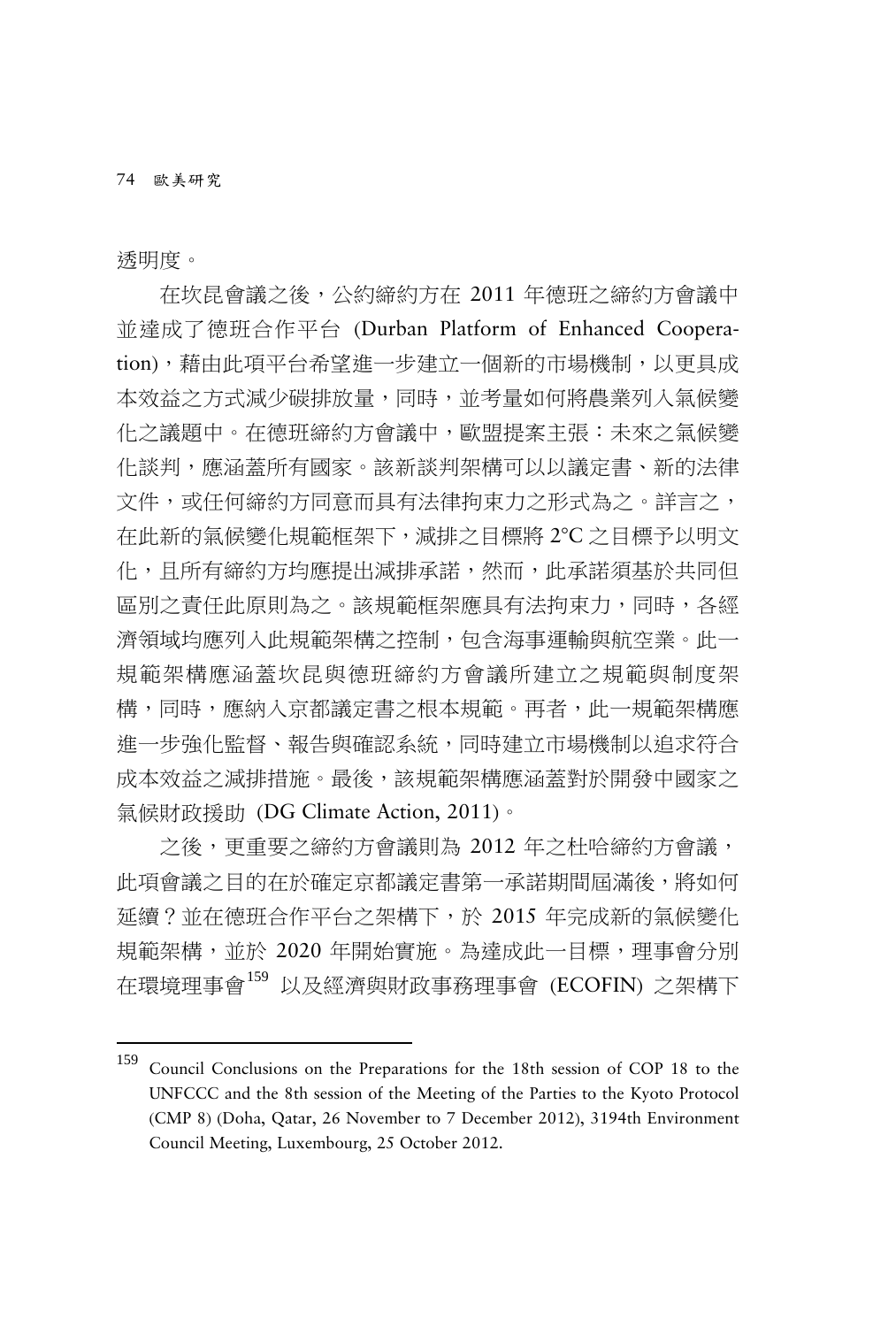做出結論,[160](#page-48-0) 以做為杜哈締約方會議之準備。就杜哈締約方會議 之結論而言,歐盟在應對氣候變化之努力上,應可認為達成有限度 之成功。所謂之成功,乃在於對於京都議定書修正案之達成,[161](#page-48-1) 得 以於第一承諾期間屆滿後,進入自 2013 年至 2020 年之第二承諾階 段。然而,由於此第二承諾階段乃係建立在京都議定書之基礎上, 世界最大以及次大之溫室氣體排放國家 (中國與美國) 並未參與。 因而,杜哈締約方會議所達成之京都議定書修正案對於全球暖化所 能產生之實效仍屬有限。在德班締約方會議歐盟所提出之全面、有 企圖心且具有法律拘束力之全球規範架構,仍有待於日後進一步協 商。氣候變化綱要公約之締約方大會所達成之決定,仍係依據峇里 行動計畫,繼續勾勒此一全球規範架構之形式與內涵。

其次,就歐盟所為之承諾而言,一如歐盟長期所主張的,其承 諾係 20% 之減排承諾,僅在條件成就,亦即在其他已開發國家做 出相同程度之減排 (comparable emission reductions),且開發中國家 做出符合其責任與能力之承諾 (adequately according to their responsibilities and respective capabilities) 時,歐盟方提高其承諾之 30% 之減排承諾。就此而言,歐盟之減排承諾並不具足夠之企圖 心,從而,歐盟無從藉由更高之減排承諾以形塑其氣候變化領導者 之地位。最後,與第一承諾階段相同,第二承諾階段仍建立在責任 共享之基礎上,然而,由於歐盟成員國之擴充,以及候選會員國之 即將加入,歐盟之責任共享範疇同時包含新會員國與候選會員國,

<span id="page-48-0"></span><sup>160</sup> Council Conclusions on Climate Finance—Fast Start Finance, 3198th Economic and Financial Affairs Council Meeting, Brussels, 13 November 2012. <sup>161</sup> Amendment to the Kyoto Protocol pursuant to its Article 3, paragraph 9 (the Doha

<span id="page-48-1"></span>Amendment), Decision 1/CMP.8, Doha, Qatar, 26 November to 7 December 2012.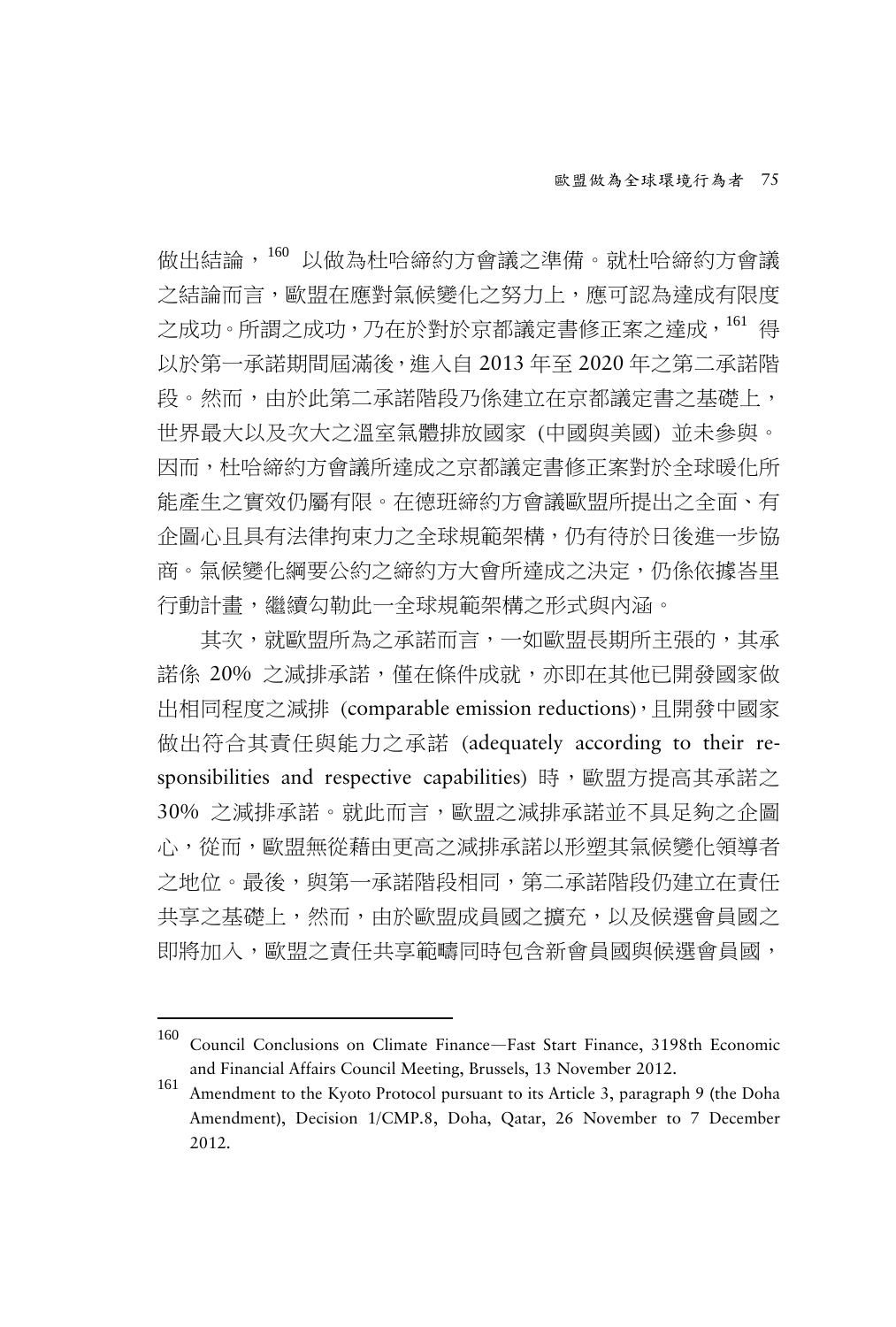例如克羅埃西亞與冰島。

就歐盟自聯合國氣候綱要變化公約談判伊始之參與,以及京都 議定書之承諾以及為促進議定書生效所為之努力,乃至於京都議定 書下第一承諾期間屆滿時,後京都時代之談判,依其發展之分析得 以發現,歐盟在國際氣候變化政策是否得以扮演全球行為者,乃至 於領導者之角色主要有幾項因素。就其前提問題係歐盟是否具有參 與之適格。亦即歐盟是否得以藉由區域經濟整合組織之身分,參與 聯合國架構下之多邊環境公約,此項前提性問題在共同體成功說服 其他談判方在公約架構下增列區域經濟整合組織得做為公約締約 方時,即已解決。其後,歐盟全球行為者角色之展現主要繫於主觀 與客觀因素。就主觀因素而言,則係歐盟是否得以提出具有企圖心 之減量承諾,以資做為其他締約方之典範。另一方面,歐盟與其會 員國間立場是否一致,能否單一發聲,以確保歐盟成為一個一致之 行為者。就客觀因素而言,主要源自於歐盟談判立場與其他締約方 立場之差距,以及此差距是否得以藉由說服或其他外交途徑之方式 加以消除,就此而言,仍有賴於歐盟在實質承諾所展現之企圖以及 歐盟與會員國間立場是否得以整合而定。因而,本文以下擬從歐盟 條約第 4 (3) 條之所揭櫫之真誠合作原則出發,探討該原則是否得 以促進並確保歐盟與其會員國就對外立場之一致。

# 肆、真誠合作原則對於協調會員國行動之貢獻

如前文所述,歐盟與會員國間廣泛之合作義務則來自於歐盟條 約第 4 (3) 條之真誠合作原則。依據真誠合作原則,聯盟與會員國 應相互尊重,協助彼此宗成條約所賦予之任務;會員國應採取一般 或特定之適當措施以執行條約或聯盟機構措施所導致之義務;會員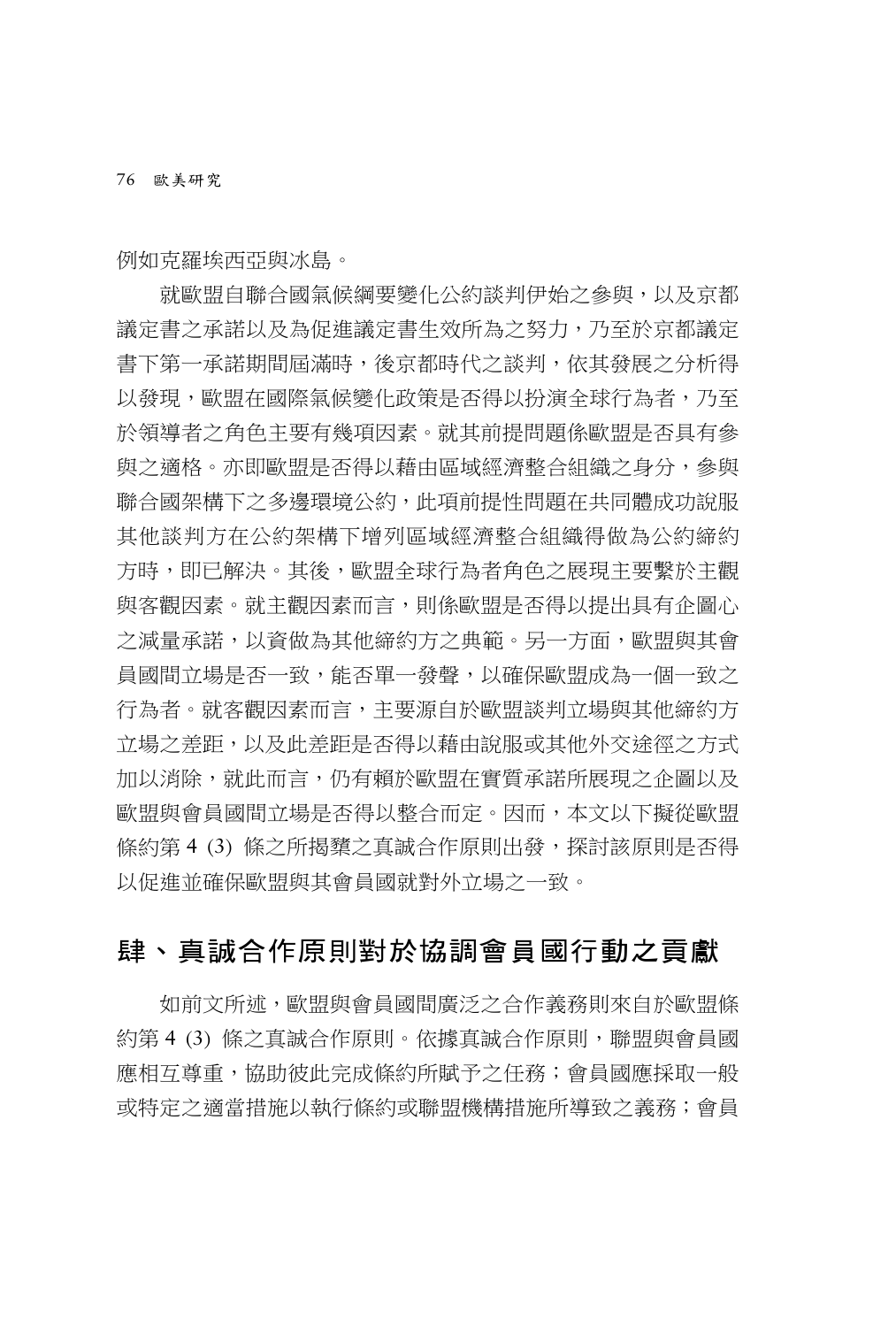國並應促進聯盟任務之達成,且應避免妨礙達成聯盟目標之措施。 就歐盟條約第 4 (3) 條所課予之義務而言,可分兩個層次加以討 論:就義務之課予而言,歐盟條約第 4 (3) 條第一句要求聯盟與會 員國相互尊重,且均有協助彼此完成條約所賦予之義務之責任。亦 即,真誠合作原則之義務人,並不僅限於會員國,聯盟亦負有相同 之義務。其次,歐盟條約第 4 (3) 條第二句則規範會員國就條約或 聯盟措施所產生之義務,會員國應採取適當措施以確保義務之滿 足。而條約第 4 (3) 條第三句更進一步區分積極與消極兩個面向加 以規範:一方面要求會員國應促進聯盟任務之達成;另一方面要求 會員國避免妨害聯盟目標之達成。

就聯盟之對外行動而言,歐盟條約第五章以下設有進一步之規 範。歐盟條約第 21 (2) 條本文要求聯盟應制訂並追求共同政策與共 同行動,並應在各國際關係領域上高度合作 (a high degree of cooperation),俾以發展國際措施以保存及改善環境品質與全球自然資 源之永續管理,以茲促進永續發展; [162](#page-50-0) 提倡以強化多邊合作與全 球良善治理為基礎的國際體系。[163](#page-50-1) 此外,歐盟條約第 21 (3) 條第 二句並要求聯盟應確保各類聯盟外部行動以及此類外部行動與其 他政策之一貫性。[164](#page-50-2)

依上開條文分析得以發現,歐盟條約除要求聯盟與會員國在對 外立場上須相互合作,採取一致之立場外,同時間,亦要求聯盟對 外行動彼此之間,以及對外行動與其他聯盟政策間之一貫性。藉此 強化聯盟對外行動之一致,以及聯盟在國際代表之單一性 (unity of international representation)。然而,就此真誠合作原則之内涵以及

<span id="page-50-1"></span><span id="page-50-0"></span><sup>162</sup> TEU, Art. 21 (2) (f).<br>
163 TEU, Art. 21 (2) (h).<br>
164 TEU, Art. 21 (3).

<span id="page-50-2"></span>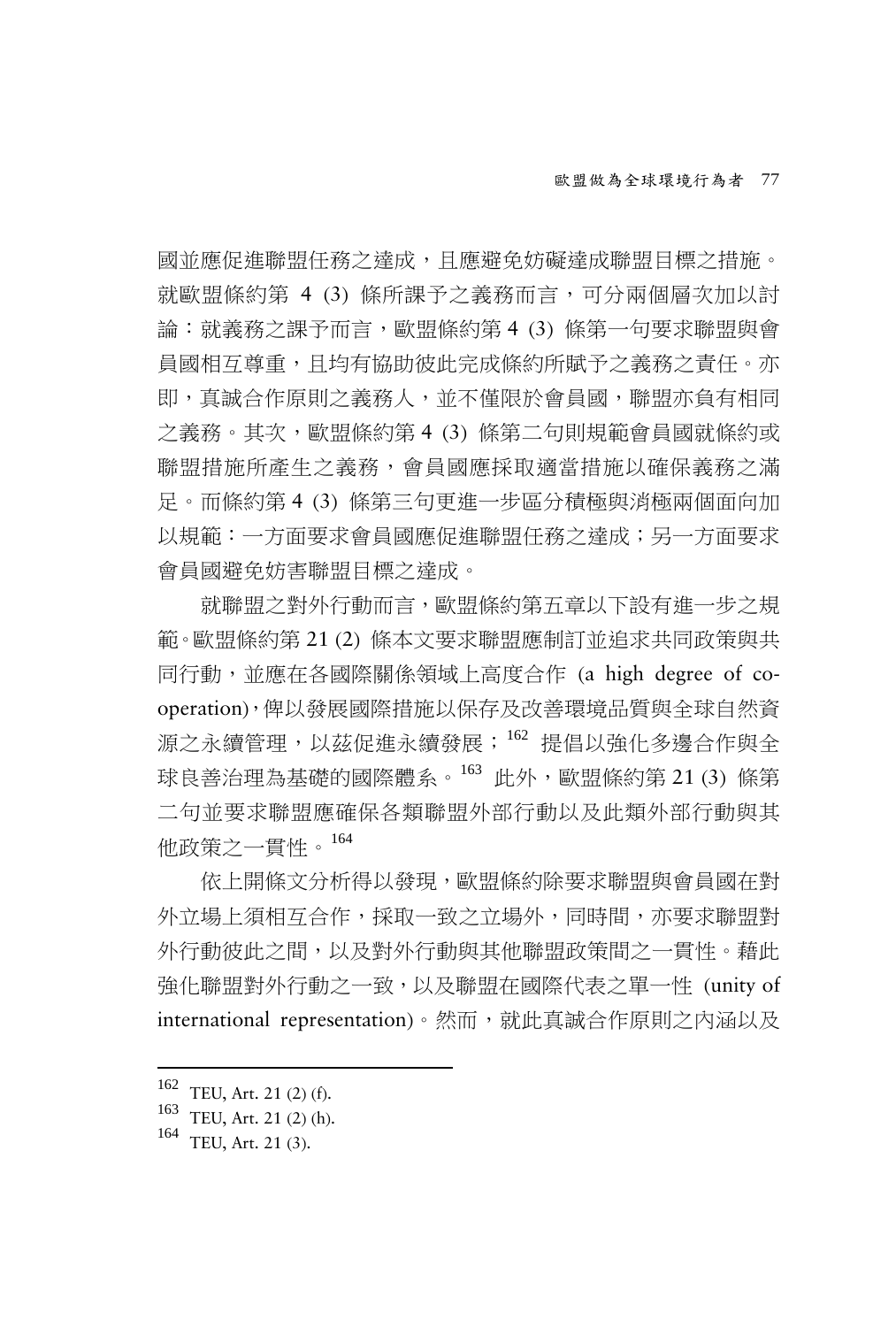其所課予會員國之義務,應如何適用在歐盟之對外關係上並非毫無 疑義。就歐盟對外在環境議題之參與而言,亦曾產生爭議。因而, 本節以下乃先就歐洲法院之重要案例法加以分析,其次,並針對環 境議題上產生之爭議加以探討。

在歐洲法院之案例而言,歐洲法院首先在 1978 年Euratom條約 下提及真誠合作義務,在涉及國際原子能總署架構下之核能物質之 實體保護公約 (Convention on the Physical Protection of Nuclear Materials) 簽署時,法院指出:該公約在共同體境內之執行僅有在 共同體機構與會員國在談判以及締約階段密切聯繫 (close association) 下方能達成。當一特定國際義務部分落於共同體權限,部分 落於會員國權限時,該國際義務僅有在共同體與會員國聯繫下方得 以承擔,而此項情形,亦為Euratom條約所預見。[165](#page-51-0) 在公約生效後, 在共同體內部與會員國內之執行亦須共同體與會員國之密切合作 (close cooperation)。[166](#page-51-1) 此項見解旋即適用在共同體脈絡下,歐洲 法院在第 2/91 諮詢意見中表示:即令上開意見是在Euratom條約架 構下作成,上開合作義務在EEC條約架構下亦屬適用,蓋上開合作 之義務乃係基於共同體國際代表之一致性要求所導出。[167](#page-51-2) 質言 之,共同體與會員國之合作義務適用於談判、簽署以及內國執行階 段,此項合作義務不僅適用於Euratom條約架構,也適用於共同體 架構。再者,此項義務之依據乃係基於共同體對外代表之一致性所 致。

<span id="page-51-0"></span><sup>165</sup> Ruling of 1/78 on Draft Convention of the International Atomic Energy Agency on the Physical Protection of Nuclear Materials, Facilities and Transports (hereinafter, Ruling 1/78) [1978] ECR 2151, para. 34. <sup>166</sup> Ruling 1/78, para. 36. <sup>167</sup> Opinion 2/91, para. 36.

<span id="page-51-1"></span>

<span id="page-51-2"></span>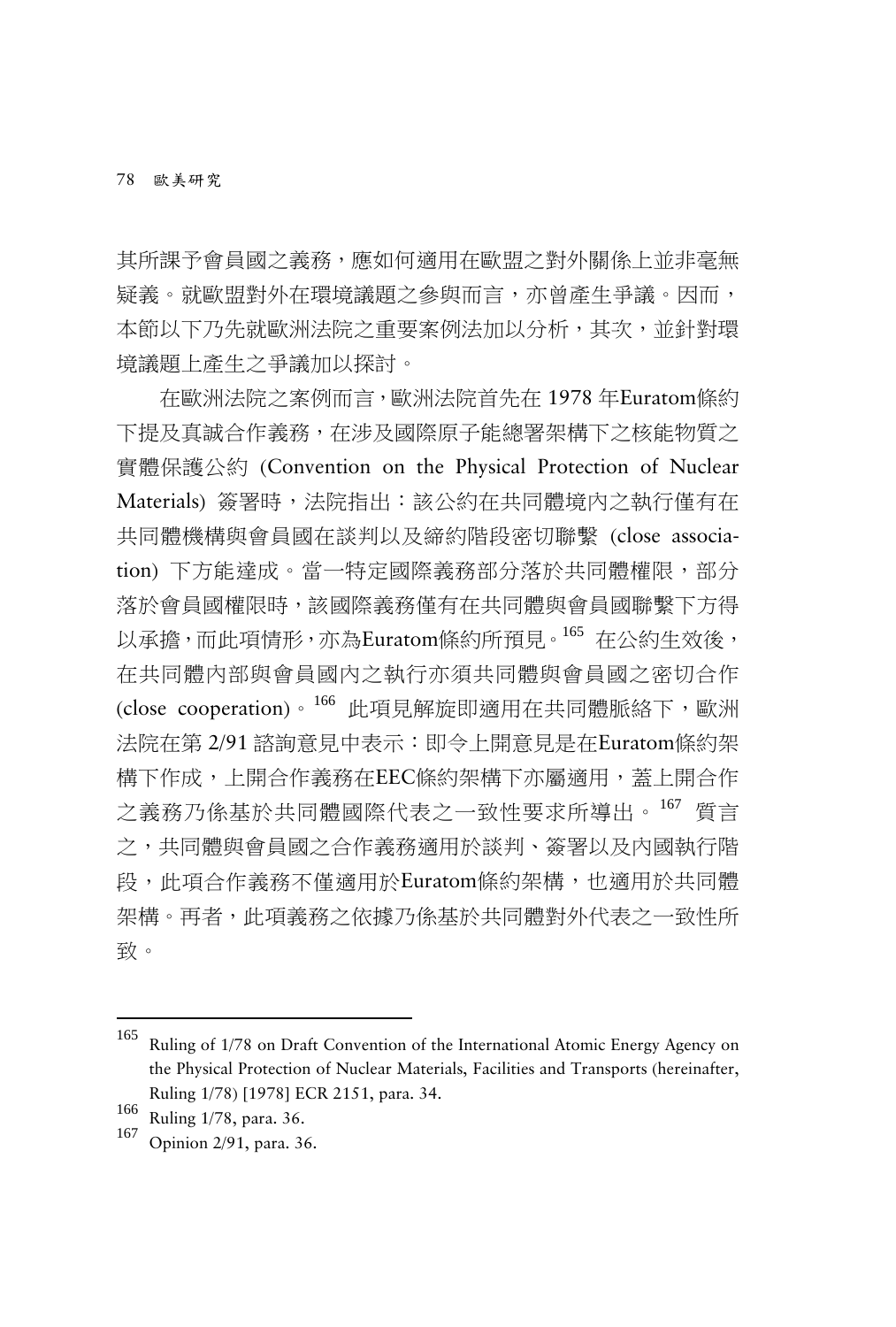而就環境議題上適用真誠合作義務之案例,則出現於 *Commission v. Sweden*[168](#page-52-0) 一案。在該案中,執委會以瑞典自行依據 斯德哥爾摩持久性有機污染物公約 (Stockholm Convention on Persistent Organic Pollutants), 提交全氟辛烷磺酸 (perfluoroctane sulfonate),以將之列入管制,認為瑞典違反共同體條約第 10 條之真 誠合作義務。詳言之,本案涉及會員國有無權力在聯盟行動架構 外,自行依據斯德哥爾摩公約第 22 條之規定,單獨提交化學物質 名單以將之列入管制。執委會主張:瑞典並未促進共同體任務之達 成,也未避免妨礙共同體目標之達成,因而違反共同體條約第 10 條真誠合作原則之義務 (duty of cooperation in good faith)。[169](#page-52-1) 法 院首先指出:真正合作義務 (duty of genuine cooperation) 具有普遍 適用之性質,且該義務與共同體對於特定議題是否享有專屬權限或 特定會員國是否有權 (right) 與第三國簽訂國際條約無涉。[170](#page-52-2) 本案 中,執委會表示:其非主張共同體於該領域具有專屬權限,因而, 本案應認屬於共享權限範疇內。[171](#page-52-3) 法院就此強調,在特定議題中 部分屬於共同體權限而另一部分屬於會員國權限時,有必要確保共 同體機構與會員國在談判、締約及義務之履行上密切合作。此項合 作之義務來自於共同體在國際代表單一性之要求。[172](#page-52-4)

法院並強調:在執委會已提交提案予理事會,即令該提案尚未 經理事會採認,但該提案即足做為共同體在國際層次行動的起點,

<span id="page-52-0"></span><sup>168</sup> Case C-246/07, European Commission v. Kingdom of Sweden (hereinafter, Commission v. Sweden) [2010] ECR I-03317.<br><sup>169</sup> Commission v. Sweden, para. 50. 就共同體條約第 10 條課予之義務,在本案判決

<span id="page-52-1"></span>中,不同之字眼混用。同時,在歐洲法院之判例裡,亦未有一貫之用法。

<span id="page-52-2"></span> $\frac{170}{171}$  Commission v. Sweden, para. 71.<br>  $\frac{171}{172}$  Commission v. Sweden, para. 72.<br>
Commission v. Sweden, para. 73.

<span id="page-52-3"></span>

<span id="page-52-4"></span>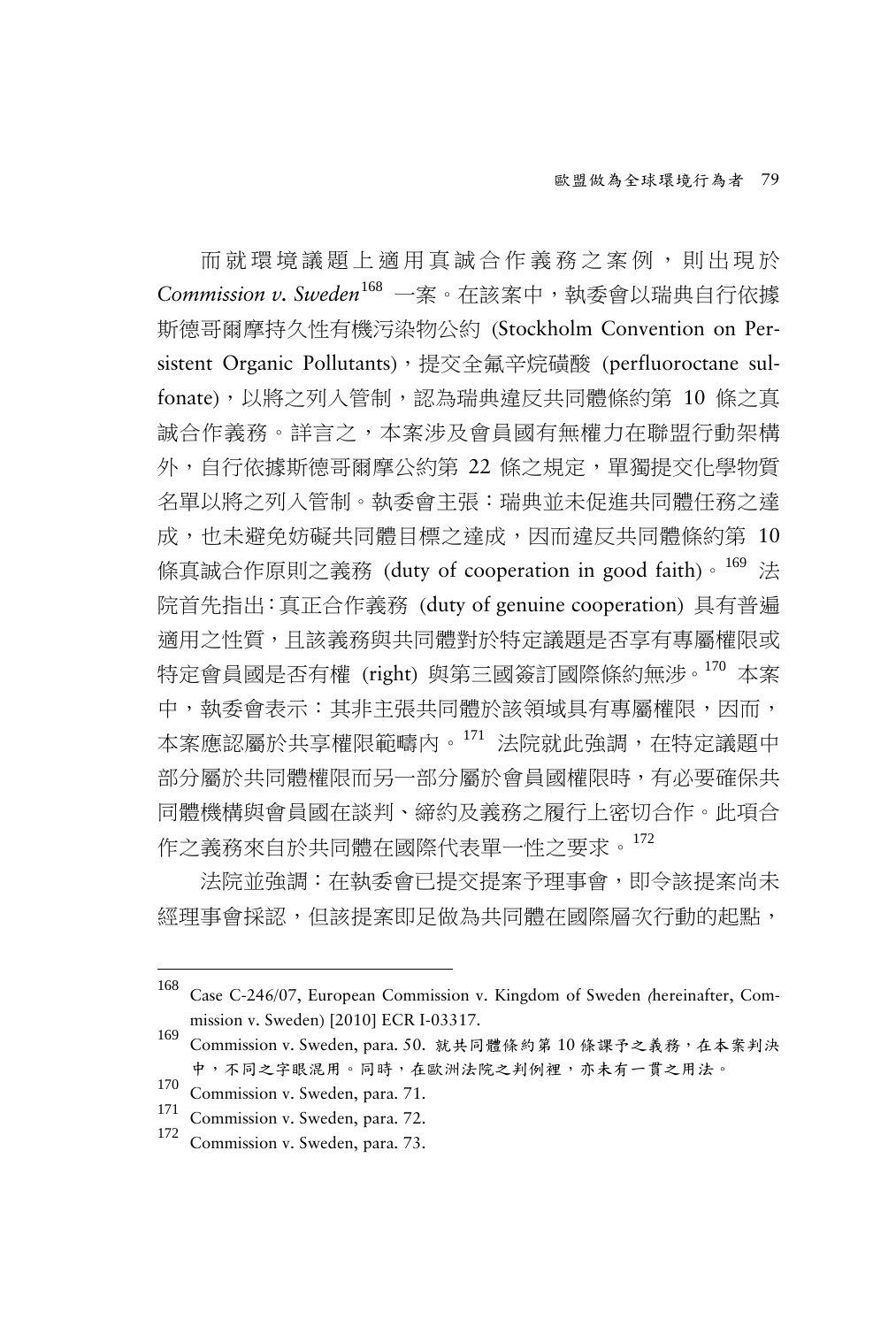會員國即負有採取特定行為或避免一定情況發生之義務。[173](#page-53-0) 法院 同時指出:當理事會藉由理事會決定,授權執委會進行多邊條約之 談判時,此理事會決定即代表共同體共同行動 (concerted Community action) 之起點,因此,會員國 (若非避免採取其他行動) 至 少應與共同體機構緊密合作以促進共同體任務之達成,以及確保共 同體行動之一致與連貫以及其國際代表之單一性。[174](#page-53-1) 就本案之情 形,依斯時之理事會意見,基於財政考量,共同體之優先考量是將 共同體既有之管制物質列入上開公約內管制,共同體之共同策略 (common strategy) 係暫不將該化學物質列入斯德哥爾摩公約管 制。[175](#page-53-2) 法院因而認為瑞典片面將該化學物質提交與斯德哥爾摩公 約,以期將該化學物質列入管制,並未依循共同策略而為。[176](#page-53-3)

再者,由於斯德哥爾摩公約第 23 (2) 條規定,區域經濟整合組 織就其所享權限範圍內得行使之投票權數係相當於其會員國而為 公約締約方之總數。倘若該組織之會員國行使投票權,該組織即不 得行使投票權;反之亦然。瑞典片面提出管制系爭化學物質之提 案,將使得共同體面臨:選擇行使投票權,則瑞典無從行使投票權 以捍衛其提案;或不行使投票權,而由其餘會員國投票反對瑞典提 案之困境。[177](#page-53-4) 瑞典之片面提案將妨害歐盟與其會員國對外代表單 一性之原則,並削弱聯盟與會員國之談判力量。

上開判決就歐盟在國際氣候變化之參與上,有幾點值得加以參 考。首先,本案重申就真誠合作義務之適用而言,其範圍係一般適

<span id="page-53-2"></span><span id="page-53-1"></span>

<span id="page-53-0"></span><sup>173</sup> Commission v. Sweden, para. 74.<br>174 Commission v. Sweden, para. 75.<br>175 Commission v. Sweden, para. 89-90.<br>176 Commission v. Sweden, para. 91.<br>177 Commission v. Sweden, para. 94.

<span id="page-53-3"></span>

<span id="page-53-4"></span>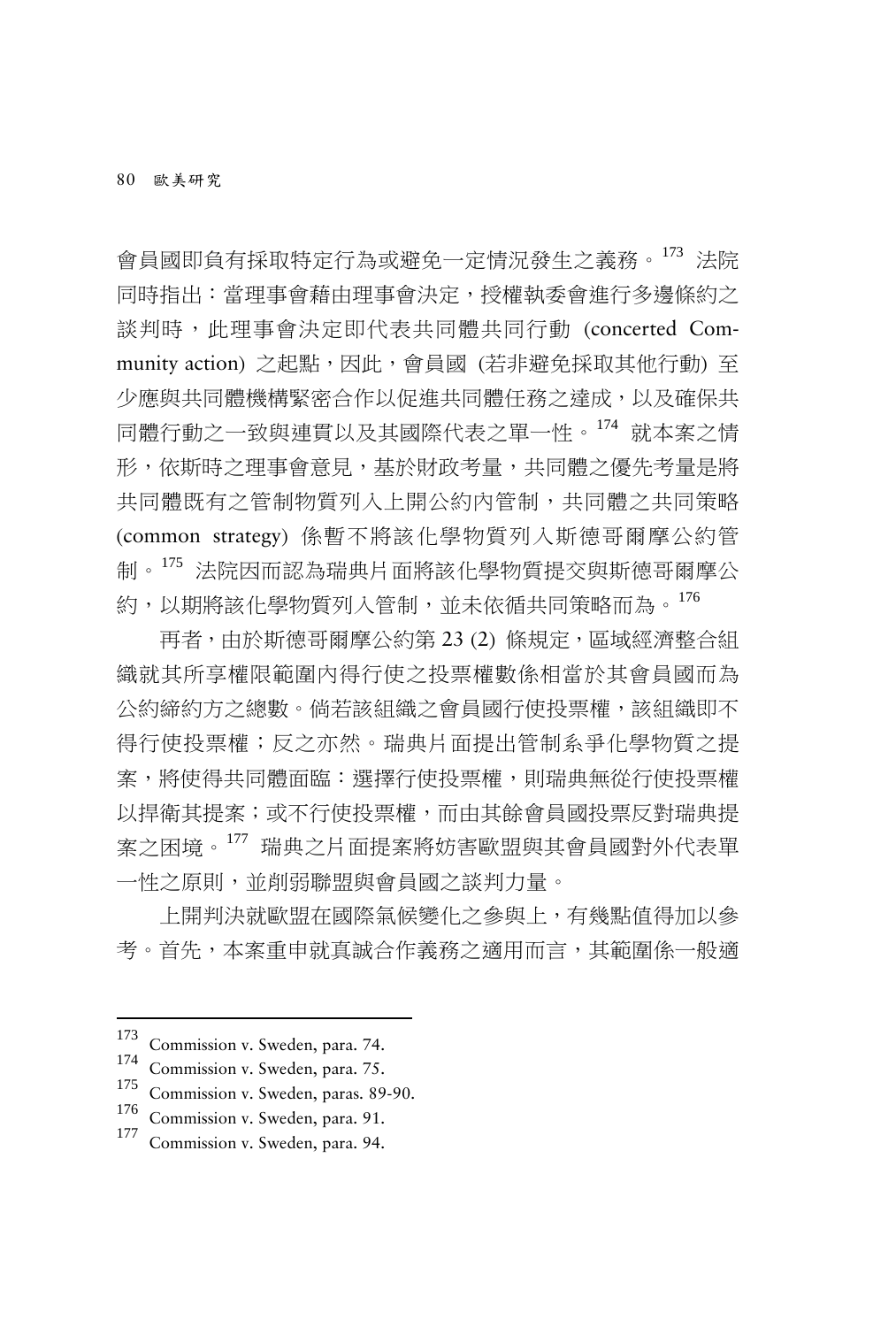用,並不僅限於歐盟享有專屬權限,亦不限於會員國對於特定議 題,有權利與第三國訂定國際條約之情形。就氣候變化議題,因涉 及不同領域,並可能跨及核能議題,藉由真誠合作以協調歐盟與會 員國在不同政策上之一致性,有其重要之價值。其次,由於氣候變 化公約與京都議定書就投票權之規範,均與斯德哥爾摩公約相同, 亦即,歐盟享有其參與公約或議定書之會員國總數之投票權,在歐 盟行使投票權時,會員國即不得行使其投票權;反之,在會員國行 使投票權時,歐盟即不得行使投票權。就此,倘若會員國單獨提案, 即面臨類似本案所可能產生之「同一議案,立場分歧」之情形,就 此除削弱歐盟與會員國之談判力量外,又弱化歐盟與會員國在國際 代表之單一性。而就量化人為溫室氣體減量及限制而言,由於歐盟 與會員國間存有責任共享協議,此協議強化了聯盟與會員國在氣候 變化議題之緊密合作;在此協議之下,歐盟與其會員國更有義務依 據歐盟條約第 4 (3) 條, 真誠合作以協助彼此達成聯盟條約所課予 之義務,並應促進聯盟任務之完成,以及避免妨害聯盟之目標達成。

# 伍、結論

本文主要藉由歐盟環境政策之法律基礎演變,探求歐盟環境政 策權限擴張的歷程,藉此,本文試圖勾勒歐盟如何藉由內部權限的 取得以支撐其在國際環境政治議題逐漸取得全球行為者之角色。在 單一歐洲法將環境議題納入條約架構前,共同體之環境政策係藉由 共同體條約第 308 [235] 條之基礎而言,同時,第 308 條之使用亦 涉及共同體體內部/外部權限平行主義之基本原則,此項原則源自 歐洲法院之 AETR 之判例法。本文主張,在國際法上做為行為者之 意義在於,法人格之取得進而得以享受權利、負擔義務。就歐盟與 會員國權限劃分之不明確,由誰行使權利 (例如投票權) 以及相關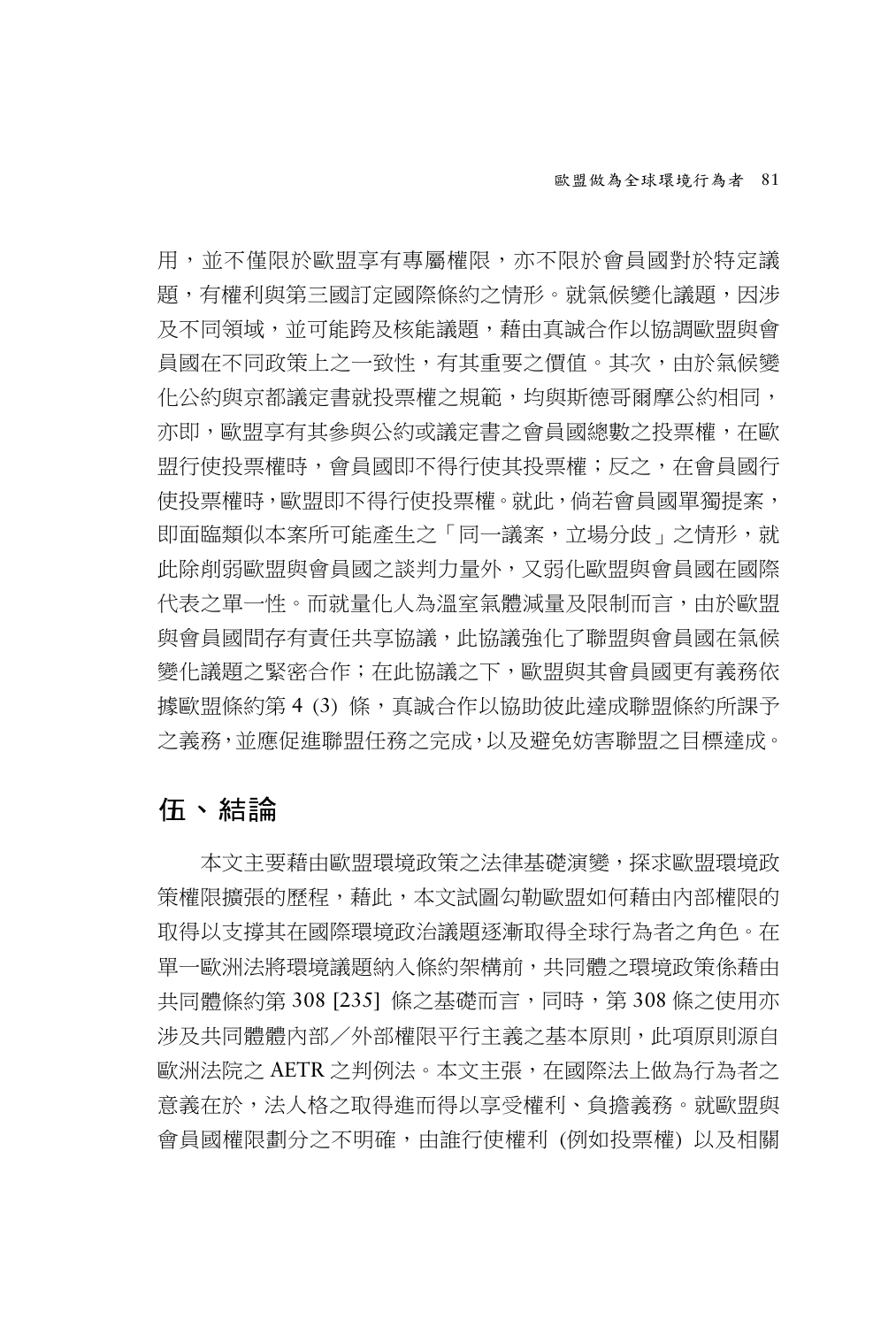國際義務如何履行,是造成其他參與談判者拒絕接受歐盟做為正式 談判方之原因之一。此外,共同體對外身分之建立係以區域經濟整 合組織為基礎,藉由區域環境公約之先例 (締結預防陸源性之海洋 污染公約以及避免船隻及飛行器傾倒之海洋污染公約),共同體逐漸 出現在多邊環境公約中。然而,相較於多邊環境公約,國際組織之 設計 (尤其聯合國及其週邊機構) 係以主權國家為核心,因此,客 觀上之國際架構即不利於歐盟成為正式之締約方,而聯合國的氣候 變化綱要公約即係在此背景下協商而成。

就歐盟做為一個全球氣候變化政策之行為者而言,其成功將區 域經濟整合組織納入氣候變化綱要公約之締約主體,使得共同體得 以簽署該公約,並成為公約之締約方;其後,就京都議定書之生效 過程中,在美國決定不批准該議定書之背景下,歐盟藉由經貿議題 與氣候變化議題之連結,成功說服俄羅斯批准該議定書。經由長期 在氣候變化議題上的出現,並適時把握美國退出國際環境政治之契 機,歐盟取得在氣候變化議題之領導者地位。然而,由於氣候變化 議題仍屬歐盟與會員國之共享權限,歐盟對外不僅面臨其他談判方 之挑戰,亦有可能面臨會員國在國際場合之挑戰,因而,在歐盟與 會員國立場之一致與各部門政策之一貫,則顯得格外重要。

此項問題,可從歐盟在後京都時代之發展找到佐證。一方面歐 盟未能在後京都時代之談判提出具企圖心之減量承諾,另一方面歐 盟與會員國未能達成一致之立場,依循單一發聲之原則,歐盟在氣 候變化政策之領導者地位乃受到挑戰,因而動搖。其次,就提高減 量承諾至 30%,除涉及氣候變化政策之外,亦涉及歐盟產業調整, 對於能源密集之產業或經濟發展階段較低之會員國而言,均造成衝 擊,因而,社會凝聚政策亦扮演重要之角色。此外,歐盟之氣候變 化政策亦須在歐盟「歐洲二○二○策略」脈絡思考,亦即,如何藉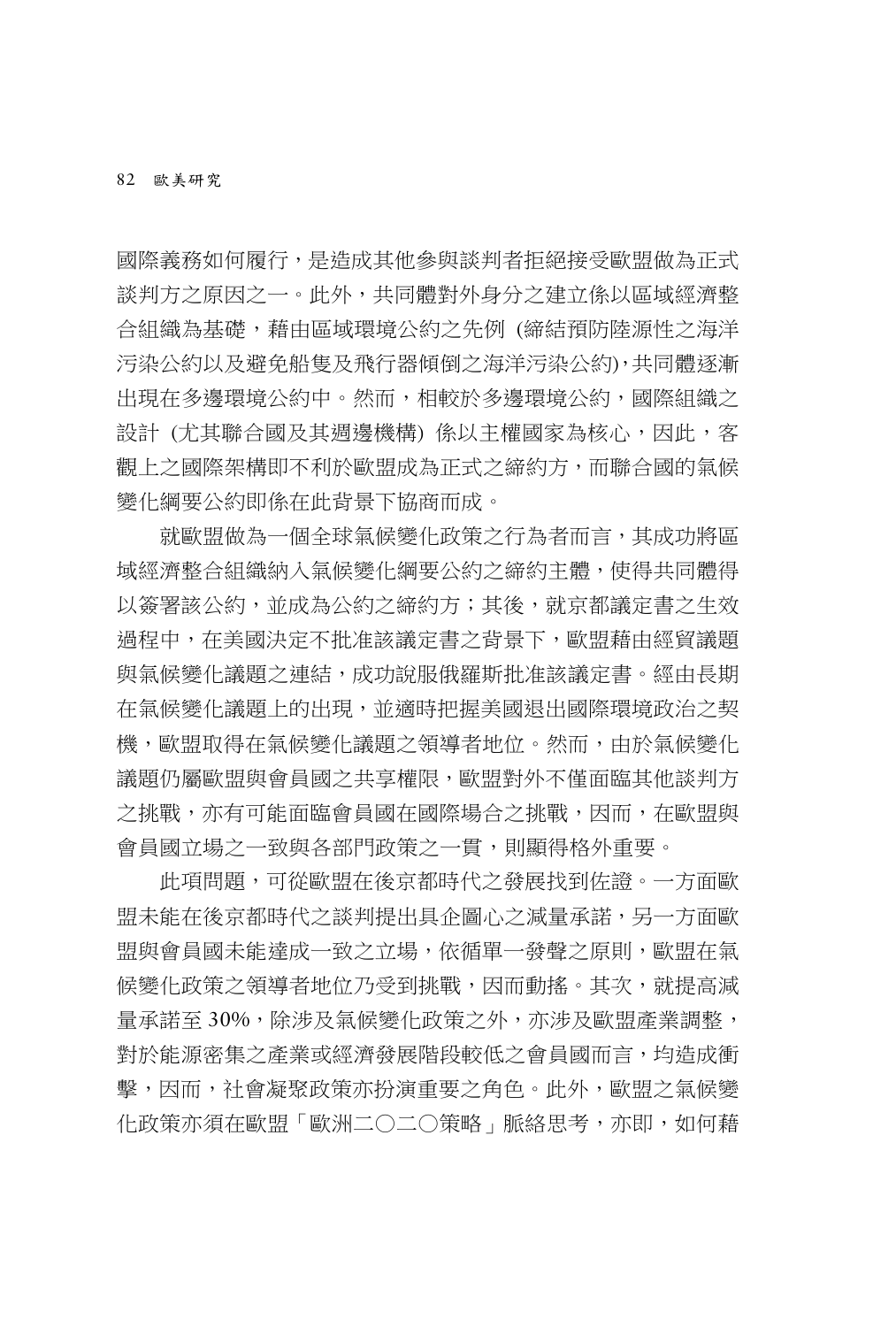由人為溫室氣體之減量承諾,達成上開策略中所揭櫫之聰明、永續 且含括之發展。就此,本文主張真誠合作原則對於確保歐盟對外行 動之一致與政策之一貫,以及歐盟與會員國在國際代表之單一性, 以強化歐盟之身分具有高度之價值。本文因而回顧歐洲法院關於真 誠合作原則之主要案例法,並分析上開原則在涉及環境政策時,如 何實踐。本文發現上開原則在歐洲法院之案例法中曾多次出現,在 實際環境政策議題上亦有所著墨;如何確保歐盟與其會員國對外代 表單一性,以免聯盟與會員國之談判力量遭削弱,係乃歐洲法院論 證之核心。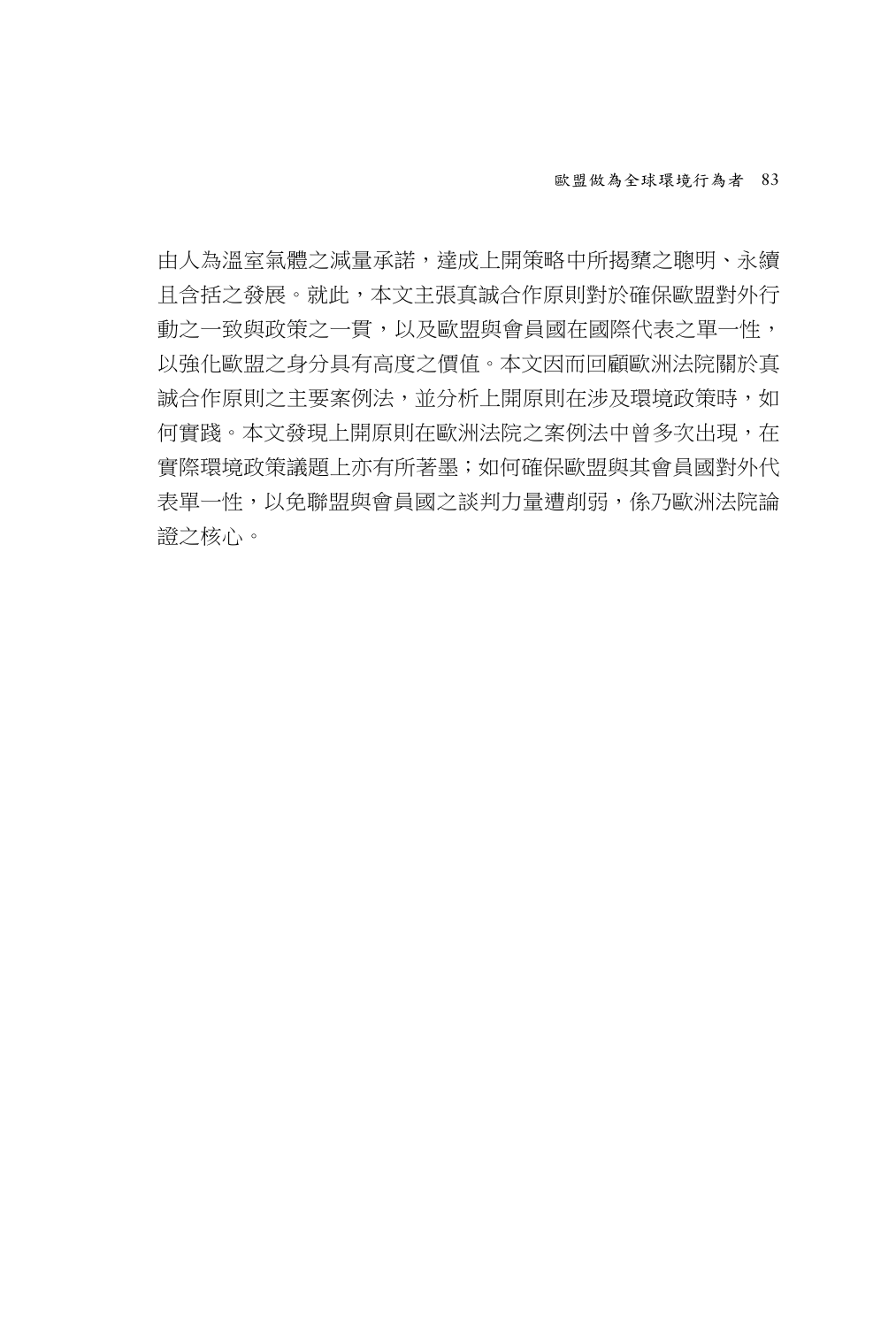84 歐美研究

# 參考文獻

- 甘逸驊 (2007)。〈歐盟「柔性強權」身分認同的建構與批判〉,《問 題與研究》,46, 4: 1-25。(Kan, Y. H. [2007]. "Civilian power" as the EU's identity: Construction and criticism. *Issues & Studies*, 46, 4: 1-25.)
- 李正通 (2011)。〈歐盟規範性強權在其對中國大陸和緬甸人權政策上 的實踐〉,蘇宏達 (編),《歐洲聯盟的歷史發展與理論辯論》, 頁 499-546。臺北:國立臺灣大學出版中心。(Li, C. T. [2011]. EU as a normative power: A study on its actions towards China and Myanmar. In H. D. Su (Ed.), *The European Union and integration theory since 1950* [pp. 499-546]. Taipei: National Taiwan University Press.)
- Bretherton, C., & Vogler, J. (2006). *The European Union as a global actor* (2nd ed.). New York: Routledge.
- Cremona, M. (2004). The union as a global actor: Roles, models and identity. *Common Market Law Review*, 41, 2: 553-573.
- Damro, C. (2006). EU-UN environmental relations: Shared competence and effective multilateralism. In K. V. Laatikainen & K. E. Smith (Eds.), *The European Union at the United Nations: Intersecting multilateralisms* (pp. 175-192). Basingstoke, UK & New York: Palgrave Macmillan.
- DG Climate Action. (2011). *The future global framework*. Retrieved January 7, 2013, from http://ec.europa.eu/clima/policies/ international/negotiations/future/index\_en.htm
- Douma, W. T. (2006). The European Union, Russia and the Kyoto Protocol. In M. Peeters & K. Deketelaere (Eds.), *EU climate change policy: The challenge of new regulatory initiatives* (pp. 51-66). Cheltenham, UK & Northampton, MA: Edward Elgar.
- Eeckhout, P. (2004). *External relations of the European Union: Legal and constitutional foundation*. Oxford, UK & New York: Oxford University Press.
- Everling, U. (1992). Reflections on the structure of the European Union. *Common Market Law Review*, 29, 6: 1053-1077.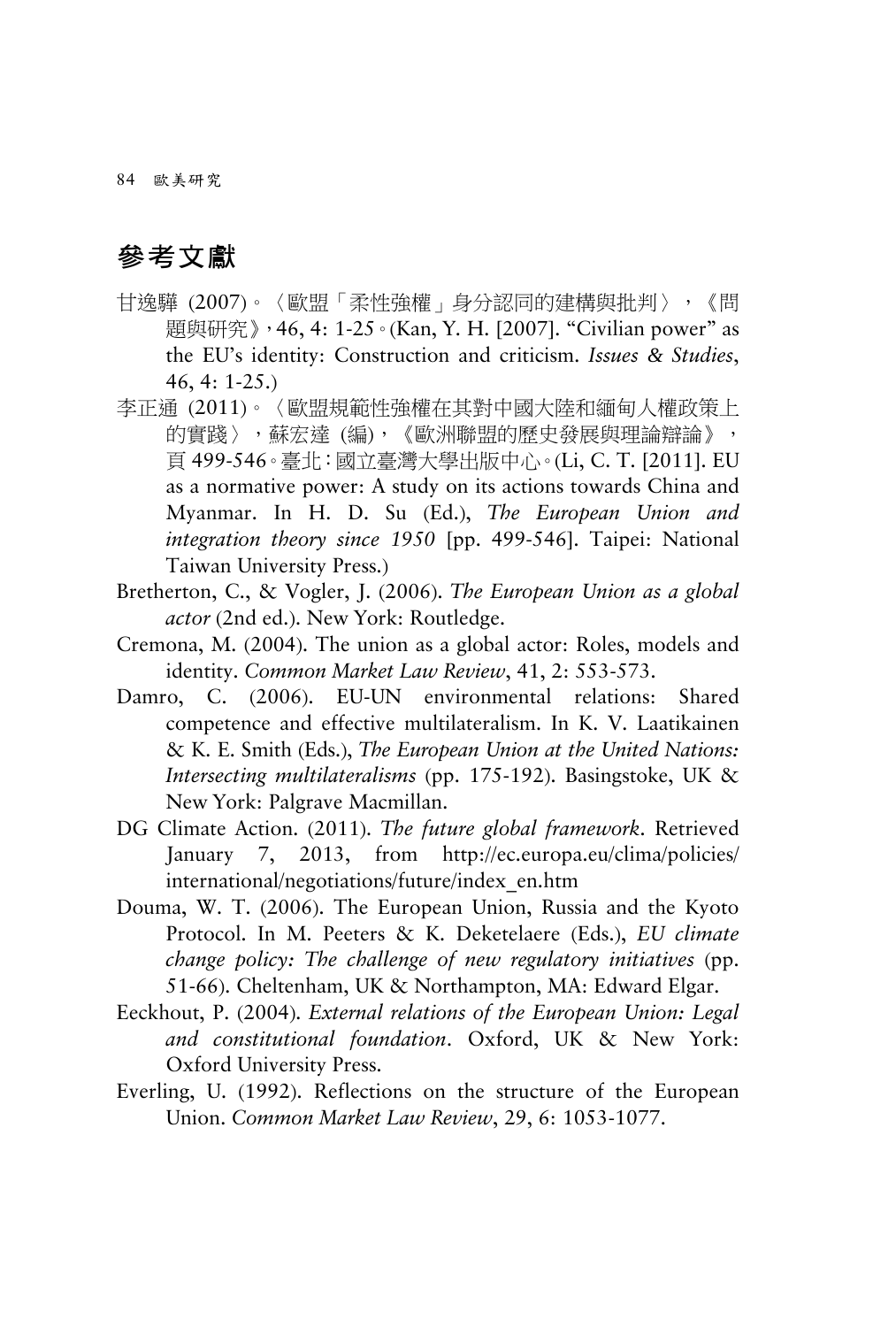- Jans, J. H. (2000). *European Environmental Law* (2nd ed.). Groningen, The Netherlands: Europa Law.
- Kilian, B., & Elgströn, O. (2010). Still a green leader? The European Union's role in international climate negotiation. *Cooperation and Conflict*, 45, 3: 255-273.
- Krämer, L. (2007). *EC environmental law* (6th ed.). London: Sweet & Maxwell.
- Orbie, J. (Ed.). (2008). *Europe's global role: External policies of the European Union*. Aldershot, UK: Ashgate.
- Portela, C., & Raube, K. (2008). Six authors in search of a notion: (In) Coherence in EU foreign policy and its causes. *Hamburg Review of Social Sciences*, 3, 1: 1-10.
- Slingenberg, Y. (2004). Community action in the fight against climate change. In M. Onida (Ed.), *Europe and the environment: Legal essays in honour of Ludwig Krämer* (pp. 209-227). Groningen, The Netherlands: Europa Law.
- Spencer, T., Tangen, K., & Korppoo, A. (2010). *The EU and the global climate regime* (Briefing Paper No. 55). Helsinki, Finland: The Finnish Institute of International Affairs.
- United Nations Framework Convention on Climate Change. (n.d.a). *Declarations by Parties*—*United Nations Framework Convention on Climate Change*. Retrieved October 3, 2010, from http:// unfccc.int/essential\_background/convention/items/5410.php
- United Nations Framework Convention on Climate Change. (n.d.b). *Declarations and reservations by parties*—*Kyoto Protocol*. Retrieved October 4, 2010, from http://unfccc.int/kyoto\_ protocol/status\_of\_ratification/items/5424.php
- Vogler, J., & Bretherton, C. (2006). The European Union as a protagonist to the United States on climate change. *International Studies Perspectives*, 7, 1: 1-22.
- Vogler, J., & Stephan, H. R. (2007). The European Union in global environmental governance: Leadership in the making? *International Environmental Agreements*, 7, 4: 389-413.
- Wessel, R. A. (2000a). The inside looking out: Consistency and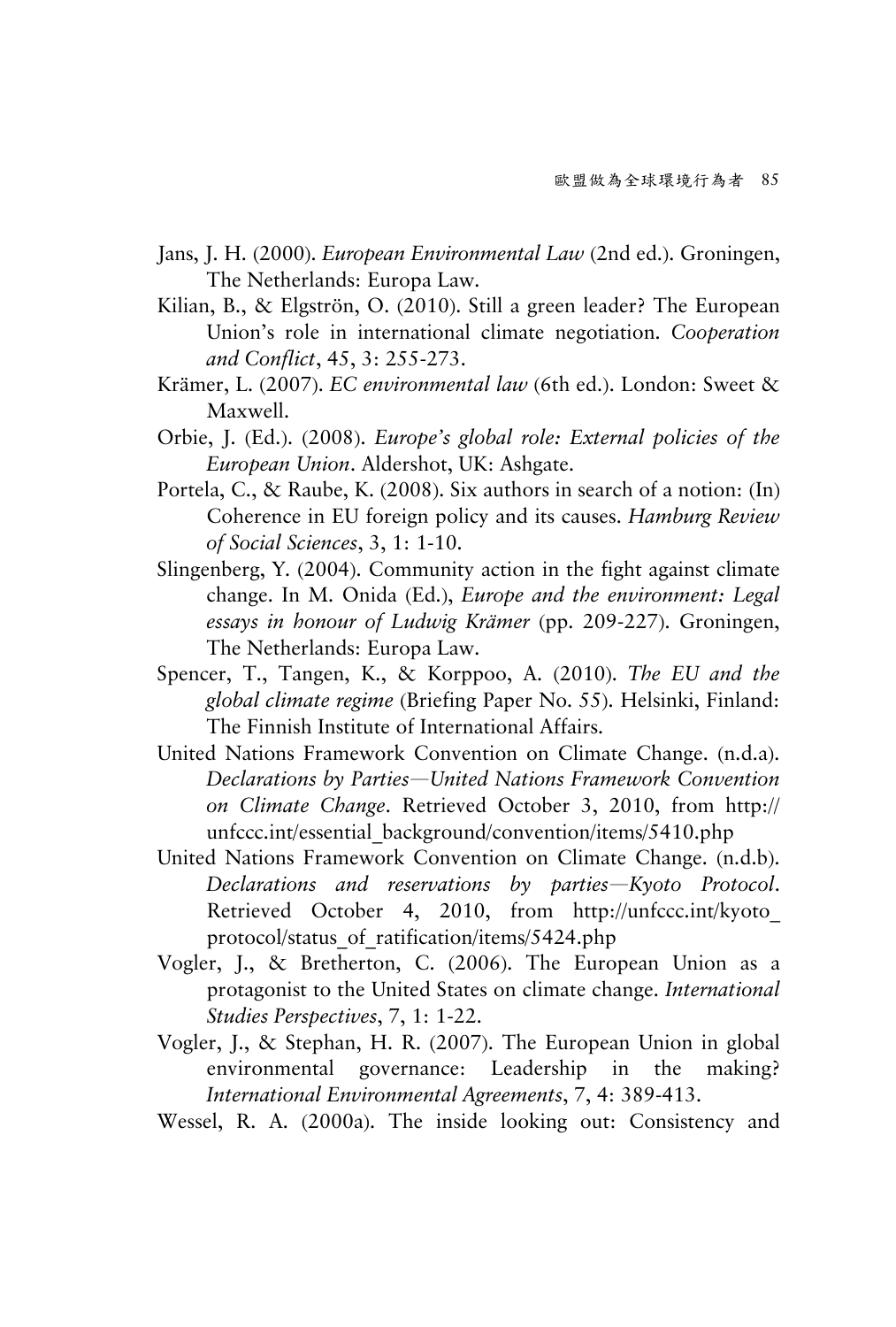86 歐美研究

delimitation in EU external relations. *Common Market Law Review*, 37, 5: 1135-1171.

- Wessel, R. A. (2000b). Revisiting the international legal status of the EU. *European Foreign Affairs Review*, 5, 4: 507-537.
- Zimmermann, H. (2007). Realist power Europe? The EU in the negotiations about China's and Russia's WTO accession. *JCMS: Journal of Common Market Studies*, 45, 4: 813-832.